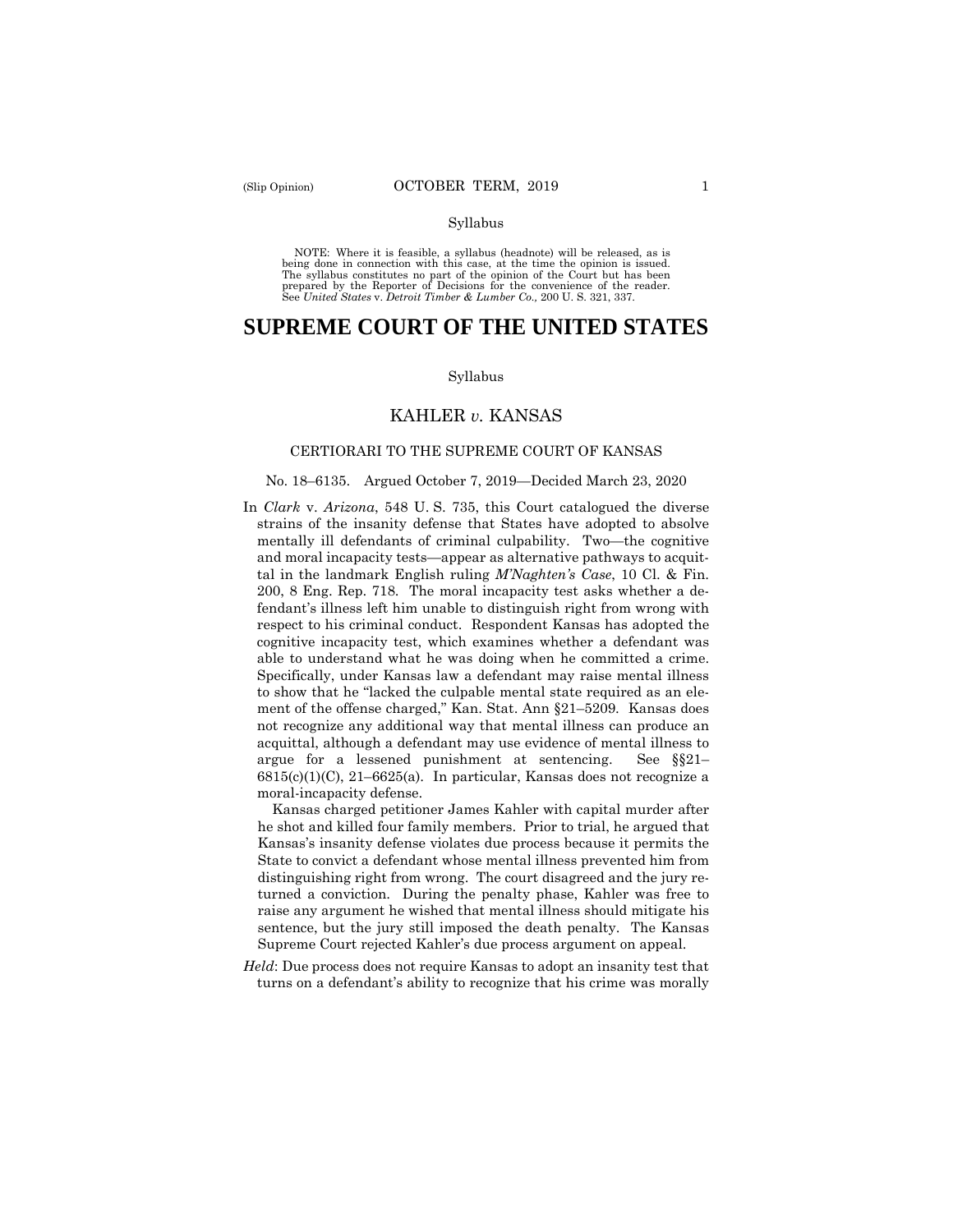#### Syllabus

wrong. Pp. 6–24.

(a) A state rule about criminal liability violates due process only if it "offends some principle of justice so rooted in the traditions and conscience our people as to be ranked as fundamental." *Leland* v. *Oregon*, 343 U. S. 790, 798 (internal quotation marks omitted). History is the primary guide for this analysis. The due process standard sets a high bar, and a rule of criminal responsibility is unlikely to be sufficiently entrenched to bind all States to a single approach. As the Court explained in *Powell* v. *Texas*, 392 U. S. 514, the scope of criminal responsibility is animated by complex and ever-changing ideas that are best left to the States to evaluate and reevaluate over time. This principle applies with particular force in the context of the insanity defense, which also involves evolving understandings of mental illness. This Court has thus twice declined to constitutionalize a particular version of the insanity defense, see *Leland*, 343 U. S. 790; *Clark*, 548 U. S. 735, holding instead that a State's "insanity rule | | is substantially open to state choice," *id.,* at 752. Pp. 6–9.

(b) Against this backdrop, Kahler argues that Kansas has abolished the insanity defense—and, in particular, that it has impermissibly jettisoned the moral-incapacity approach. As a starting point, Kahler is correct that for hundreds of years jurists and judges have recognized that insanity can relieve criminal responsibility. But Kansas recognizes the same: Under Kansas law, mental illness is a defense to culpability if it prevented a defendant from forming the requisite criminal intent; a defendant is permitted to offer whatever evidence of mental health he deems relevant at sentencing; and a judge has discretion to replace a defendant's prison term with commitment to a mental health facility.

 cases and commentaries reveal no settled consensus favoring Kahler's approaches. *Clark* therefore declared: "History shows no deference to So Kahler can prevail only by showing that due process requires States to adopt a specific test of insanity—namely, the moral-incapacity test. He cannot do so. Taken as a whole, the early common law preferred right-from-wrong rule. Even after *M'Naghten* gained popularity in the 19th century, States continued to experiment with new *M'Naghten* that could elevate its formula to the level of fundamental principle." 548 U. S., at 749–752. The tapestry of approaches States have adopted shows that no single version of the insanity defense has become so ingrained in American law as to rank as "fundamental." *Id*., at 749.

This result is not surprising. *Ibid.* The insanity defense sits at the juncture of medical views of mental illness and moral and legal theories of criminal culpability—two areas of conflict and change. Small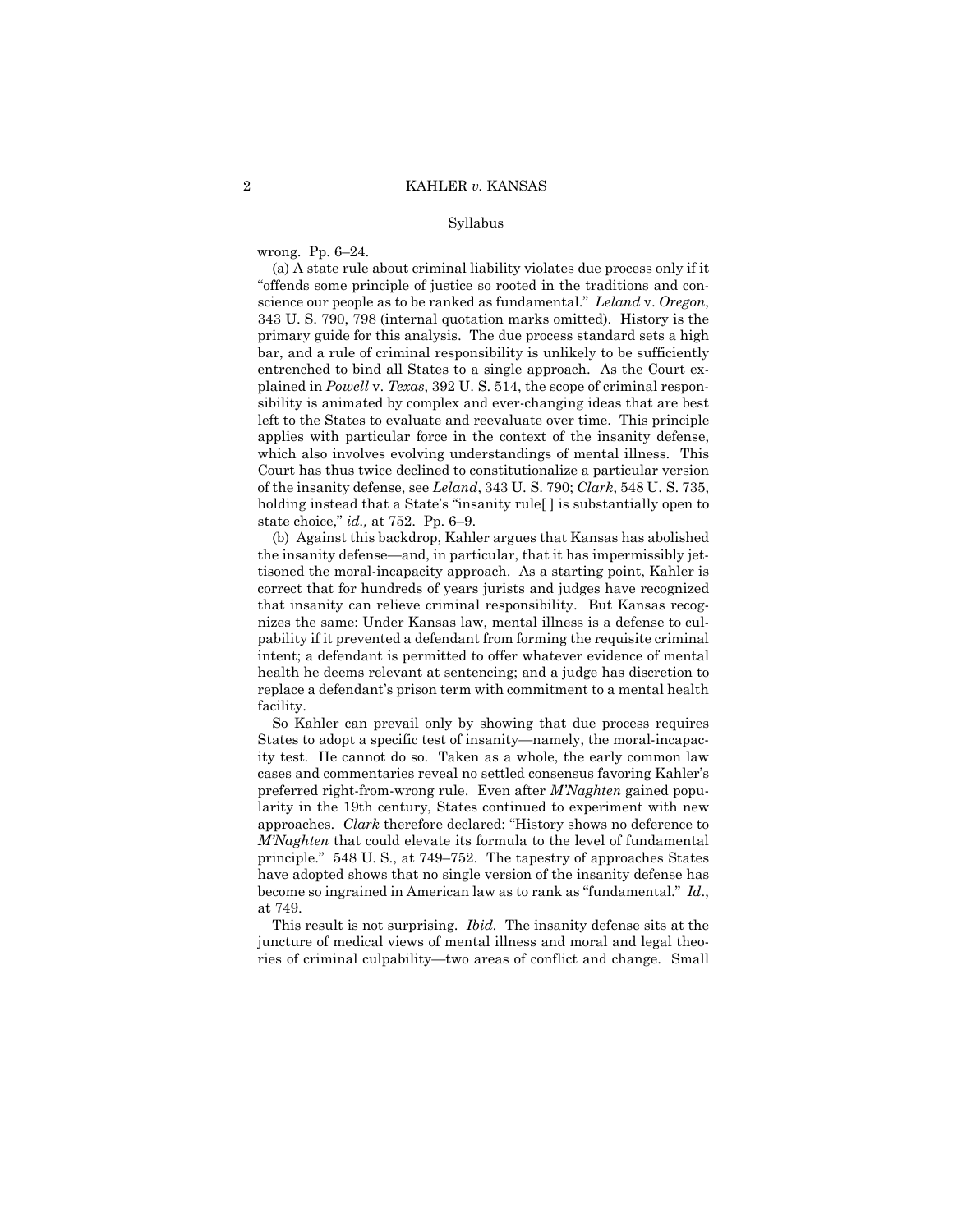### Syllabus

wonder that no particular test of insanity has developed into a constitutional baseline. And it is not for the courts to insist on any single criterion moving forward. Defining the precise relationship between criminal culpability and mental illness requires balancing complex considerations, among them the workings of the brain, the purposes of criminal law, and the ideas of free will and responsibility. This balance should remain open to revision as new medical knowledge emerges and societal norms evolve. Thus—as the Court recognized previously in *Leland*, *Powell*, and *Clark*—the defense is a project for state governance, not constitutional law. Pp. 10–24.

307 Kan. 374, 410 P. 3d 105, affirmed.

 KAGAN, J., delivered the opinion of the Court, in which ROBERTS, C. J., and THOMAS, ALITO, GORSUCH, and KAVANAUGH, JJ., joined. BREYER, J., filed a dissenting opinion, in which GINSBURG and SOTOMAYOR, JJ., joined.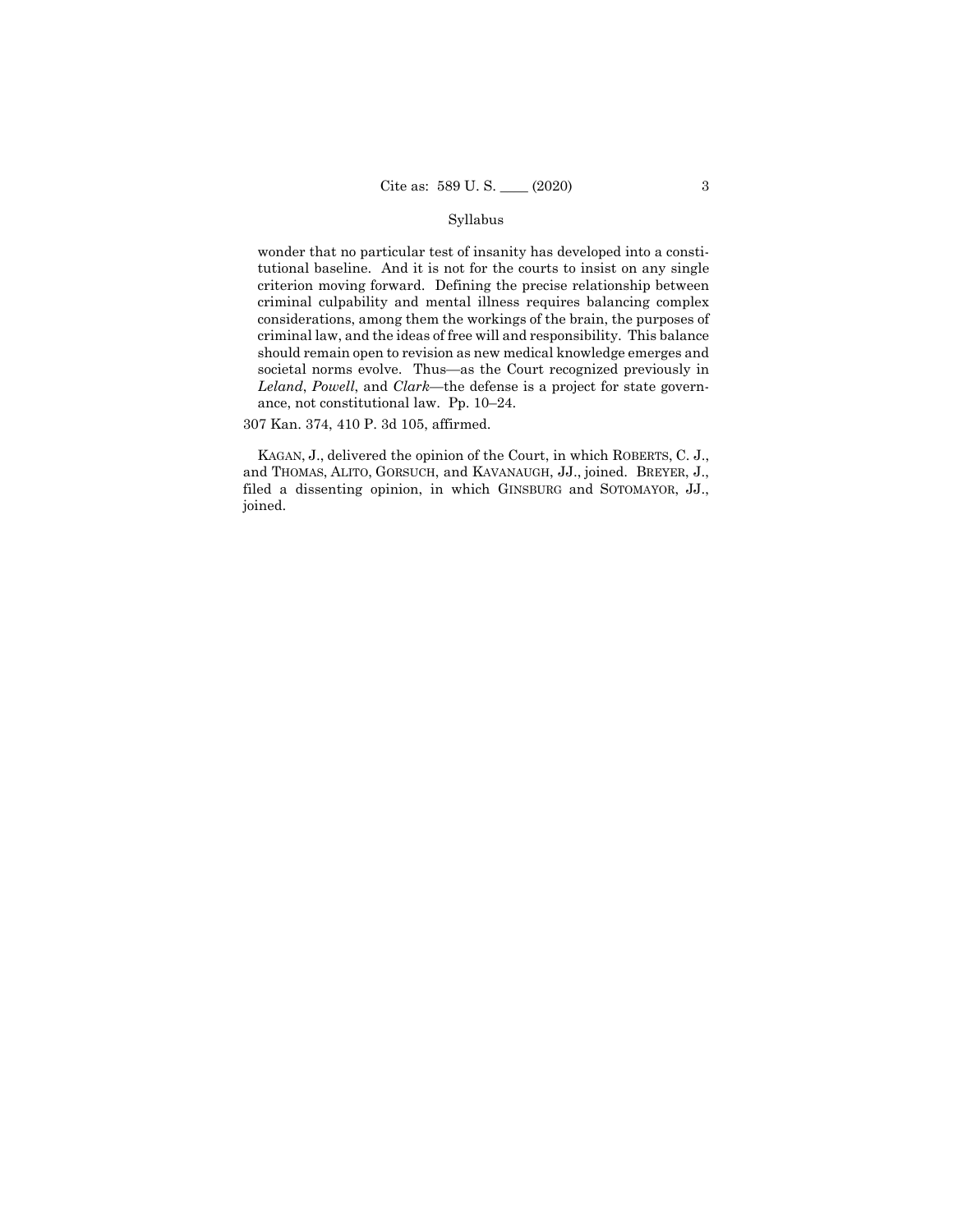NOTICE: This opinion is subject to formal revision before publication in the preliminary print of the United States Reports. Readers are requested to notify the Reporter of Decisions, Supreme Court of the United States, Wash-ington, D. C. 20543, of any typographical or other formal errors, in order that corrections may be made before the preliminary print goes to press.

# $\frac{1}{2}$  ,  $\frac{1}{2}$  ,  $\frac{1}{2}$  ,  $\frac{1}{2}$  ,  $\frac{1}{2}$  ,  $\frac{1}{2}$  ,  $\frac{1}{2}$ **SUPREME COURT OF THE UNITED STATES**

# $\frac{1}{2}$  ,  $\frac{1}{2}$  ,  $\frac{1}{2}$  ,  $\frac{1}{2}$  ,  $\frac{1}{2}$  ,  $\frac{1}{2}$ No. 18–6135

# JAMES K. KAHLER, PETITIONER *v.* KANSAS

# ON WRIT OF CERTIORARI TO THE SUPREME COURT OF KANSAS

# [March 23, 2020]

# JUSTICE KAGAN delivered the opinion of the Court.

This case is about Kansas's treatment of a criminal defendant's insanity claim. In Kansas, a defendant can invoke mental illness to show that he lacked the requisite *mens rea* (intent) for a crime. He can also raise mental illness after conviction to justify either a reduced term of imprisonment or commitment to a mental health facility. But Kansas, unlike many States, will not wholly exonerate a defendant on the ground that his illness prevented him from recognizing his criminal act as morally wrong. The issue here is whether the Constitution's Due Process Clause forces Kansas to do so—otherwise said, whether that Clause compels the acquittal of any defendant who, because of mental illness, could not tell right from wrong when committing his crime. We hold that the Clause imposes no such requirement.

# I

A

In *Clark* v. *Arizona*, 548 U. S. 735, 749 (2006), this Court catalogued state insanity defenses, counting four "strains variously combined to yield a diversity of American standards" for when to absolve mentally ill defendants of criminal culpability. The first strain asks about a defendant's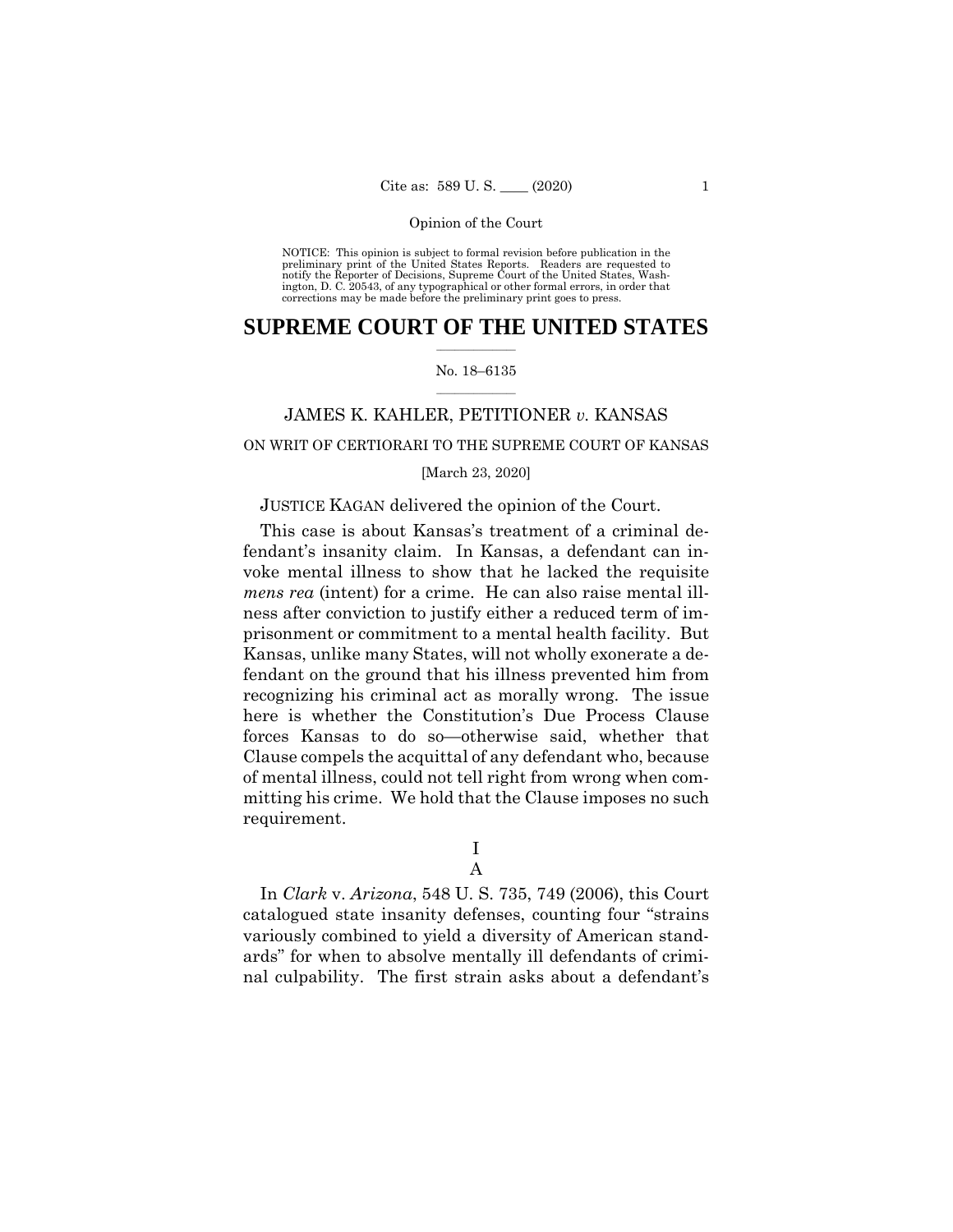# Opinion of the Court

 able to understand that his action [was] wrong." *Ibid.* Those "cognitive capacity"—whether a mental illness left him "unable to understand what he [was] doing" when he committed a crime. *Id.*, at 747, 749. The second examines his "moral capacity"—whether his illness rendered him "untwo inquiries, *Clark* explained, appeared as alternative pathways to acquittal in the landmark English ruling *M'Naghten's Case*, 10 Cl. & Fin. 200, 8 Eng. Rep. 718 (H. L. 1843), as well as in many follow-on American decisions and statutes: If the defendant lacks either cognitive or moral capacity, he is not criminally responsible for his behavior. Yet a third "building block[]" of state insanity tests, gaining popularity from the mid-19th century on, focuses on "volitional incapacity"—whether a defendant's mental illness made him subject to "irresistible[] impulse[s]" or otherwise unable to "control[] his actions." *Clark*, 548 U. S., at 749, 750, n. 11; see, *e.g.*, *Parsons* v. *State*, 81 Ala. 577, 597, 2 So. 854, 866–867 (1887). And bringing up the rear, in *Clark*'s narration, the "product-of-mental-illness test" broadly considers whether the defendant's criminal act stemmed from a mental disease. 548 U. S., at 749–750.

As *Clark* explained, even that taxonomy fails to capture the field's complexity. See *id.*, at 750, n. 11. Most notable here, *M'Naghten*'s "moral capacity" prong later produced a spinoff, adopted in many States, that does not refer to morality at all. Instead of examining whether a mentally ill defendant could grasp that his act was *immoral*, some jurisdictions took to asking whether the defendant could understand that his act was *illegal*. Compare, *e.g.*, *People* v. *Schmidt*, 216 N. Y. 324, 333–334, 110 N. E. 945, 947 (1915) (Cardozo, J.) (asking about moral right and wrong), with, *e.g.*, *State* v. *Hamann*, 285 N. W. 2d 180, 183 (Iowa 1979) (substituting ideas of legal right and wrong). That change in legal standard matters when a mentally ill defendant knew that his act violated the law yet believed it morally justified. See, *e.g.*, *Schmidt*, 216 N. Y., at 339, 110 N. E., at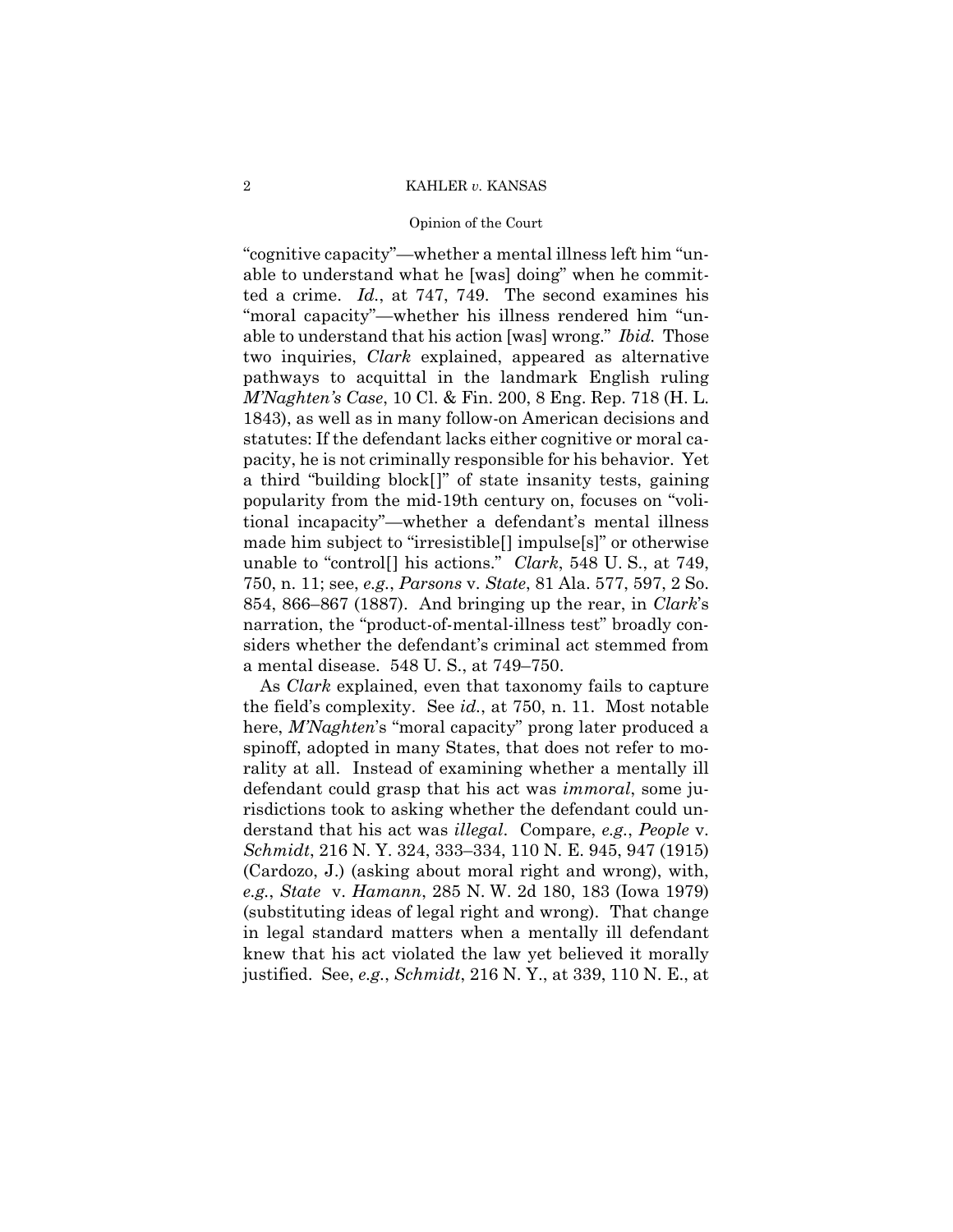949; *People* v. *Serravo*, 823 P. 2d 128, 135 (Colo. 1992).1

 responsible. Kansas law provides that "[i]t shall be a defense to a prosecution under any statute that the defendant, as a result of mental disease or defect, lacked the culpable mental state required as an element of the offense charged." Kan. Stat. Ann. §21–5209 (2018 Cum. Supp.).2 Under that statute, a defendant may introduce any evidence of any mental illness to show that he did not have the intent needed to commit the charged crime. Suppose, for example, that the defendant shot someone dead and goes on trial for murder. He may then offer psychiatric testimony that he did not understand the function of a gun or the consequences of its use more generally stated, "the nature and quality" of his actions. *M'Naghten*, 10 Cl. & Fin., at 210, 8 Eng. Rep., at 722. And a jury crediting that testimony must acquit him. As everyone here agrees, Kansas law thus uses *M'Naghten*'s "cognitive capacity" prong—the inquiry into whether a mentally ill defendant could comprehend what he was doing when he committed a crime. See Brief for Petitioner 41; Brief for Respondent 31; Brief for United States as *Amicus Curiae* 18. If the defendant had no such capacity, he could not form the requisite intent—and thus is not criminally

 tional way that mental illness can produce an acquittal.3 At the same time, the Kansas statute provides that "[m]ental disease or defect is not otherwise a defense." §21– 5209. In other words, Kansas does not recognize any addi-

 port an insanity claim. *Clark* v. *Arizona*, 548 U. S. 735, 750, n. 11 (2006).  $\frac{1}{2}$ Another complicating factor in *Clark*'s classification scheme is that States "limit, in varying degrees, which sorts of mental illness" can sup-So even two States using the same test for judging culpability may apply it to differently sized sets of offenders. See *infra*, at 21, n. 11.<br><sup>2</sup>At the time of the crime in this case, a materially identical provision

was codified at §22–3220 (2007).<br><sup>3</sup>Four other States similarly exonerate a mentally ill defendant only

when he cannot understand the nature of his actions and so cannot form the requisite *mens rea*. See Alaska Stat. §§12.47.010(a), 12.47.020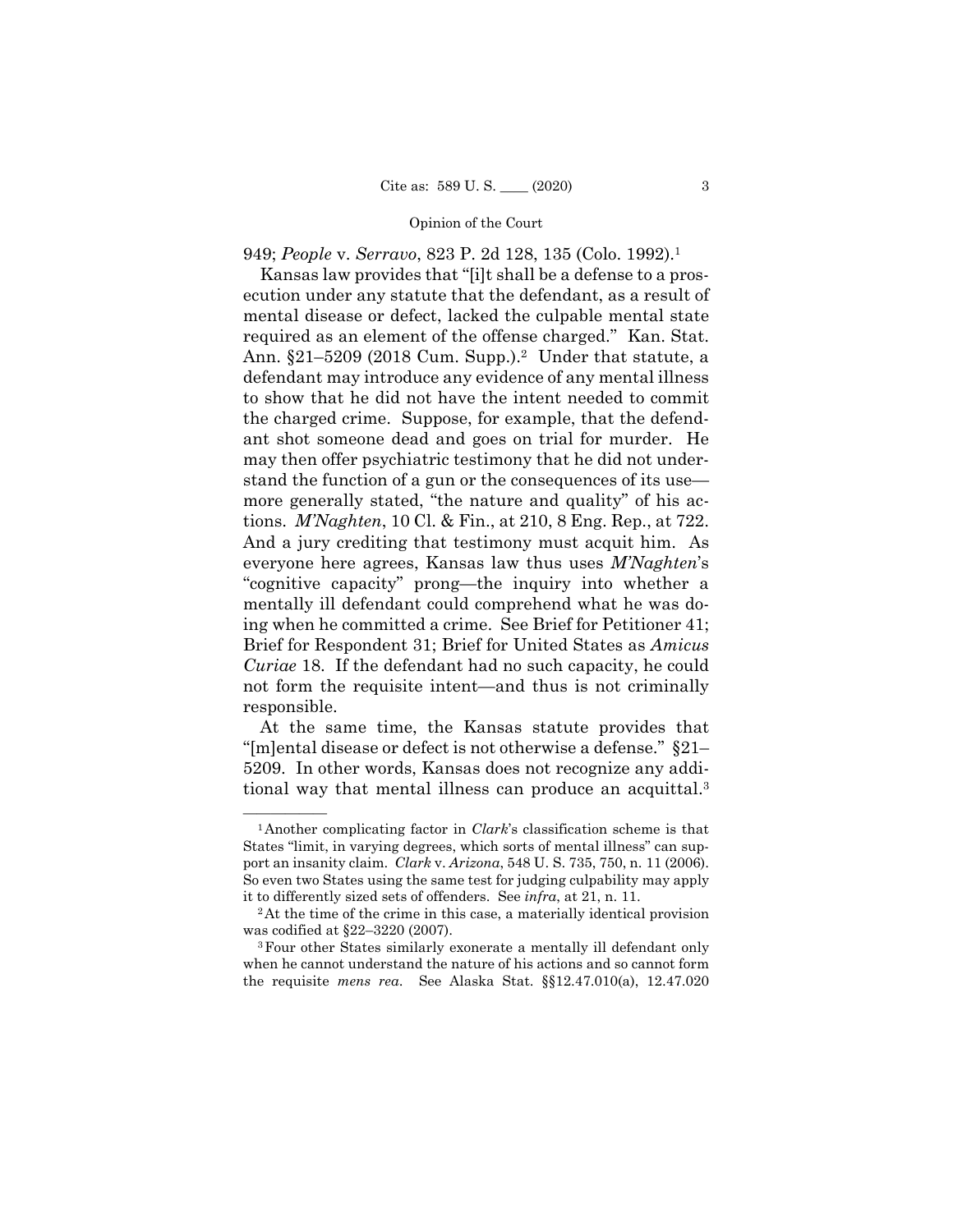# Opinion of the Court

Most important for this case, a defendant's moral incapacity cannot exonerate him, as it would if Kansas had adopted *both* original prongs of *M'Naghten*. Assume, for example, that a defendant killed someone because of an "insane delusion that God ha[d] ordained the sacrifice." *Schmidt*, 216 N. Y., at 339, 110 N. E., at 949. The defendant knew what he was doing (killing another person), but he could not tell moral right from wrong; indeed, he thought the murder morally justified. In many States, that fact would preclude a criminal conviction, although it would almost always lead to commitment in a mental health facility. In Kansas, by contrast, evidence of a mentally ill defendant's moral incapacity—or indeed, of anything except his cognitive inability to form the needed *mens rea*—can play no role in determining guilt.

That partly closed-door policy changes once a verdict is in. At the sentencing phase, a Kansas defendant has wide latitude to raise his mental illness as a reason to judge him not fully culpable and so to lessen his punishment. See  $\S21-6815(c)(1)(C), 21-6625(a)$ . He may present evidence (of the kind *M'Naghten* deemed relevant) that his disease made him unable to understand his act's moral wrongness—as in the example just given of religious delusion. See §21–6625(a)*.* Or he may try to show (in line with *M'Naghten's* spinoff) that the illness prevented him from "appreciat[ing] the [conduct's] criminality." §21– 6625(a)(6). Or again, he may offer testimony (here invoking volitional incapacity) that he simply could not "conform [his] conduct" to legal restraints. *Ibid.* Kansas sentencing law thus provides for an individualized determination of how mental illness, in any or all of its aspects, affects culpability. And the same kind of evidence can persuade a court to place a defendant who needs psychiatric care in a

——————

<sup>(2018);</sup> Idaho Code Ann. §§18–207(1), (3) (2016); Mont. Code Ann. §46– 14–102 (2019); Utah Code §76–2–305 (2017).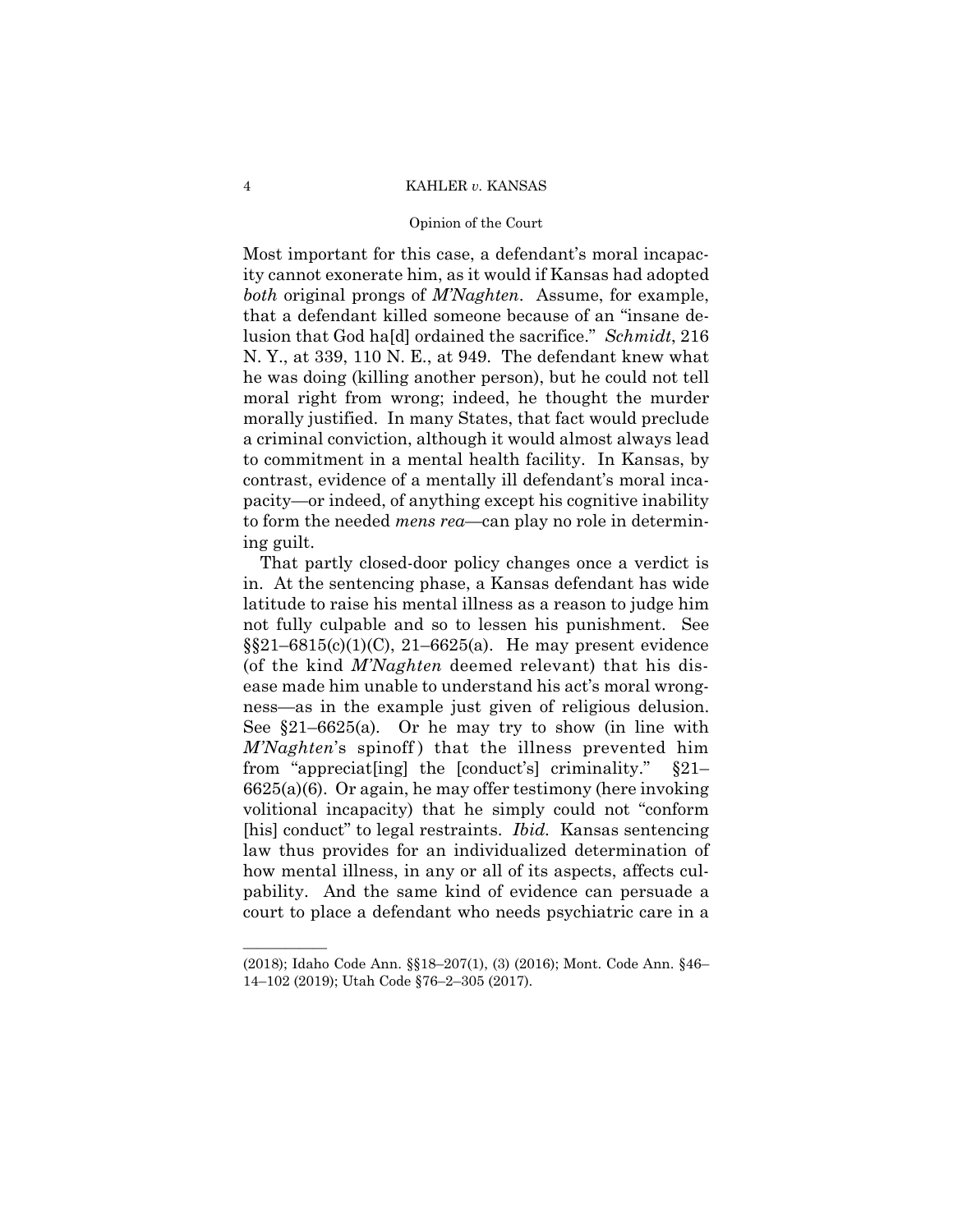mental health facility rather than a prison. See §22–3430. In that way, a defendant in Kansas lacking, say, moral capacity may wind up in the same kind of institution as a like defendant in a State that would bar his conviction.

# B

 became more and more distraught. On Thanksgiving week-This case arises from a terrible crime. In early 2009, Karen Kahler filed for divorce from James Kahler and moved out of their home with their two teenage daughters and 9-year-old son. Over the following months, James Kahler end, he drove to the home of Karen's grandmother, where he knew his family was staying. Kahler entered through the back door and saw Karen and his son. He shot Karen twice, while allowing his son to flee the house. He then moved through the residence, shooting Karen's grandmother and each of his daughters in turn. All four of his victims died. Kahler surrendered to the police the next day and was charged with capital murder.

Before trial, Kahler filed a motion arguing that Kansas's treatment of insanity claims violates the Fourteenth Amendment's Due Process Clause. Kansas, he asserted, had "unconstitutionally abolished the insanity defense" by allowing the conviction of a mentally ill person "who cannot tell the difference between right and wrong." App. 11–12. The trial court denied the motion, leaving Kahler to attempt to show through psychiatric and other testimony that severe depression had prevented him from forming the intent to kill. See *id.*, at 16; §21–5209. The jury convicted Kahler of capital murder. At the penalty phase, the court permitted Kahler to offer additional evidence of his mental illness and to argue in whatever way he liked that it should mitigate his sentence. The jury still decided to impose the death penalty.

Kahler appealed, again challenging the constitutionality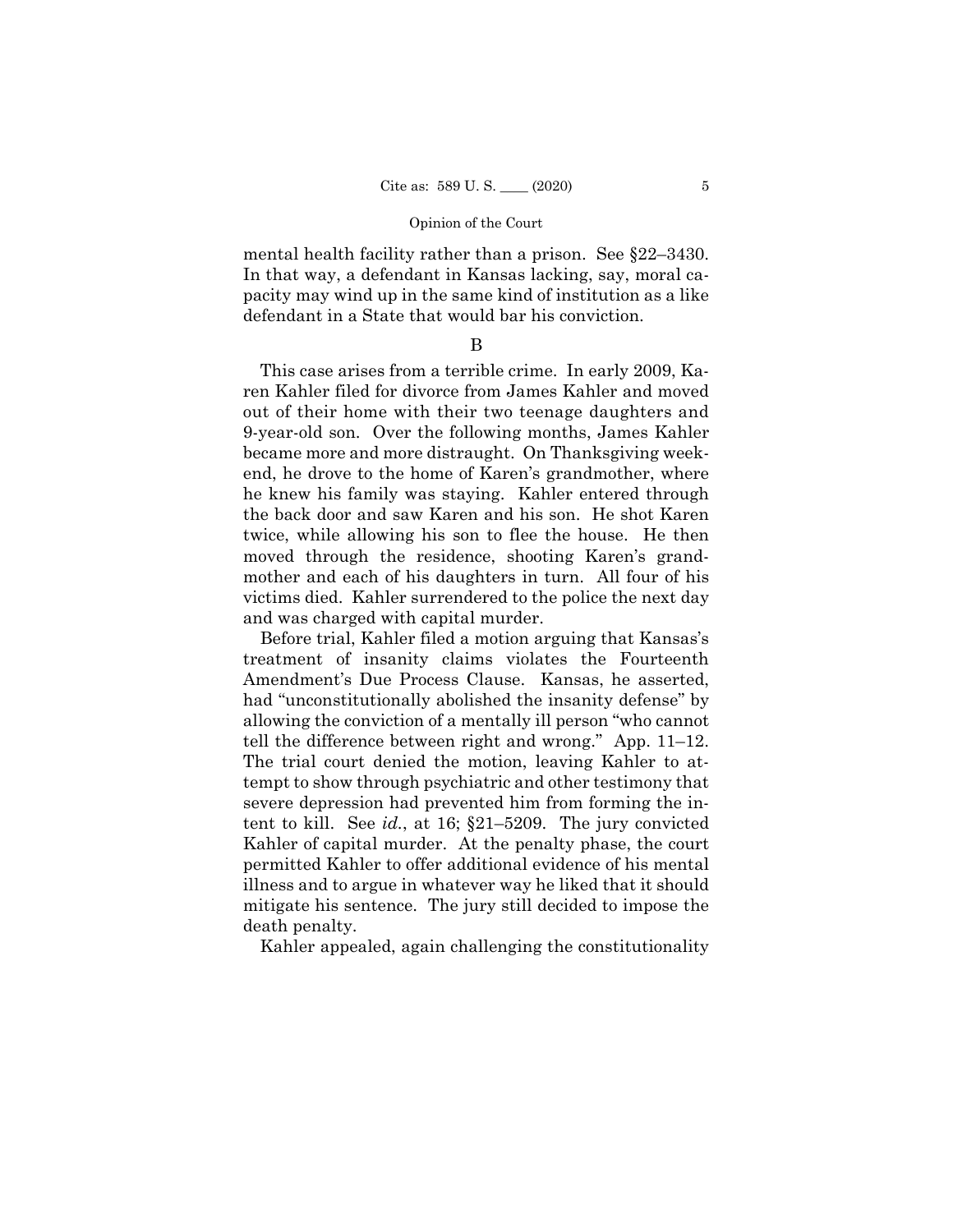# Opinion of the Court

 sanity test." *Ibid.*  of Kansas's approach to insanity claims. The Kansas Supreme Court rejected his argument, relying on an earlier precedential decision. See 307 Kan. 374, 400–401, 410 P. 3d 105, 124–125 (2018) (discussing *State* v. *Bethel*, 275 Kan. 456, 66 P. 3d 840 (2003)). There, the court denied that any single version of the insanity defense is so "ingrained in our legal system" as to count as "fundamental." *Id.*, at 473, 66 P. 3d, at 851. The court thus found that "[d]ue process does not mandate that a State adopt a particular in-

Kahler then asked this Court to decide whether the Due Process Clause requires States to provide an insanity defense that acquits a defendant who could not "distinguish right from wrong" when committing his crime—or, otherwise put, whether that Clause requires States to adopt the moral-incapacity test from *M'Naghten*. Pet. for Cert. 18. We granted certiorari, 586 U.S.  $\qquad$  (2019), and now hold it does not.<sup>4</sup>

# II

# A

A challenge like Kahler's must surmount a high bar. Under well-settled precedent, a state rule about criminal liability—laying out either the elements of or the defenses to a crime—violates due process only if it "offends some principle of justice so rooted in the traditions and conscience of our people as to be ranked as fundamental." *Leland* v. *Oregon*, 343 U. S. 790, 798 (1952) (internal quotation marks omitted). Our primary guide in applying that standard is "historical practice." *Montana* v. *Egelhoff*, 518 U. S. 37, 43 (1996) (plurality opinion). And in assessing that practice,

<sup>&</sup>lt;sup>4</sup>Kahler also asked us to decide whether the Eighth Amendment requires that States make available the moral-incapacity defense. See Pet. for Cert. 18. But that claim is not properly before us. Kahler did not raise the argument below, and the Kansas courts therefore did not address it.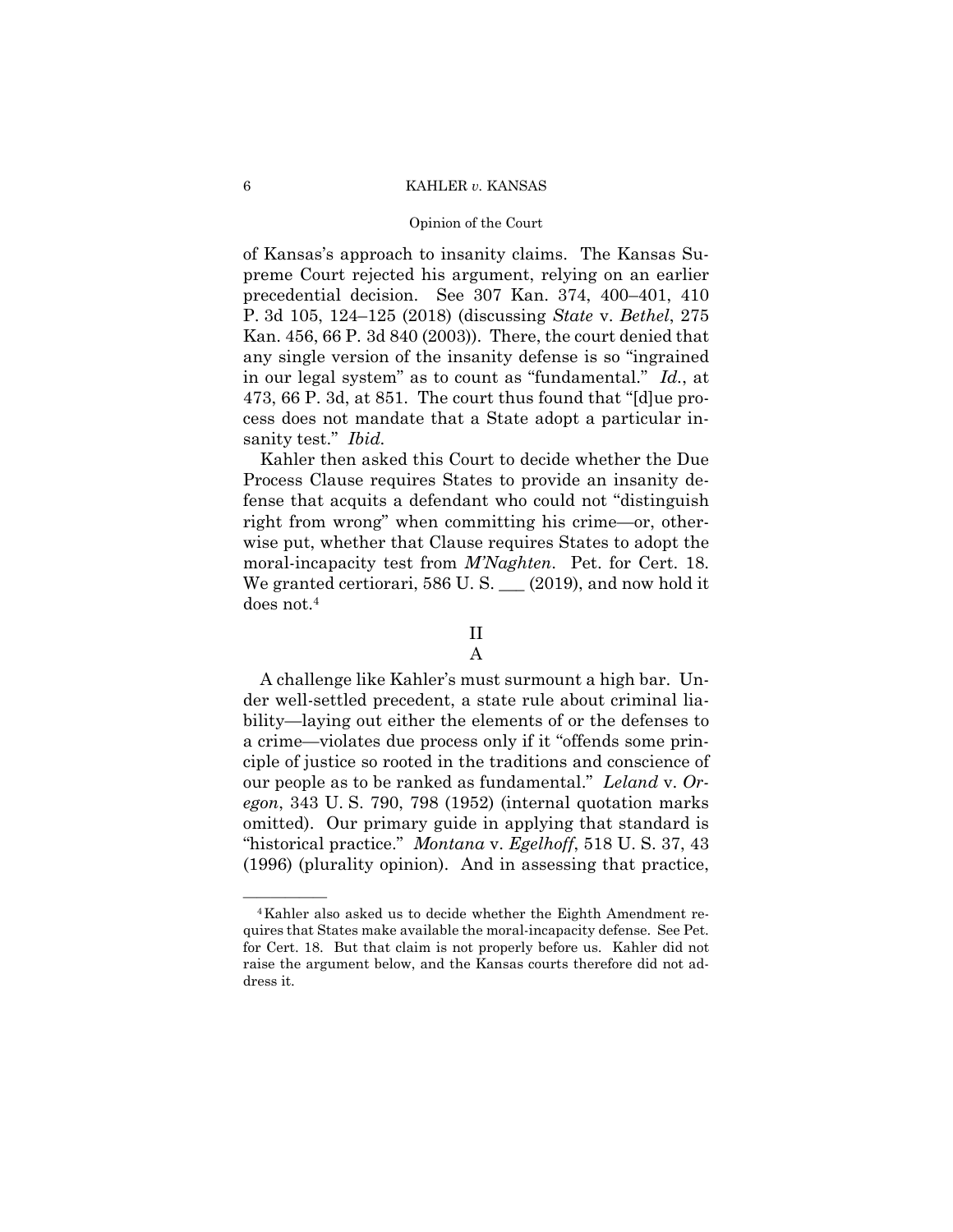we look primarily to eminent common-law authorities (Blackstone, Coke, Hale, and the like), as well as to early English and American judicial decisions. See, *e.g.*, *id.*, at 44–45; *Patterson* v. *New York*, 432 U. S. 197, 202 (1977). The question is whether a rule of criminal responsibility is so old and venerable—so entrenched in the central values of our legal system—as to prevent a State from ever choosing another. An affirmative answer, though not unheard of, is rare. See, *e.g.*, *Clark*, 548 U. S., at 752 ("[T]he conceptualization of criminal offenses" is mostly left to the States).

In *Powell* v. *Texas*, 392 U. S. 514 (1968), this Court explained why. There, Texas declined to recognize "chronic alcoholism" as a defense to the crime of public drunkenness. *Id.*, at 517 (plurality opinion). The Court upheld that decision, emphasizing the paramount role of the States in setting "standards of criminal responsibility." *Id.*, at 533. In refusing to impose "a constitutional doctrine" defining those standards, the Court invoked the many "interlocking and overlapping concepts" that the law uses to assess when a person should be held criminally accountable for "his antisocial deeds." *Id.*, at 535–536. "The doctrines of *actus reus*, *mens rea*, insanity, mistake, justification, and duress"—the Court counted them off—reflect both the "evolving aims of the criminal law" and the "changing religious, moral, philosophical, and medical views of the nature of man." *Id.*, at 536. Or said a bit differently, crafting those doctrines involves balancing and rebalancing over time complex and oft-competing ideas about "social policy" and "moral culpability"—about the criminal law's "practical effectiveness" and its "ethical foundations." *Id.*, at 538, 545, 548 (Black, J., concurring). That "constantly shifting adjustment" could not proceed in the face of rigid "[c]onstitution[al] formulas." *Id.*, at 536–537 (plurality opinion). Within broad limits, *Powell* thus concluded, "doctrine[s] of criminal responsibility" must remain "the province of the States." *Id.*, at 534, 536.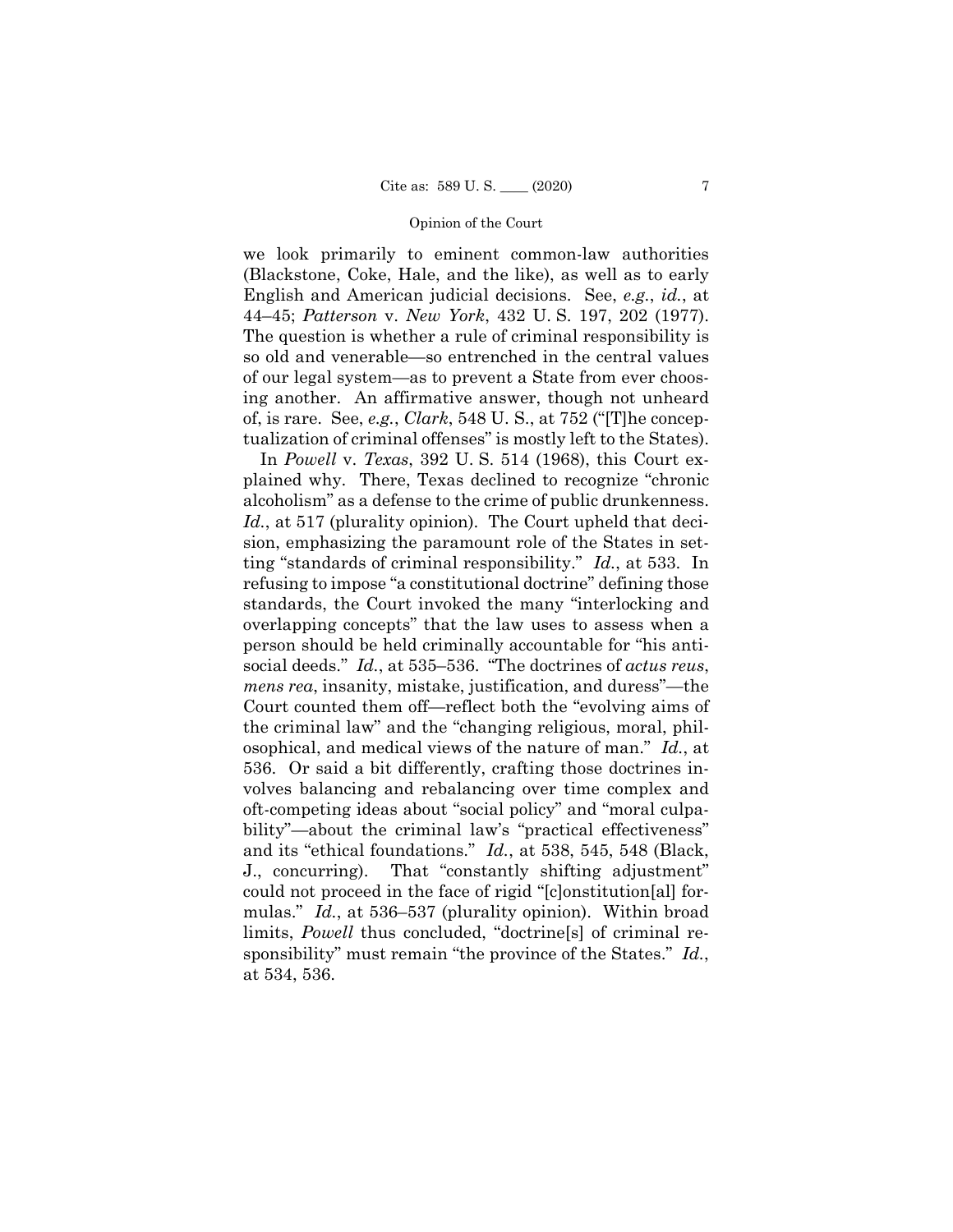# Opinion of the Court

 rigid constitutional mold." *Powell*, 392 U. S., at 536–537. Indeed, while addressing the demand for an alcoholism de-Nowhere has the Court hewed more closely to that view than in addressing the contours of the insanity defense. Here, uncertainties about the human mind loom large. See, *e.g.*, *Ake* v. *Oklahoma*, 470 U. S. 68, 81 (1985) ("[P]sychiatrists disagree widely and frequently on what constitutes mental illness, on [proper] diagnos[es, and] on cure and treatment"). Even as some puzzles get resolved, others emerge. And those perennial gaps in knowledge intersect with differing opinions about how far, and in what ways, mental illness should excuse criminal conduct. See *Clark*, 548 U. S., at 749–752 (canvassing how those competing views produced a wealth of insanity tests); *supra*, at 1–2. "This whole problem," we have noted, "has evoked wide disagreement." *Leland*, 343 U. S., at 801. On such unsettled ground, we have hesitated to reduce "experimentation, and freeze [the] dialogue between law and psychiatry into a fense in *Powell*, the Court pronounced—as something close to self-evident—that "[n]othing could be less fruitful" than to define a specific "insanity test in constitutional terms." *Id.*, at 536.

And twice before we have declined to do so. In *Leland* v. *Oregon*, a criminal defendant challenged as a violation of due process the State's use of the moral-incapacity test of insanity—the very test Kahler now asks us to require. See 343 U. S., at 800–801. According to the defendant, Oregon instead had to adopt the volitional-incapacity (or irresistibleimpulse) test to comply with the Constitution. See *ibid.*; *supra*, at 2. We rejected that argument. "[P]sychiatry," we first noted, "has made tremendous strides since [the moralincapacity] test was laid down in *M'Naghten's Case*," implying that the test seemed a tad outdated. 343 U. S., at 800– 801. But still, we reasoned, "the progress of science has not reached a point where its learning" would demand "eliminat [ing] the right and wrong test from [the] criminal law."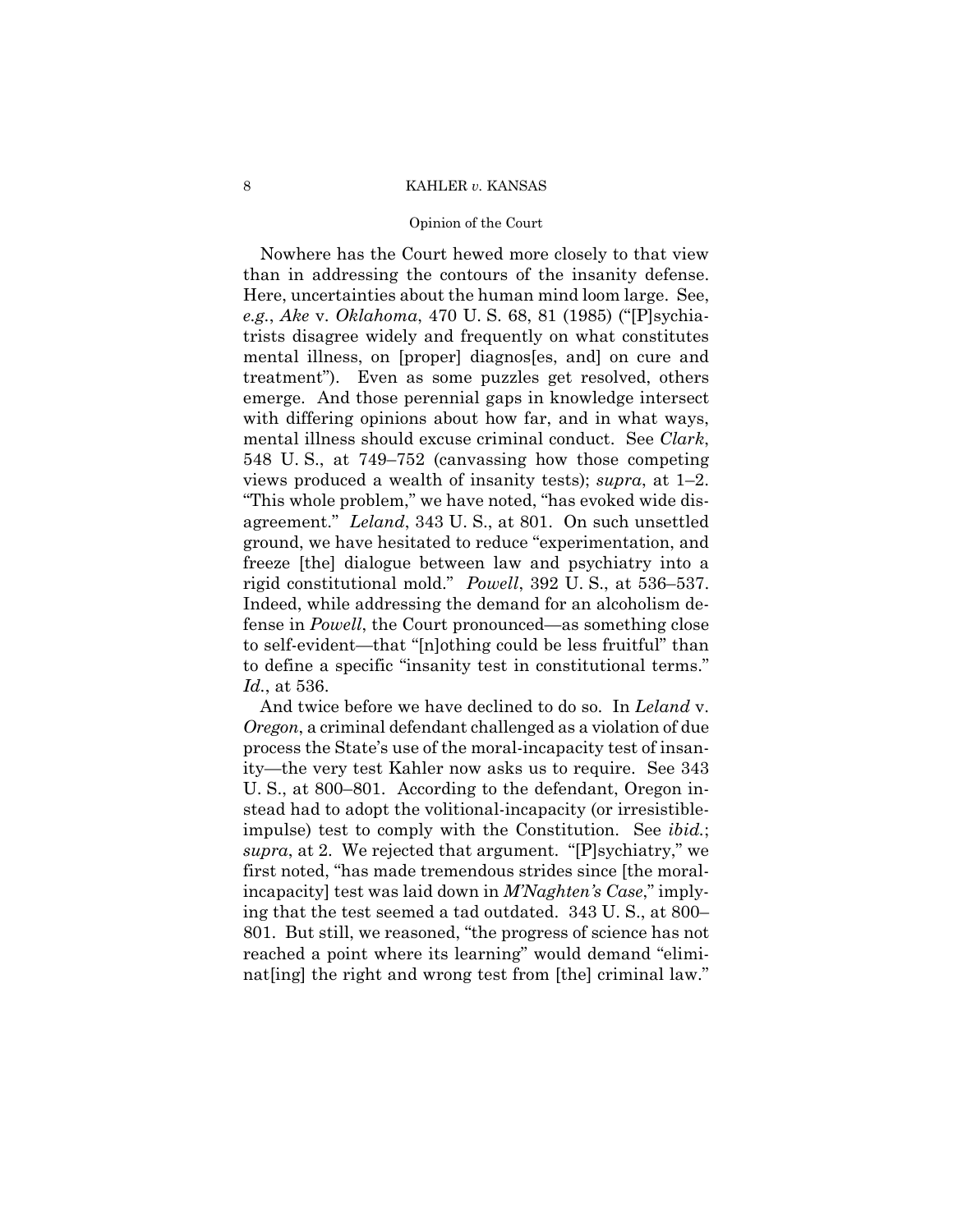matter was thus best left to each State to decide on its own. Id., at 801. And anyway, we continued, the "choice of a test" of legal sanity involves not only scientific knowledge but questions of basic policy" about when mental illness should absolve someone of "criminal responsibility." *Ibid.* The The dissent agreed (while parting from the majority on another ground): "[I]t would be indefensible to impose upon the States[] one test rather than another for determining criminal culpability" for the mentally ill, "and thereby to displace a State's own choice." *Id.*, at 803 (opinion of Frankfurter, J.).

A half-century later, we reasoned similarly in *Clark*. There, the defendant objected to Arizona's decision to discard the cognitive-incapacity prong of *M'Naghten* and leave in place only the moral-incapacity one—essentially the flipside of what Kansas has done. Again, we saw no due process problem. Many States, we acknowledged, allowed a defendant to show insanity through either prong of *M'Naghten*. See 548 U. S., at 750. But we denied that this approach "represents the minimum that a government must provide." *Id.*, at 748. In so doing, we invoked the States' traditional "capacity to define crimes and defenses," and noted how views of mental illness had been particularly "subject to flux and disagreement." *Id.*, at 749, 752. And then we surveyed the disparate ways that state laws had historically excused criminal conduct because of mental disease—those "strains variously combined to yield a diversity of American standards." See *id.*, at 749–752; *supra*, at 1–2. The takeaway was "clear": A State's "insanity rule[] is substantially open to state choice." *Clark*, 548 U. S., at 752. Reiterating *Powell*'s statement, *Clark* held that "no particular" insanity test serves as "a baseline for due process." 548 U. S., at 752. Or said just a bit differently, that "due process imposes no single canonical formulation of legal insanity." *Id.*, at 753.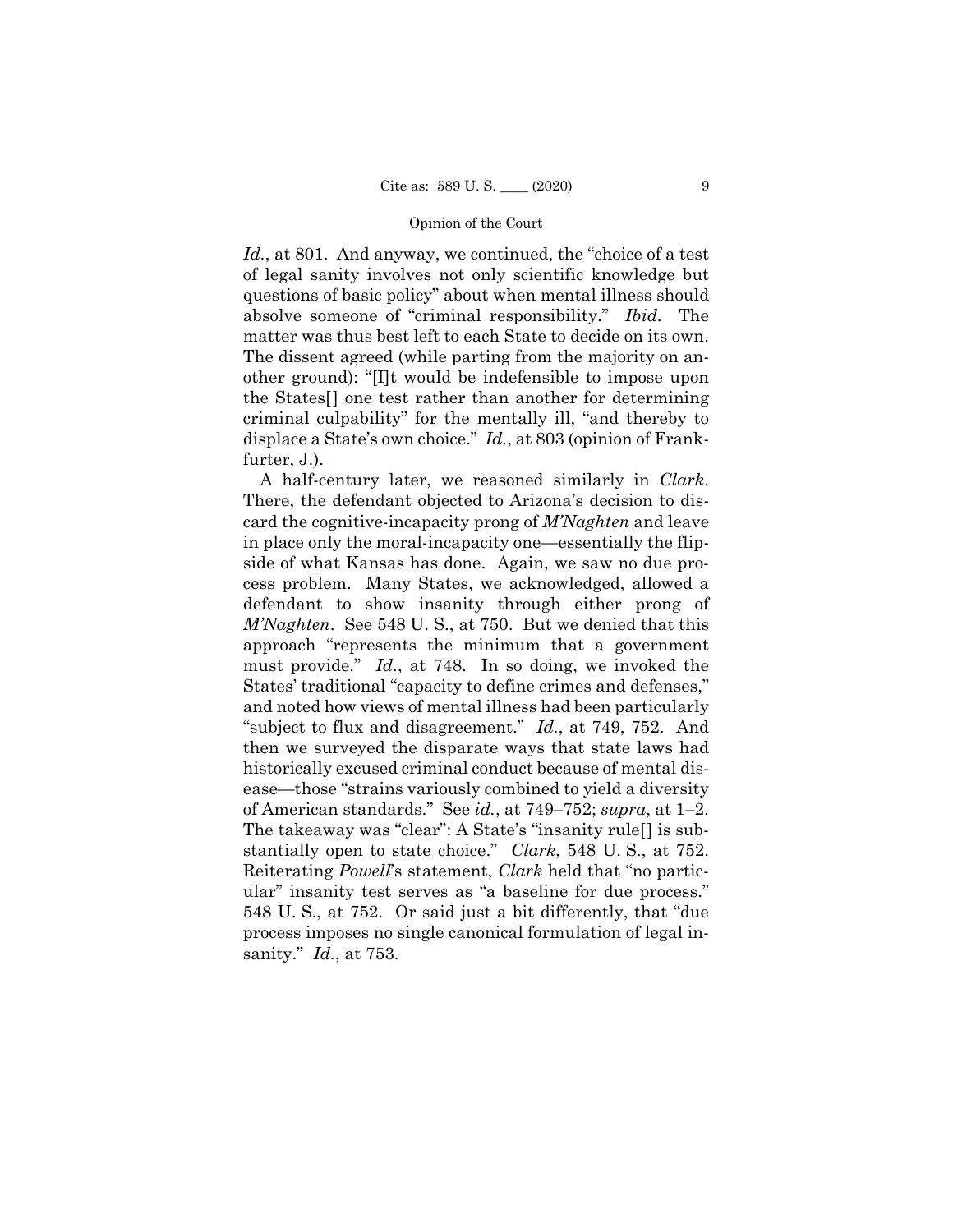# B

Yet Kahler maintains that Kansas's treatment of insanity fails to satisfy due process. He sometimes makes his argument in the broadest of strokes, as he did before trial. See *supra*, at 5. Kansas, he then contends, has altogether "abolished the insanity defense," in disregard of hundreds of years of historical practice. Brief for Petitioner 39. His central claim, though, is more confined. It is that Kansas has impermissibly jettisoned the moral-incapacity test for insanity. See *id.*, at 12, 23. As earlier noted, both *Clark*  and *Leland* described that test as coming from *M'Naghten*. See 548 U. S., at 749; 343 U. S., at 801; *supra*, at 2, 8. But according to Kahler (and the dissent), the moral-incapacity inquiry emerged centuries before that decision, thus forming part of the English common-law heritage this country inherited. See Brief for Petitioner 21, 42; *post*, at 4–14 (opinion of BREYER, J.). And the test, he claims, served for all that time—and continuing into the present—as the touchstone of legal insanity: If a defendant could not understand that his act was morally wrong, then he could not be found criminally liable. See Brief for Petitioner 20–23; see also *post*, at 15. So Kahler concludes that the moralincapacity standard is a "principle of justice so rooted in the traditions and conscience of our people as to be ranked as fundamental." *Leland*, 343 U. S., at 798; see *supra*, at 6. In essence—and contra *Clark*—that test *is* the "single canonical formulation of legal insanity" and thus the irreducible "baseline for due process." 548 U. S., at 752–753; see *supra*, at 9.5

<sup>&</sup>lt;sup>5</sup>Although the dissent at times claims to the contrary, its argument is the same. Given the clear direction of our precedent, the dissent must purport to grant the States "leeway" in defining legal insanity. *Post*, at 1. But the entirety of the dissent's historical analysis focuses on the moral-incapacity standard—attempting to show, just as Kahler does, that it both preceded and succeeded *M'Naghten*. See *post*, at 4–17. And in line with that narration, the dissent insists on moral understanding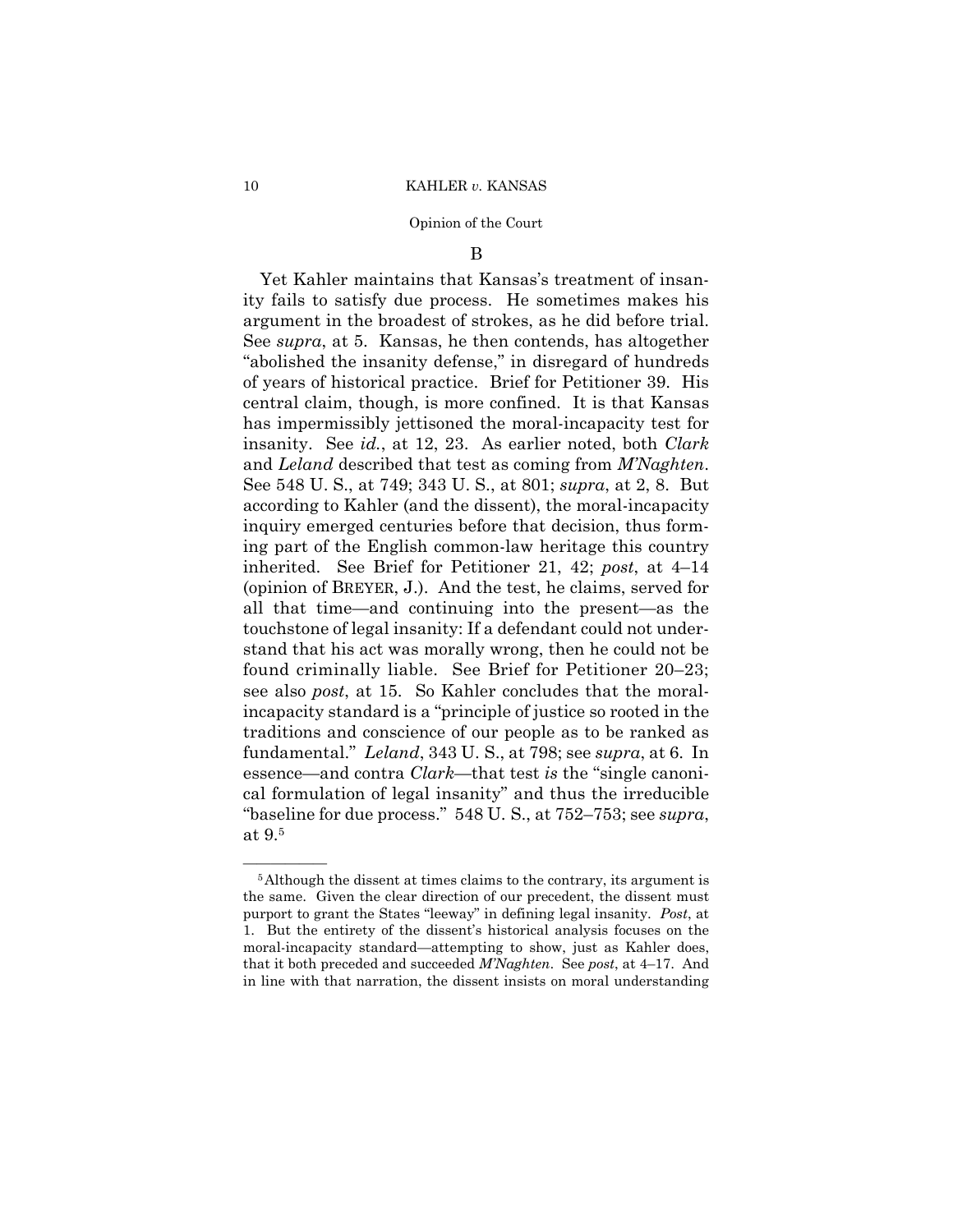One point, first, of agreement: Kahler is right that for hundreds of years jurists and judges have recognized insanity (however defined) as relieving responsibility for a crime. "In criminal cases therefore," Sir William Blackstone wrote, "lunatics are not chargeable for their own acts, if committed when under these incapacities." 4 Commentaries on the Laws of England 24 (1769). Sir Edward Coke even earlier explained that in criminal cases, "the act and wrong of a mad man shall not be imputed to him." 2 Institutes of the Laws of England §405, p. 247b (1628) (Coke). And so too Henry de Bracton thought that a "madman" could no sooner be found criminally liable than a child. 2 Bracton on Laws and Customs of England 384 (S. Thorne transl. 1968) (Bracton). That principle of non-culpability appeared in case after case involving allegedly insane defendants, on both sides of the Atlantic. "The defense of insanity[] is a defense for all crimes[,] from the highest to the lowest," said the Court in Old Bailey. *Trial of Samuel Burt* (July 19, 1786), in 6 Proceedings in the Old Bailey 874 (E. Hodgson ed. 1788) (Old Bailey Proceedings). Repeated Justice Story, when riding circuit: "In general, insanity is an excuse for the commission of every crime, because the party has not the possession of that reason, which includes responsibility." *United States* v. *Drew*, 25 F. Cas. 913 (No. 14,993) (CC Mass. 1828); see also, *e.g.*, *State* v. *Marler*, 2 Ala. 43, 49 (1841) ("If the prisoner was insane, he was not an accountable being"); *Cornwell* v. *State*, 8 Tenn. 147, 156 (1827) ("[P]erfect madness" will "free a man from punishment for crime"). We have not found a single case to the contrary.

——————

as the indispensable criterion of legal sanity—the *sine qua non* of criminal responsibility. See, *e.g.*, *post*, at 1, 3–4, 8–9, 18–21. Indeed, the dissent offers only one way the States have actual "leeway" to change their insanity rules: They can "*expand* upon *M'Naghten*'s principles" by finding that even some who *have* moral capacity are insane. *Post*, at 22. But that is just to say that moral capacity is the constitutional floor—again, exactly what Kahler argues.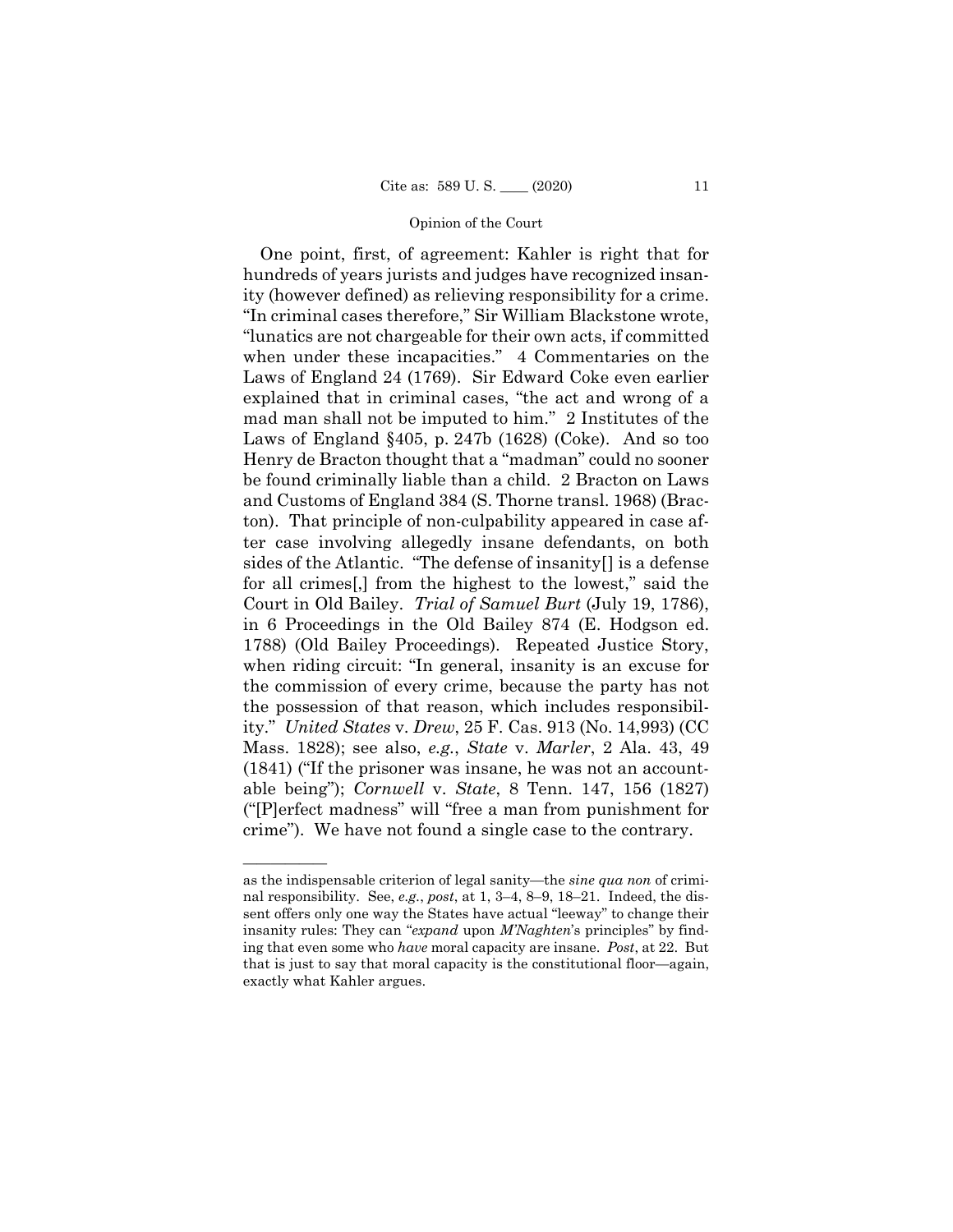# Opinion of the Court

But neither do we think Kansas departs from that broad principle. First, Kansas has an insanity defense negating criminal liability—even though not the type Kahler demands. As noted earlier, Kansas law provides that it is "a defense to a prosecution" that "the defendant, as a result of mental disease or defect, lacked the culpable mental state required" for a crime. §21–5209; see *supra*, at 3. That provision enables a defendant to present psychiatric and other evidence of mental illness to defend himself against a criminal charge. More specifically, the defendant can use that evidence to show that his illness left him without the cognitive capacity to form the requisite intent. See *supra*, at 3. Recall that such a defense was exactly what the defendant in *Clark* wanted, in preference to Arizona's moral-incapacity defense: His (unsuccessful) appeal rested on the trial court's exclusion of psychiatric testimony to show that he lacked the relevant *mens rea*. See 548 U. S., at 745–747; *supra*, at 9. Here, Kahler could do what Clark could not—try to show through such testimony that he had no intent to kill. Of course, Kahler would have preferred Arizona's kind of insanity defense (just as Clark would have liked Kansas's). But that does not mean that Kansas (any more than Arizona) failed to offer any insanity defense at all.

Second, and significantly, Kansas permits a defendant to offer whatever mental health evidence he deems relevant at sentencing. See §§21–6815(c)(1)(C), 21–6625(a); *supra*, at 4. A mentally ill defendant may argue there that he is not blameworthy because he could not tell the difference between right and wrong. Or, because he did not know his conduct broke the law. Or, because he could not control his behavior. Or, because of anything else. In other words, any manifestation of mental illness that Kansas's guilt-phase insanity defense disregards—including the moral incapacity Kahler highlights—can come in later to mitigate culpability and lessen punishment. And that same kind of evidence can persuade a judge to replace any prison term with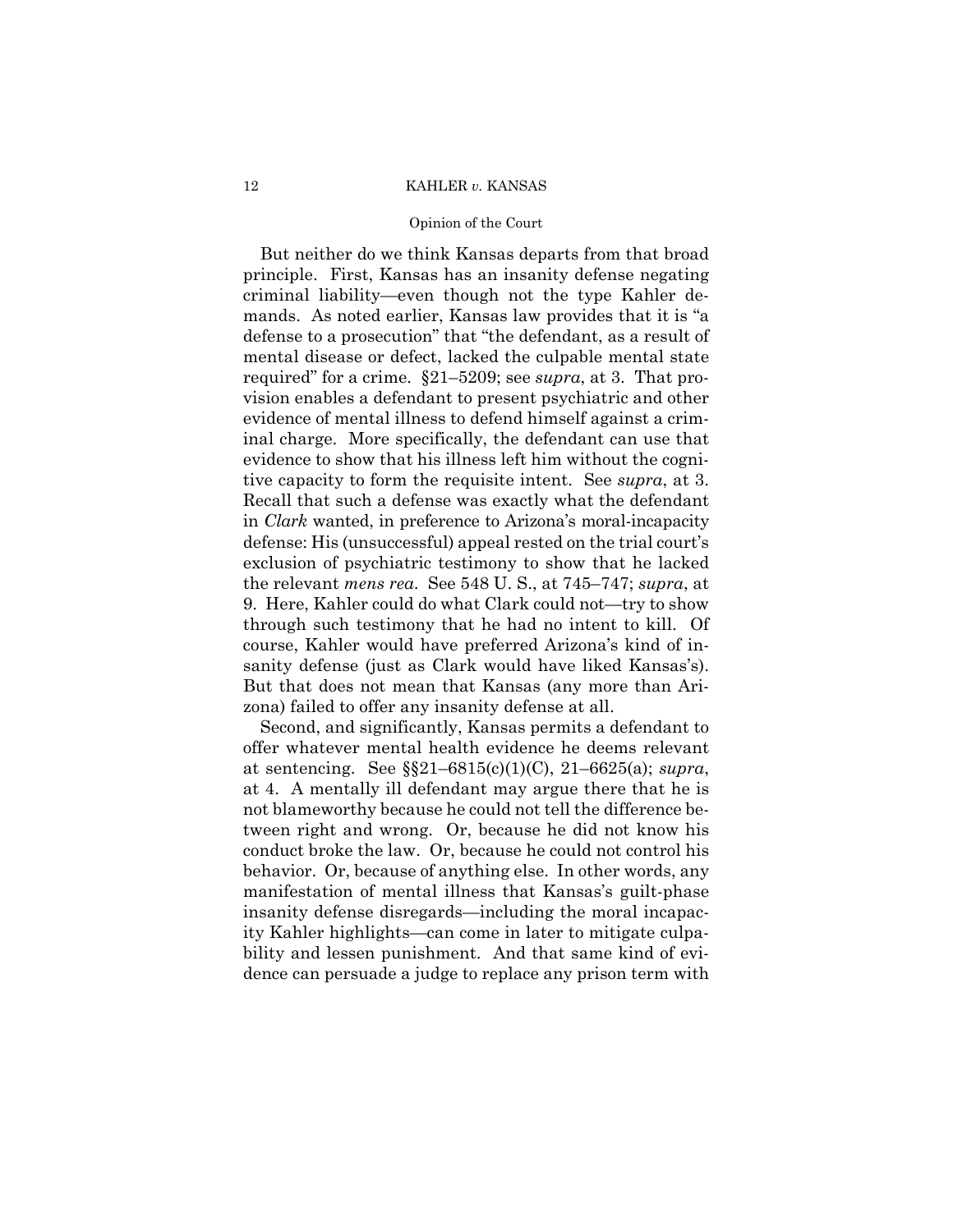commitment to a mental health facility. See §22–3430; *supra*, at 4–5. So as noted above, a defendant arguing moral incapacity may well receive the same treatment in Kansas as in States that would acquit—and, almost certainly, commit—him for that reason. See *supra*, at 4–5. In sum, Kansas does not bar, but only channels to sentencing, the mental health evidence that falls outside its intent-based insanity defense. When combined with Kansas's allowance of mental health evidence to show a defendant's inability to form criminal intent, that sentencing regime defeats Kahler's charge that the State has "abolish[ed] the insanity defense entirely."6 Brief for Petitioner 39.

So Kahler can prevail here only if he can show (again, contra *Clark*) that due process demands a specific test of legal insanity—namely, whether mental illness prevented a defendant from understanding his act as immoral. Kansas, as we have explained, does not use that type of insanity rule. See *supra*, at 3–4. If a mentally ill defendant had enough cognitive function to form the intent to kill, Kansas law directs a conviction even if he believed the murder morally justified. In Kansas's judgment, that delusion does not make an intentional killer entirely blameless. See Brief for Respondent 40. Rather than eliminate, it only lessens the defendant's moral culpability. See *ibid.* And sentencing is the appropriate place to consider mitigation: The decisionmaker there can make a nuanced evaluation of blame, rather than choose, as a trial jury must, between all and nothing. See *ibid*. In any event, so Kansas thinks.<sup>7</sup> Those

 $6$ We here conclude only that Kansas's scheme does not abolish the insanity defense. We say nothing, one way or the other, about whether any other scheme might do so. 7The dissent is therefore wrong to suggest that Kansas's law has be-

 even if, for example, he thought his actions commanded by God. The come untethered from moral judgments about culpability. See *post*, at 1, 3, 16–22. No doubt, Kansas's moral judgments differ from the dissent's. Again, Kansas believes that an intentional killer is not wholly blameless, dissent, in contrast, considers Kansas's view benighted (as maybe some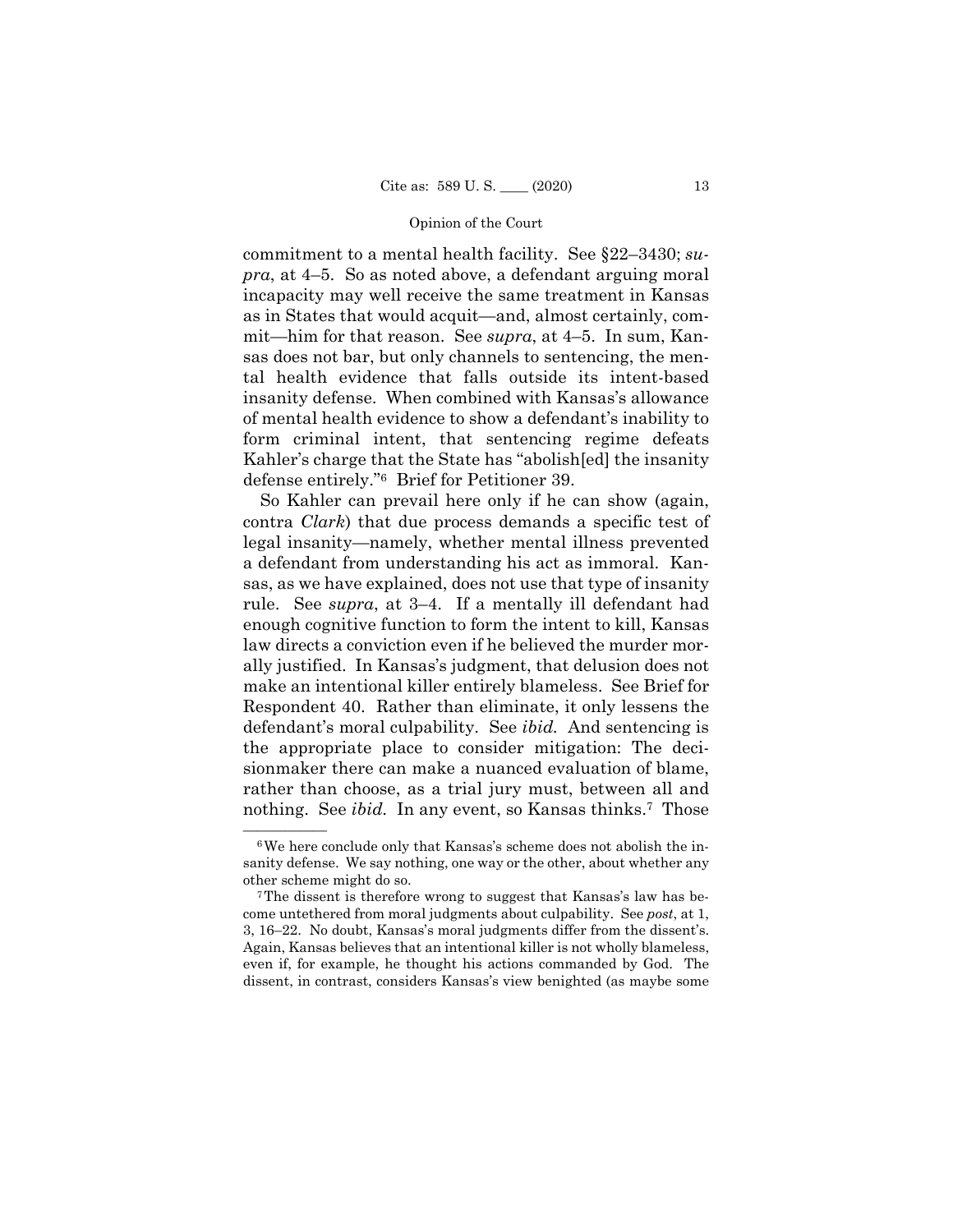# Opinion of the Court

views are contested and contestable; other States—many others—have made a different choice. But Kahler must show more than that. He must show that adopting the moral-incapacity version of the insanity rule is not a choice at all—because, again, that version is "so rooted in the traditions and conscience of our people as to be ranked as fundamental." *Leland*, 343 U. S., at 798. And he cannot. The historical record is, on any fair reading, complex—even messy. As we will detail, it reveals early versions of not only Kahler's proposed standard but also Kansas's alternative.

 ing a morality inquiry and others a *mens rea* approach. Early commentators on the common law proposed various formulations of the insanity defense, with some favor-Kahler cites William Lambard's 16th-century treatise defining a "mad man" as one who "hath no knowledge of good nor evil" (the right and wrong of the day). Eirenarcha, ch. 21, p. 218 (1581). He likewise points to William Hawkins's statement, over a hundred years later, that a "lunatick[]" is not punishable because "under a natural disability of distinguishing between good and evil." 1 Pleas of the Crown §1, p. 2 (1716) (capitalization omitted). Both true enough. But other early versions of the insanity test—and from a more famous trio of jurists—demanded the kind of cognitive

——————

in the majority do too). But that is not a dispute, as the dissent suggests, about *whether* morality should play a role in assigning legal responsibility. It is instead a disagreement about what morality entails—that is, about *when* a defendant is morally culpable for an act like murder. See *State* v. *Bethel*, 275 Kan. 456, 465–471, 66 P. 3d 840, 847–850 (2003) (accepting Kansas's view that "moral blameworthiness" is linked to a defendant's intent to kill, rather than to his ability to tell right from wrong). And we have made clear, from *Leland* to *Powell* to *Clark*, that courts do not get to make such judgments. See *supra*, at 7–9. Instead, the States have broad discretion to decide who counts as blameworthy, and to weigh that along with other factors in defining the elements of, and defenses to, crimes.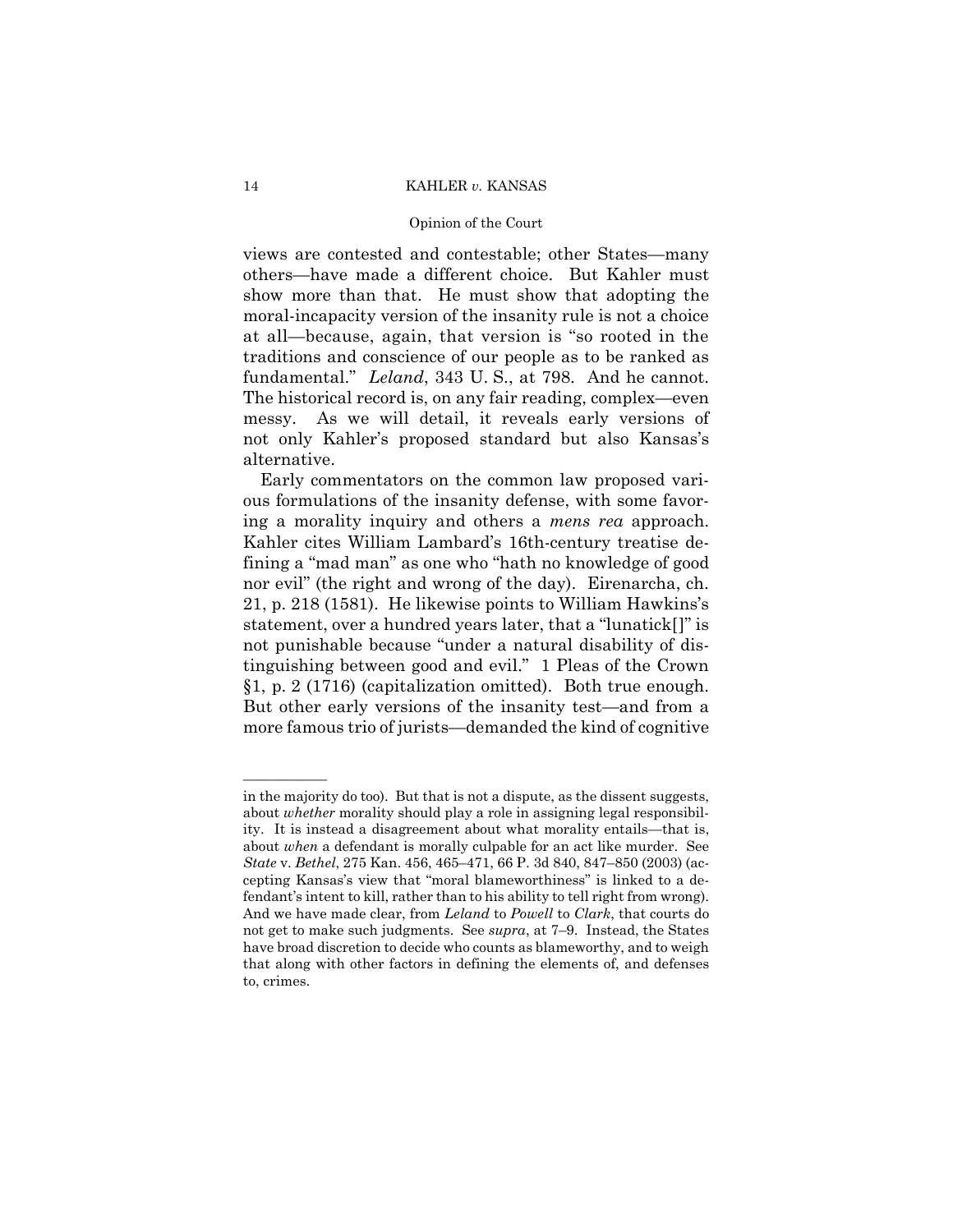not act "*animo felonico*," meaning with felonious intent. 1 impairment that prevented a defendant from understanding the nature of his acts, and thus intending his crime. Henry de Bracton's 13th-century treatise gave rise to what became known as the "wild beast" test. See J. Biggs, The Guilty Mind 82 (1955). Used for hundreds of years, it likened a "madman" to an "animal[] which lack[s] reason" and so could not have "the intention to injure." Bracton 384; see *ibid.* (A "madman" cannot commit a crime because "[i]t is will and purpose which mark" misdeeds). Sir Edward Coke similarly linked the definition of insanity to a defendant's inability to form criminal intent. He described a legally insane person in 1628 as so utterly "without his mind or discretion" that he could not have the needed *mens rea*. 2 Coke §405, at 247b. So too Lord Matthew Hale a century later. He explained that insanity involves "a total alienation of the mind or perfect madness," such that a defendant could Pleas of the Crown, ch. 4, pp. 30, 37 (1736); see *id.*, at 37 ("[F]or being under a full alienation of mind, he acts not per *electionem* or *intentionem* [by choice or intent]").8

<sup>&</sup>lt;sup>8</sup>The dissent tries to recruit these three jurists to the side of the moralincapacity test, see *post*, at 5–7, but cannot succeed. Even the carefully curated passages the dissent quotes focus on cognitive capability rather than moral judgment. See, *e.g.*, *post*, at 5–6 (asking whether a defendant had "sense and reason" or "understanding and liberty of will"). In so doing, they refer to the defendant's ability to form the requisite *mens rea*, or felonious intent. See *Clark*, 548 U. S., at 747; *supra*, at 1–3.

 ant to intend his act in the ordinary sense of the term. And as we will The dissent still insists all is not lost because (it says) *mens rea* itself hinged at common law on a defendant's "moral understanding." *Post*, at 8–9. Here, the dissent infers from the use of "good-from-evil" language in various common-law treatises and cases that moral blameworthiness must have defined the *mens rea* inquiry. See *ibid.* But to begin with and to repeat the point made in the text—the most influential treatises used little of that language, emphasizing instead the need for a defendexplain, the joint presence of references to *mens rea* and moral understanding in other common-law sources involving insanity does not show that most jurists saw the two concepts as one and the same. See *infra*,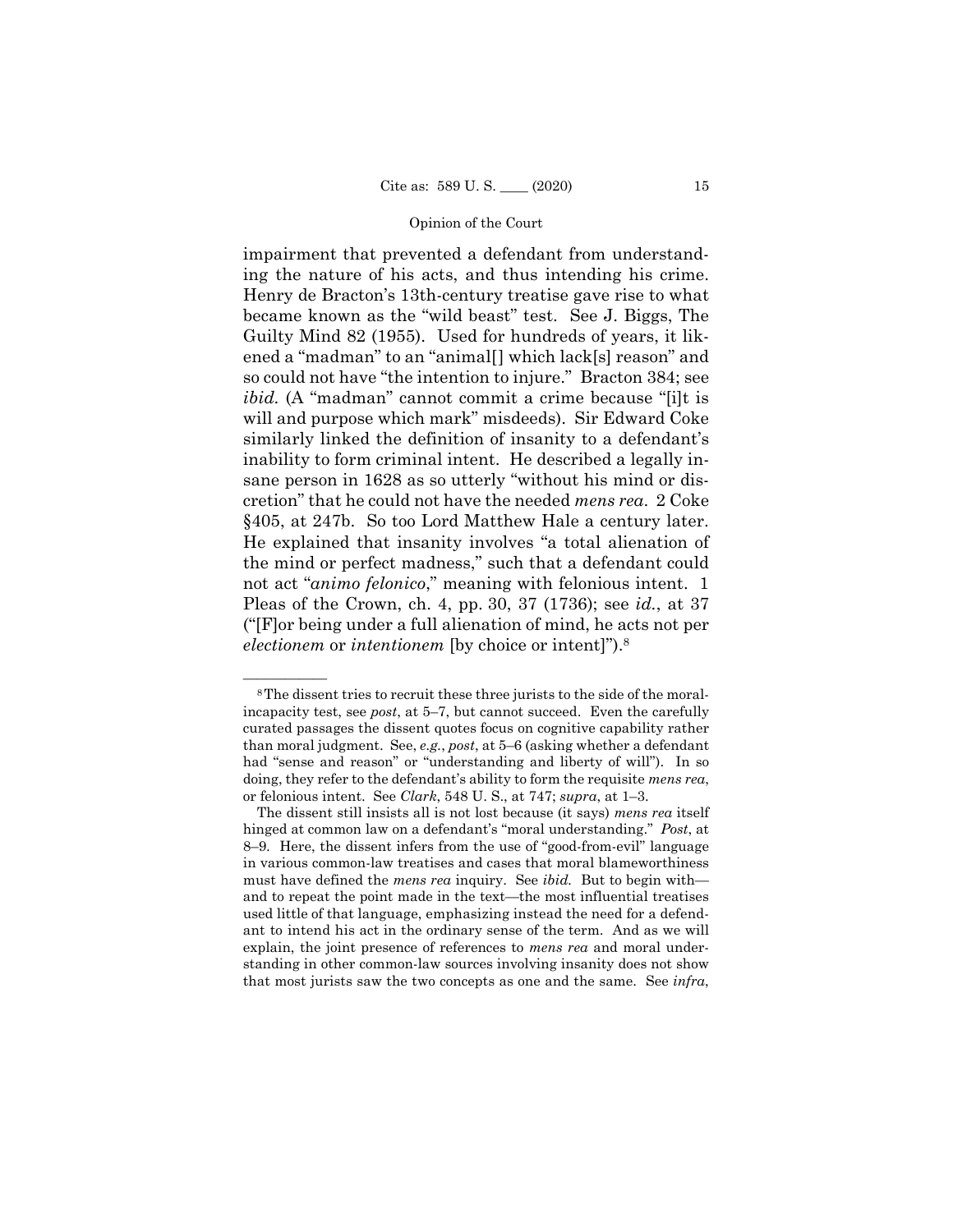# Opinion of the Court

Quite a few of the old common-law cases similarly stressed the issue of cognitive capacity. To be sure, even these cases included some references to the ability to tell right from wrong (and the dissent eagerly cherry-picks every one of them). But the decisions' overall focus was less on whether a defendant thought his act moral than on whether he had the ability to do much thinking at all. In the canonical case of *Rex* v. *Arnold*, 16 How. St. Tr. 695 (1724), for example, the jury charge descended straight from Bracton:

"[I]t is not every kind of frantic humour or something unaccountable in a man's actions, that points him out to be such a madman as is to be exempted from punishment: it must be a man that is totally deprived of his understanding and memory, and doth not know what he is doing, no more than an infant, than a brute, or a wild beast." *Id.*, at 764–765.

And the court offered an accompanying test linking that lack of reason to *mens rea*: If a man is "deprived of his reason, and consequently of his intention, he cannot be guilty." *Id.*, at 764; see *ibid.* (defining a "madman" as a "person that hath no design"); see also *Trial of William Walker* (Apr. 21, 1784), in 4 Old Bailey Proceedings 544, 547 (asking whether the defendant had a "distemper of mind which had deprived him of the use of his reason" or instead whether "he knew what he was doing [and] meant to do it"); *Beverley's Case*, 4 Co. Rep. 123b, 124b, 76 Eng. Rep. 1118, 1121 (K. B. 1603)

——————

at 16–19. Some may well have viewed *mens rea* through a moral prism; but others emphasized cognitive understanding in using that term; and still others combined the moral and cognitive in diverse ways. Which is to say that the record is far more complicated than the dissent lets on, with jurists invoking, both within particular sources and across all of them, a variety of ways to resolve insanity claims. And under our longestablished precedent, that motley sort of history cannot provide the basis for a successful due process claim.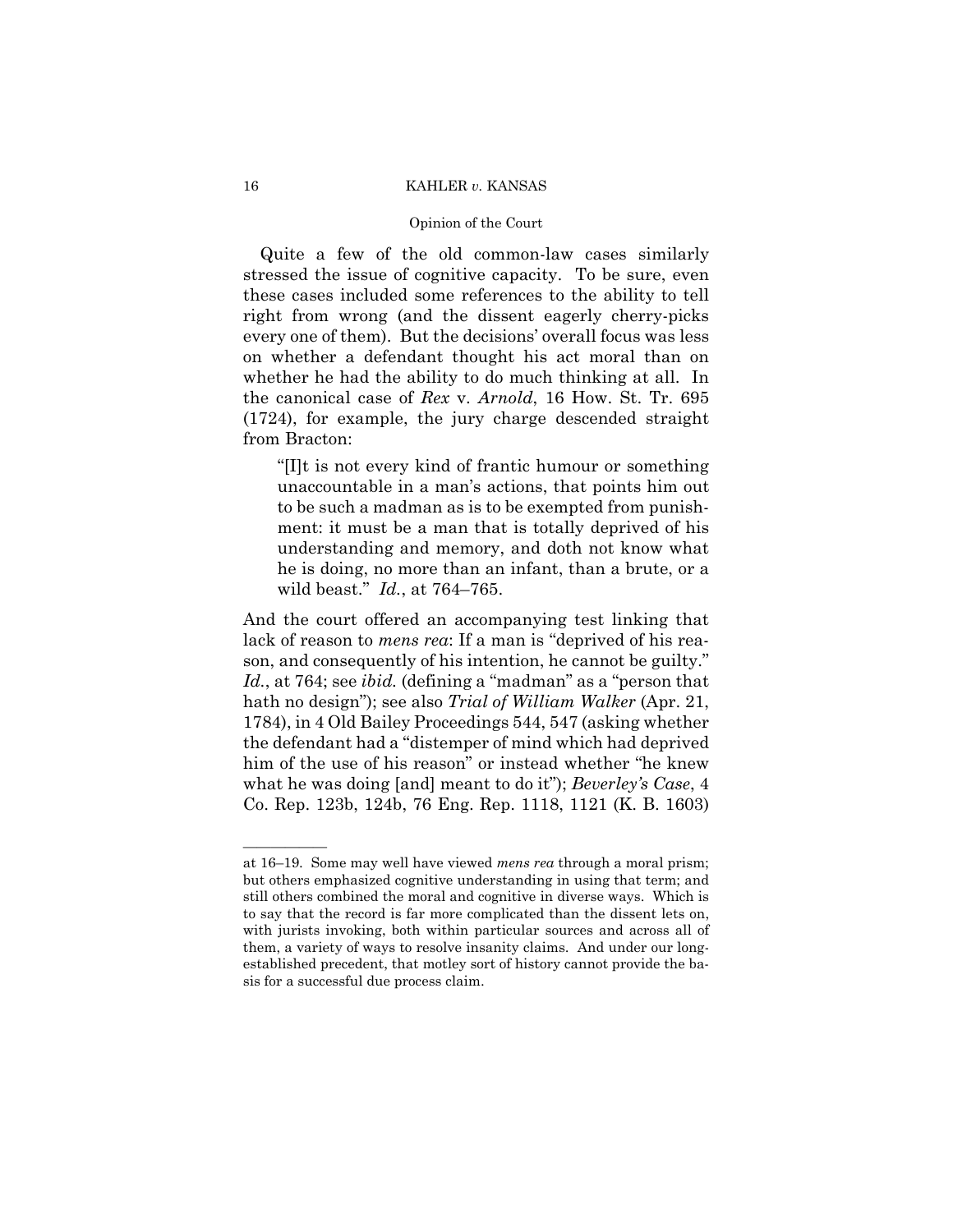(asking whether a man "is deprived of reason and understanding" and so "cannot have a felonious intent"). The House of Lords used much the same standard in *Rex* v. *Lord Ferrers*, 19 How. St. Tr. 886 (1760), when sitting in judgment on one of its members. There, the Solicitor General told the Lords to address "the capacity and intention of the noble prisoner." *Id.*, at 948. Relying heavily on Hale's treatise, he defined the legally insane as suffering from an "alienation of mind" and a "total[] want of reason." *Id.*, at 947. And in recapping the evidence on that issue, he asked about the defendant's intention: "Did [Ferrers] proceed with deliberation? Did he know the consequences" of his act? *Id.*, at 948.9

In such cases, even the language of morality mostly worked in service of the emphasis on cognition and *mens rea*. The idea was that if a defendant had such a "total[] want of reason" as to preclude moral thinking, he could not possibly have formed the needed criminal intent. *Id.*, at 947. Lord Chief Justice Mansfield put the point neatly in *Bellingham's Case*, 1 G. Collinson, Treatise on the Law Concerning Idiots, Lunatics, and Other Persons Non Compotes

 reports. *Post*, at 9. <sup>9</sup>Even in the face of these instructions, the dissent claims that *Arnold* and *Ferrers* actually used the moral-incapacity test. See *post*, at 9–11. The assertion is based on some "good and evil" language (in *Ferrers*, mostly from witnesses) appearing in the case reports. But scholars generally agree, in line with our view, that *Arnold* and *Ferrers* "demonstrate how strictly" courts viewed "the criteria of insanity." 1 N. Walker, Crime and Insanity in England 53 (1968) (noting that the two decisions "have often been cited" for that proposition). Kahler himself does not dispute the point; indeed, he essentially concedes our reading. Rather than try to make the decisions say something they do not, he argues only that they were "outlier[s]" and "could hardly have been less typical." Brief for Petitioner 22, n. 5; Reply Brief 4 (internal quotation marks omitted). But that contrasting response fares no better. As even the dissent agrees, these were the "seminal" common-law decisions relating to insanity—indeed, two of only a small number in that period to make it into official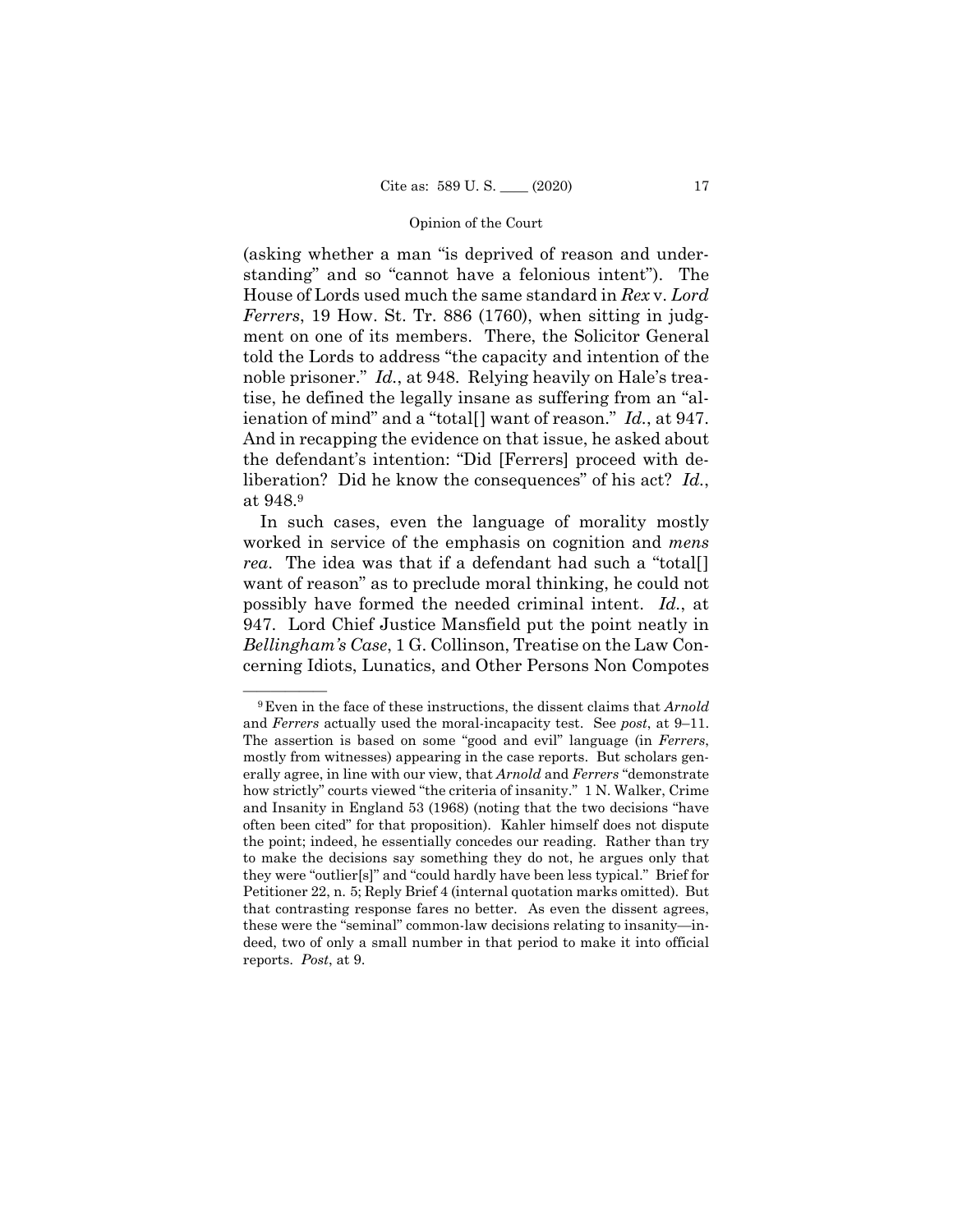# Opinion of the Court

Mentis 636 (1812) (Collinson). He instructed the jury:

"If a man were deprived of all power of reasoning, so as not to be able to distinguish whether it was right or wrong to commit the most wicked transaction, he could not certainly do an act against the law. Such a man, so destitute of all power of judgment, could have no intention at all." *Id.*, at 671.

On that account, moral incapacity was a byproduct of the kind of cognitive breakdown that precluded finding *mens rea*, rather than a self-sufficient test of insanity. See also *Rex* v. *Offord*, 5 Car. & P. 168, 169, 172 Eng. Rep. 924, 925 (N. P. 1831) ("express[ing] complete accordance in the observations of th[e] learned Judge" in *Bellingham*). Or said another way, a mentally ill defendant's inability to distinguish right from wrong, rather than independently producing an insanity acquittal, served as a sign—almost a kind of evidence—that the defendant lacked the needed criminal intent.

 approach—but neither can they sustain Kahler's position. Other early common-law cases do not adopt the *mens rea*  Kahler relies mainly on *Hadfield's Case*, 27 How. St. Tr. 1281 (1800), to show that common-law courts would acquit a mentally ill defendant who understood the nature of his act, but believed it moral. See Reply Brief 4. There, the defendant had deliberately set out to assassinate King George III on the view that doing so would bring about the Second Coming. See 27 How. St. Tr., at 1322. The judge instructed the jury that the defendant was so "deranged" as to make acquittal appropriate. *Id.*, at 1353. Maybe, as Kahler argues, that directive stemmed from the defendant's inability to tell right from wrong. But the judge never used that language, or stated any particular legal standard, so it is hard to know. Still other judges explained insanity to juries by throwing everything against the wall—mixing notions of cognitive incapacity, moral incapacity, and more,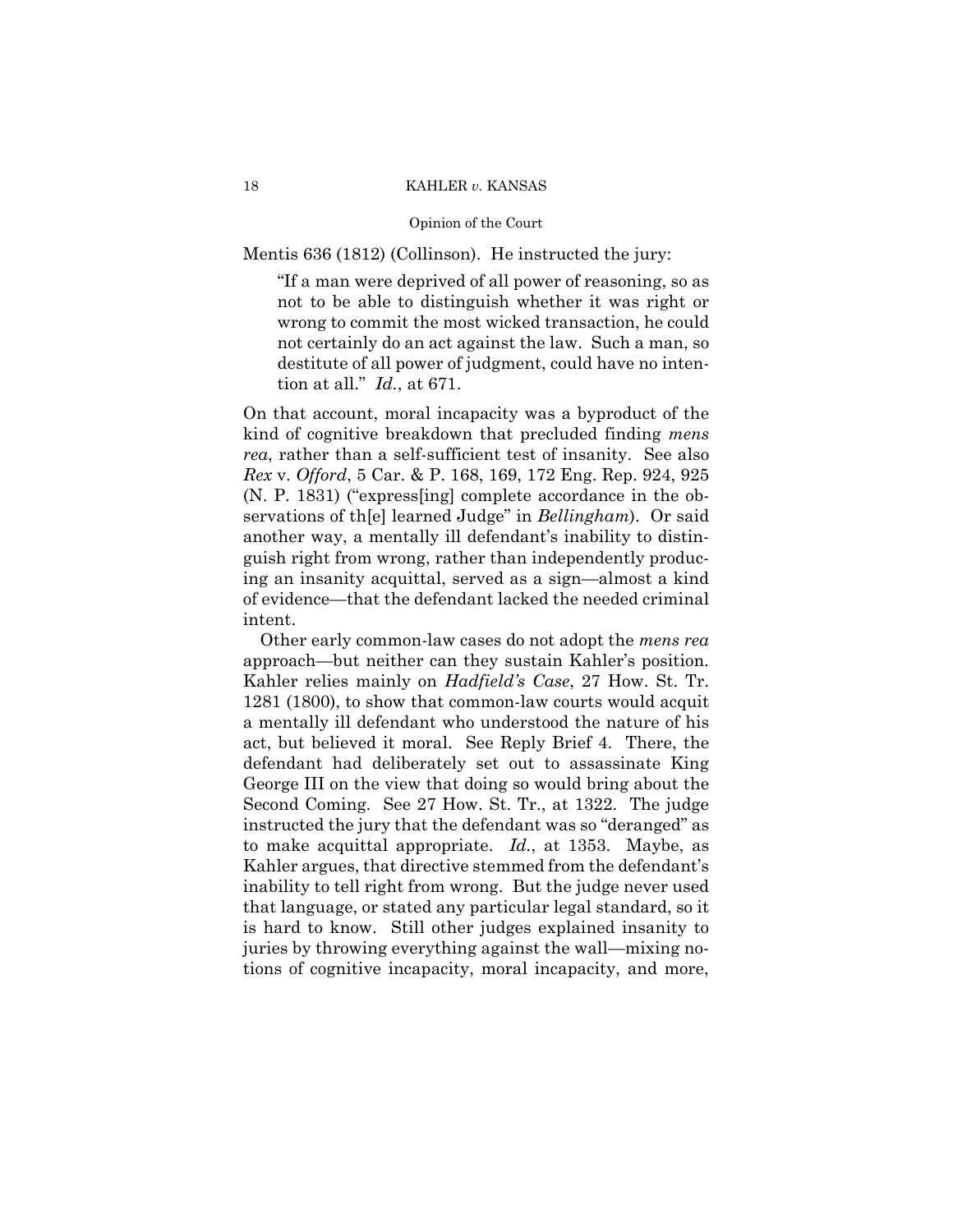without trying to order, prioritize, or even distinguish among them. See, *e.g.*, *Regina* v. *Oxford*, 9 Car. & P. 525, 545–548, 173 Eng. Rep. 941, 950 (N. P. 1840); *Trial of Francis Parr* (Jan. 15, 1787), in 2 Old Bailey Proceedings 228– 229; *Bowler's Case*, 1 Collinson 674. Those decisions treat the inability to make moral judgments more as part of an all-things-considered assessment of legal insanity, and less as its very definition. But even if some of them belong in Kahler's corner, that would be far from enough. Taken as a whole, the common-law cases reveal no settled consensus favoring Kahler's preferred insanity rule. And without that, they cannot support his proposed constitutional baseline.

 Only with *M'Naghten*, in 1843, did a court articulate, and momentum grow toward accepting, an insanity defense based independently on moral incapacity. See *Clark*, 548 U. S., at 749; *Leland*, 343 U. S., at 801; *supra*, at 2, 8. The *M'Naghten* test, as already described, found insanity in either of two circumstances. See *supra*, at 1–2. A defendant was acquitted if he "labour[ed] under such a defect of reason, from disease of the mind, [1] as not to know the nature and quality of the act he was doing; *or*, [2] if he did know it, that he did not know he was doing what was wrong." 10 Cl. & Fin., at 210, 8 Eng. Rep., at 722 (emphasis added). That test disaggregated the concepts of cognitive and moral incapacity, so that each served as a stand-alone defense. And its crisp two-part formulation proved influential, not only in Great Britain but in the United States too. Over the course of the 19th century, many States adopted the test, making it the most popular one in the country.

Still, *Clark* unhesitatingly declared: "History shows no deference to *M'Naghten* that could elevate its formula to the level of fundamental principle." 548 U. S., at 749. As *Clark*  elaborated, even *M'Naghten* failed to unify state insanity defenses. See 548 U. S., at 749–752. States continued to experiment with insanity rules, reflecting what one court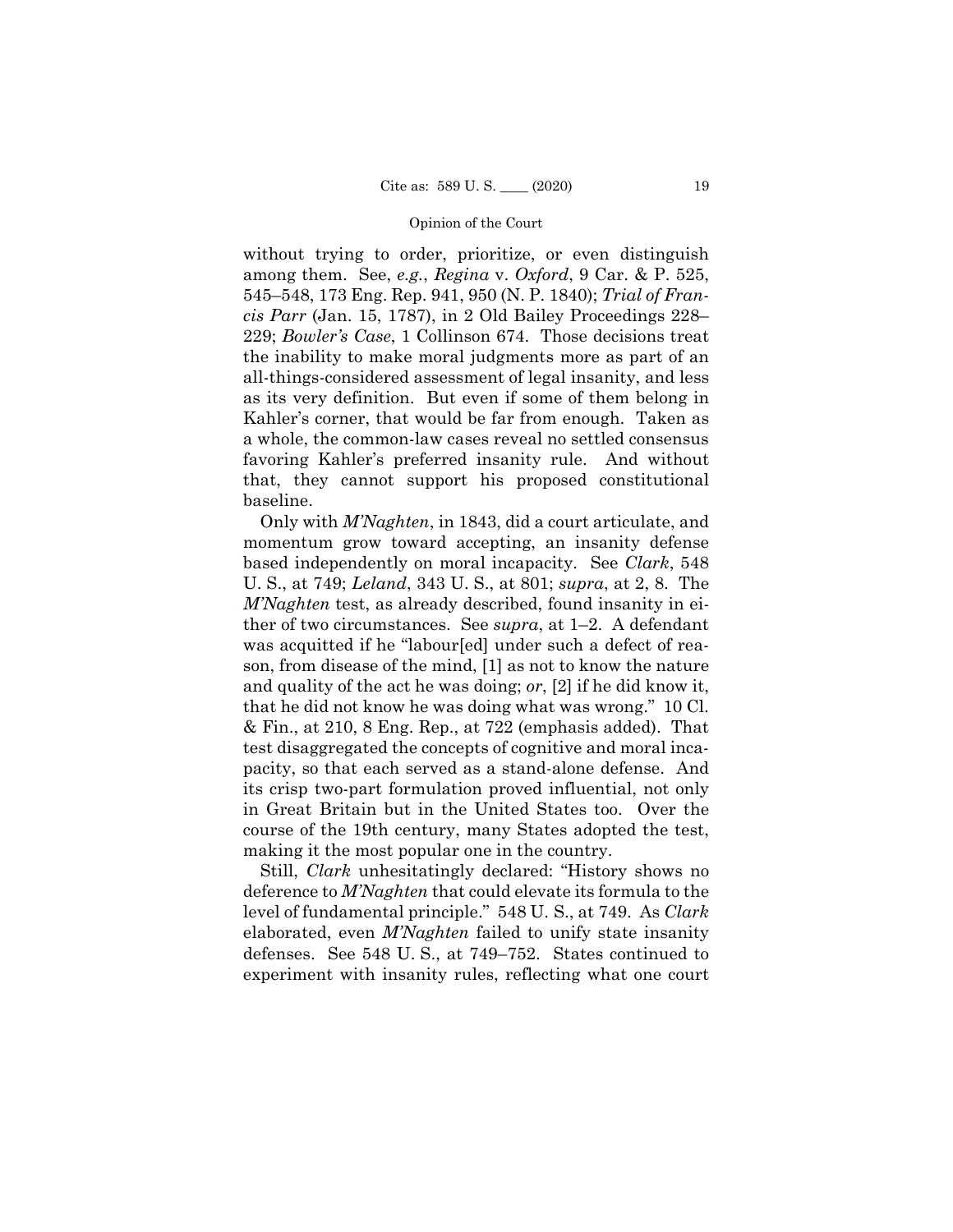# Opinion of the Court

called "the infinite variety of forms [of] insanity" and the "difficult and perplexing" nature of the defense. *Roberts* v. *State*, 3 Ga. 310, 328, 332 (1847). Some States in the 1800s gravitated to the newly emergent "volitional incapacity" standard, focusing on whether the defendant could at all control his actions. *Clark*, 548 U. S., at 749; see, *e.g.*, *Roberts*, 3 Ga., at 331. One court viewed that inquiry as "much more practical" than the "right and wrong test," which it thought often "speculative and difficult of determination." *State* v. *Felter*, 25 Iowa 67, 82, 84 (1868); see *Leland*, 343 U. S., at 801 (recognizing such skepticism about the moralincapacity test); *supra*, at 8–9. Another prophesied that the volitional test was the one "towards which all the modern authorities in this country[] are gradually but surely tending." *Parsons*, 81 Ala., at 586, 2 So., at 859. But that test, too, failed to sweep all before it: State innovation proceeded apace. See, *e.g.*, *State* v. *Pike*, 49 N. H. 399, 442 (1870) (applying the "product" test, which excuses a defendant whose crime "was the offspring or product of mental disease"); N. D. Cent. Code Ann. §12.1–04.1–01(1)(a) (2012) (replacing the right-from-wrong test with an inquiry into whether the defendant's act arose from "[a] serious distortion of [his] capacity to recognize reality"). Much as medical views of mental illness changed as time passed, so too did legal views of how to account for that illness when assigning blame.

See *supra*, at 2–3. Most began by asking, as Kahler does, *moral*. See, *e.g.*, *Wright* v. *State*, 4 Neb. 407, 409 (1876); *State* v. *Spencer*, 21 N. J. L. 196, 201 (1846). Thus, *Clark*  As earlier noted, even the States that adopted *M'Naghten* soon divided on what its second prong should mean. about a defendant's ability to grasp that his act was *im*labeled *M'Naghten*'s second prong a test of "moral capacity," and invoked the oft-used phrase "telling right from wrong" (or in older language, good from evil) to describe its central inquiry. 548 U. S., at 747, 753; see *supra*, at 2. But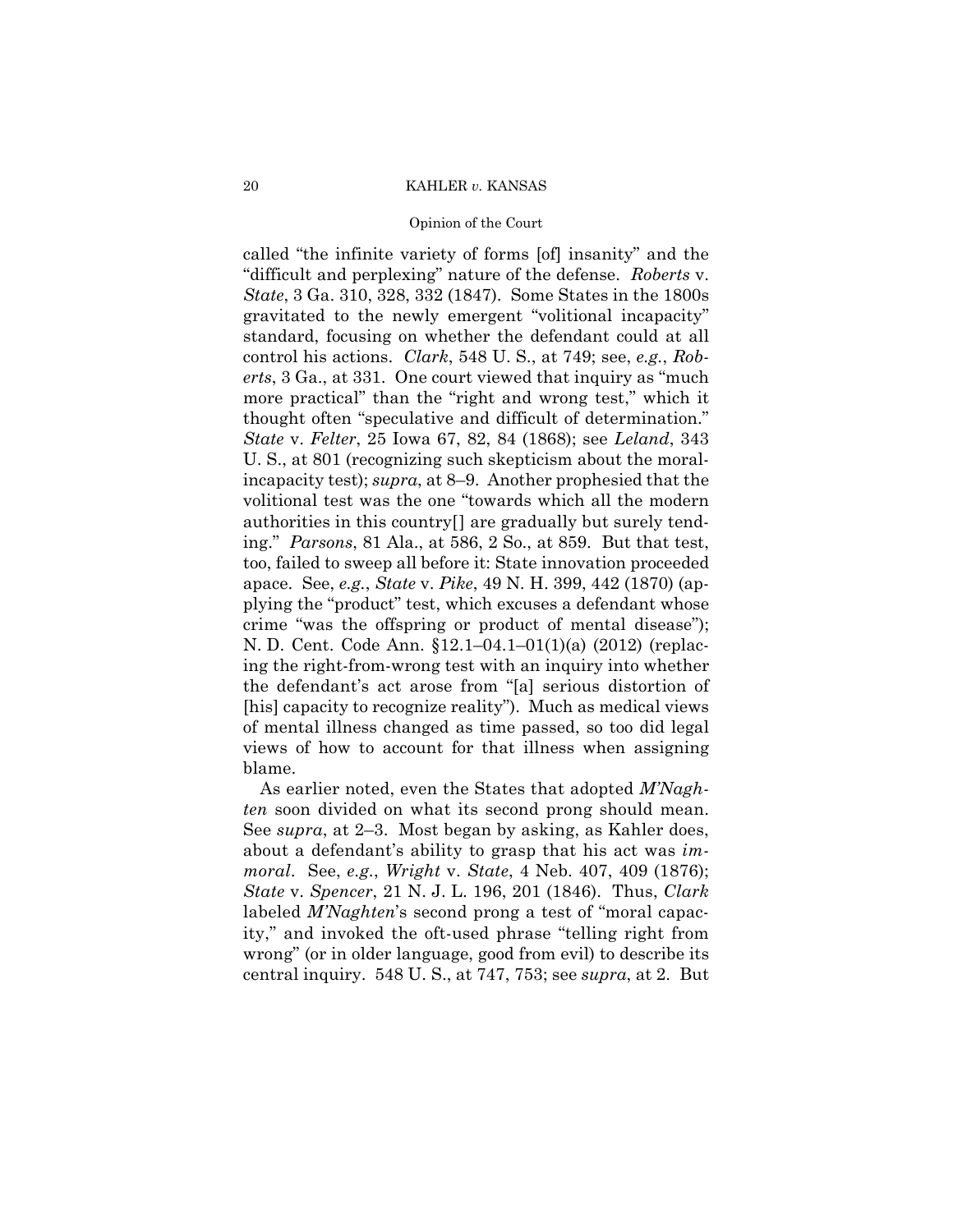over the years, 16 States have reoriented the test to focus on the defendant's understanding that his act was *illegal* that is, legally rather than morally "wrong."10 They thereby excluded from the ranks of the insane those who knew an act was criminal but still thought it right.

 defendants in opposite ways. And the defendants they will Contrary to Kahler's (and the dissent's) contention, that difference matters. See Reply Brief 7 (claiming that "there is little daylight between these inquiries"); *post*, at 17, 21 (same). The two tests will treat some, even though not all, treat differently are exactly those Kahler (and the dissent) focus on: those who know exactly what they are doing (including that it is against the law) but believe it morally justified—because, say, it is commanded by God (or in the dissent's case, a dog). See Brief for Petitioner 15; *post*, at 20; *Schmidt*, 216 N. Y., at 339, 110 N. E., at 949.11 A famed

<sup>—————— 10</sup>See *State* v. *Skaggs*, 120 Ariz. 467, 472, 586 P. 2d 1279, 1284 (1978); *Wallace* v. *State*, 766 So. 2d 364, 367 (Fla. App. 2000); *State* v. *Hamann*, 285 N. W. 2d 180, 184 (Iowa 1979); *Commonwealth* v. *Lawson*, 475 Mass. 806, 811, 62 N. E. 3d 22, 28 (2016); *State* v. *Worlock*, 117 N. J. 596, 610– 611, 569 A. 2d 1314, 1322 (1990); *People* v. *Wood*, 12 N. Y. 2d 69, 76, 187 N. E. 2d 116, 121–122 (1962); *State* v. *Carreiro*, 2013–Ohio–1103, 988 N. E. 2d 21, 27 (App.); *McElroy* v. *State*, 242 S. W. 883, 884 (Tenn. 1922); *McAfee* v. *State*, 467 S. W. 3d 622, 636 (Tex. Crim. App. 2015); *State* v. *Crenshaw*, 98 Wash. 2d 789, 794–795, 659 P. 2d 488, 492–493 (1983); Ark. Code Ann. §5–2–301(6) (2017); Ill. Comp. Stat., ch. 720, §5/6–2(a) (West 2016); Ky. Rev. Stat. Ann. §504.020(1) (West 2016); Md. Crim. Proc. Code Ann. §3–109(a) (2018); Ore. Rev. Stat. §161.295(1) (2019); Vt. Stat. Ann., Tit. 13,  $\S 4801(a)(1)$  (2019).<br><sup>11</sup>The great judge (later Justice) whom the dissent cites to suggest

 wrote a lengthy opinion whose point was the opposite. Consider a case, delusion that God has appeared to her and ordained the sacrifice." *Peo*there is no real difference between the legal wrong and moral wrong tests Judge Cardozo said: "A mother kills her infant child to whom she has been devotedly attached. She knows the nature and quality of the act; she knows that the law condemns it; but she is inspired by an insane *ple* v. *Schmidt*, 216 N. Y. 324, 339, 110 N. E. 945, 949 (1915). If the legal wrong test were used, Judge Cardozo continued, "it would be the duty of a jury to hold her responsible for the crime." *Ibid.* But not if the focus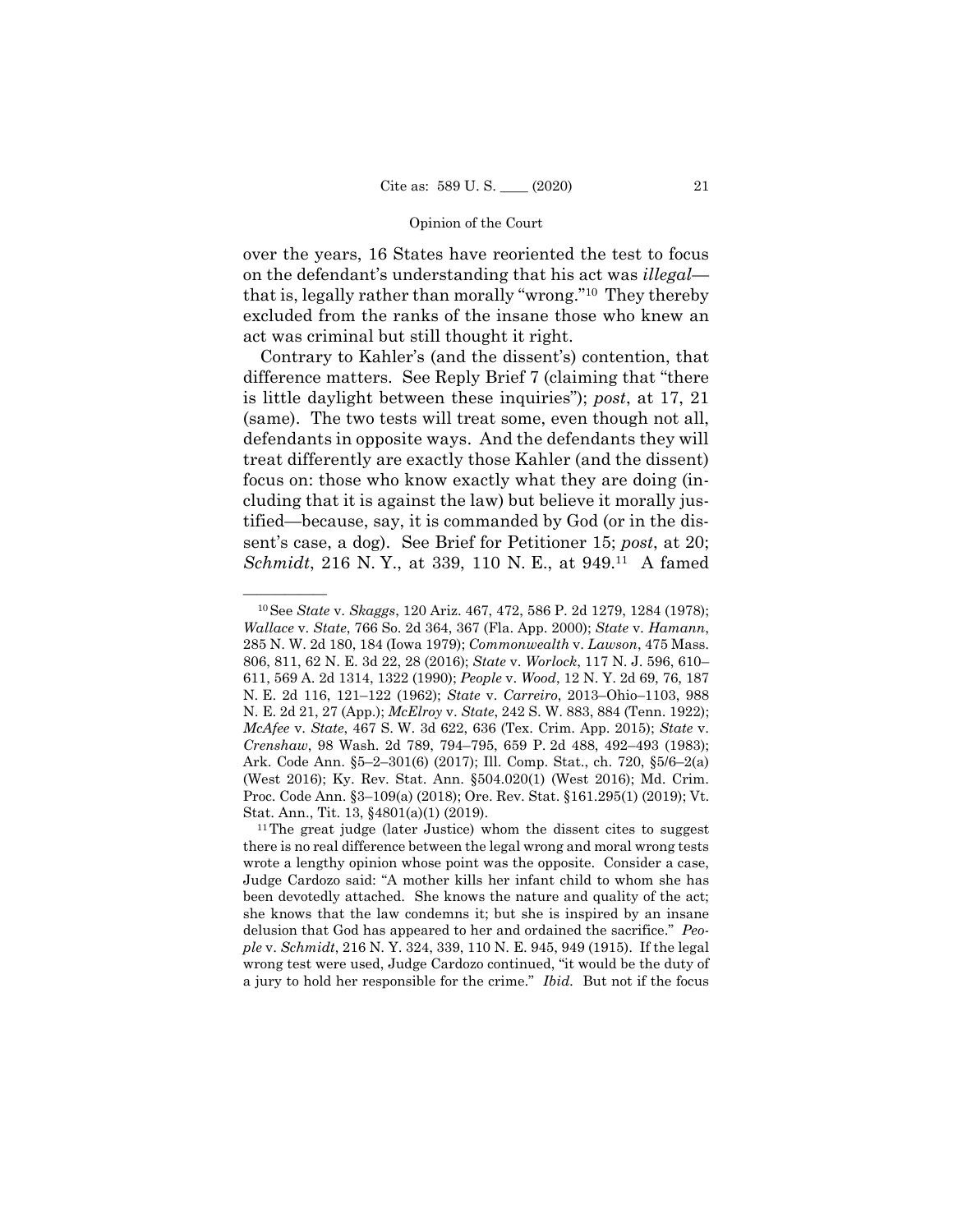theorist of criminal law put the point this way:

"A kills B knowing that he is killing B, and knowing that it is illegal to kill B, but under an insane delusion that the salvation of the human race will be obtained by . . . the murder of B[.] A's act is a crime if the word 'wrong' [in *M'Naghten*] means illegal. It is not a crime if the word wrong means morally wrong." 2 J. Stephen, History of the Criminal Law of England, ch. 19, p. 149 (1883).

 incapacity test has never commanded the day. *Clark*, 548 So constitutionalizing the moral-incapacity standard, as Kahler requests, would require striking down not only the five state laws like Kansas's (as the dissent at times suggests, see *post*, at 16), but 16 others as well (as the dissent eventually concedes is at least possible, see *post*, at 21). And with what justification? The emergence of *M'Naghten*'s legal variant, far from raising a due process problem, merely confirms what *Clark* already recognized. Even after its articulation in *M'Naghten* (much less before), the moral-U. S., at 749.12

——————

 was, as in the original *M'Naghten* test, on moral wrong. And that difference led the New York Court of Appeals to hold that the trial court's jury instruction was in error. See 216 N. Y., at 340, 110 N. E., at 950. The additional cases the dissent cites to downplay the distinction between moral and legal wrong in fact follow *Schmidt* in recognizing when they diverge. See *Worlock*, 117 N. J., at 611, 569 A. 2d, at 1322 (explaining that "the distinction between moral and legal wrong may be critical" when, for example, a defendant "knowingly kill[s] another in obedience to a command from God"); *Crenshaw*, 98 Wash. 2d, at 798, 659 P. 2d, at 494 (acknowledging *Schmidt*'s view that even when a defendant "knows that the law and society condemn [her] act," she should not be held responsible if "her free will has been subsumed by her belief in [a] deific decree").<br><sup>12</sup>The diversity of American approaches to insanity is also evident in

the States' decisions about which kinds of mental illness can support the defense. See *Clark*, 548 U. S., at 750, n. 11; *supra*, at 3, n. 1. Some States limit the defense to those with a "severe" mental disease. See, *e.g.*, Ala.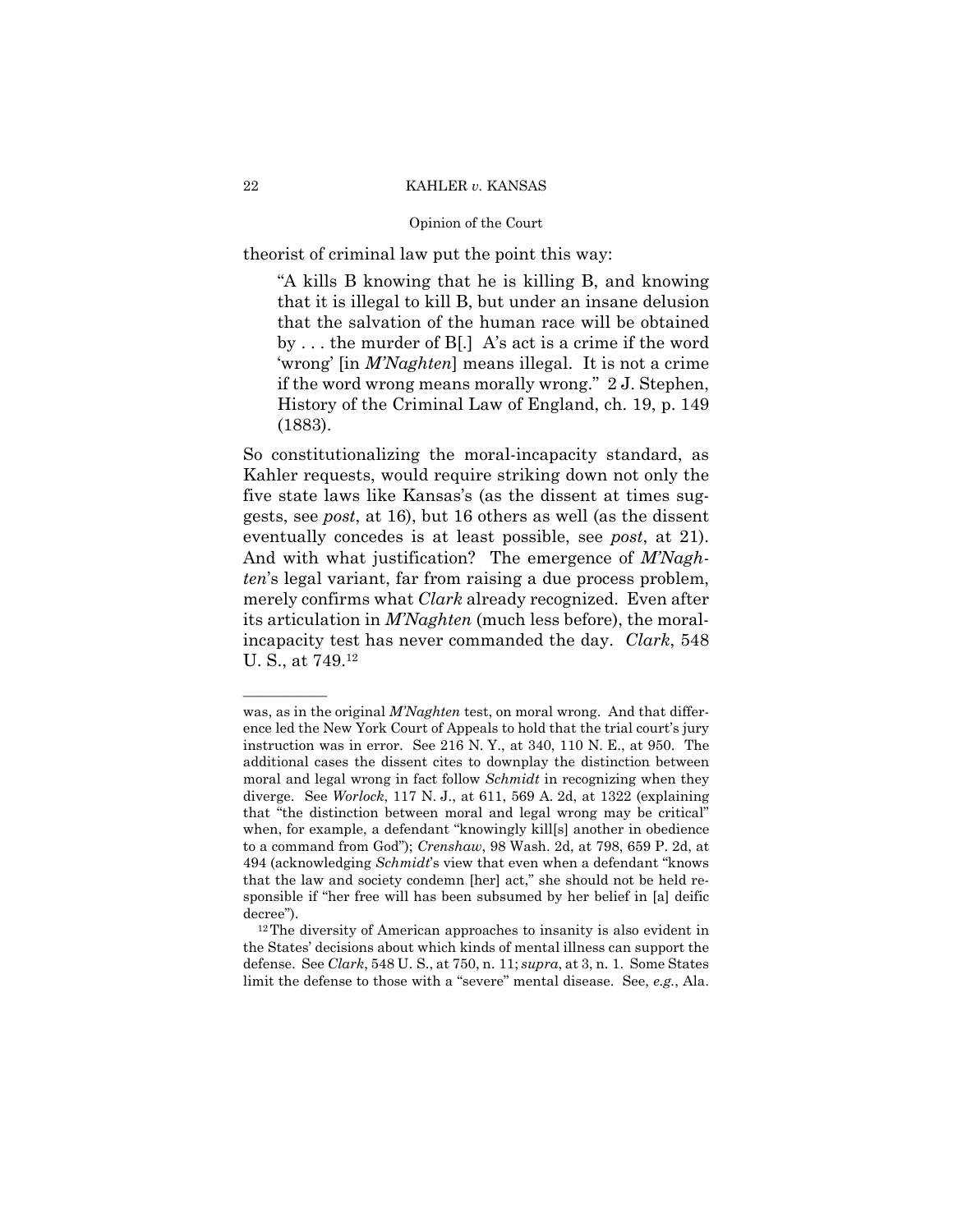Indeed, just decades ago Congress gave serious consideration to adopting a *mens rea* approach like Kansas's as the federal insanity rule. See *United States* v. *Pohlot*, 827 F. 2d 889, 899, and n. 9 (CA3 1987) (describing bipartisan support for that proposal). The Department of Justice at the time favored that version of the insanity test. Perhaps more surprisingly, the American Medical Association did too. And the American Psychiatric Association took no position one way or the other. Although Congress chose in the end to adhere to the *M'Naghten* rule, the debate over the bill itself reveals continuing division over the proper scope of the insanity defense.

Nor is that surprising, given the nature of the inquiry. As the American Psychiatric Association once noted, "insanity is a matter of some uncertainty." Insanity Defense Work Group, Statement on the Insanity Defense, 140 Am. J. Psych. 681, 685 (1983). Across both time and place, doctors and scientists have held many competing ideas about mental illness. And that is only the half of it. Formulating an insanity defense also involves choosing among theories of moral and legal culpability, themselves the subject of recurrent controversy. At the juncture between those two spheres of conflict and change, small wonder there has not

——————

Code §13A–3–1 (2015). Others prohibit its assertion by defendants with specific mental disorders. See, *e.g.*, Ariz. Rev. Stat. Ann. §13–502 (2010) ("psychosexual" or "impulse control disorders"); Ore. Rev. Stat. §161.295(2) ("personality disorders"). In particular, many States follow the Model Penal Code in prohibiting psychopaths from raising the defense. See ALI, Model Penal Code §4.01(2), p. 163 (1985); *e.g.*, Ind. Code §35–41–3–6(b) (2019) ("abnormality manifested only by repeated unlawful or otherwise antisocial conduct"). All those limitations apply even when the defendant's mental illness prevented him from recognizing that his crime was immoral. In that way too, many States have departed from the principle that Kahler (along with the dissent) claims the Constitution commands.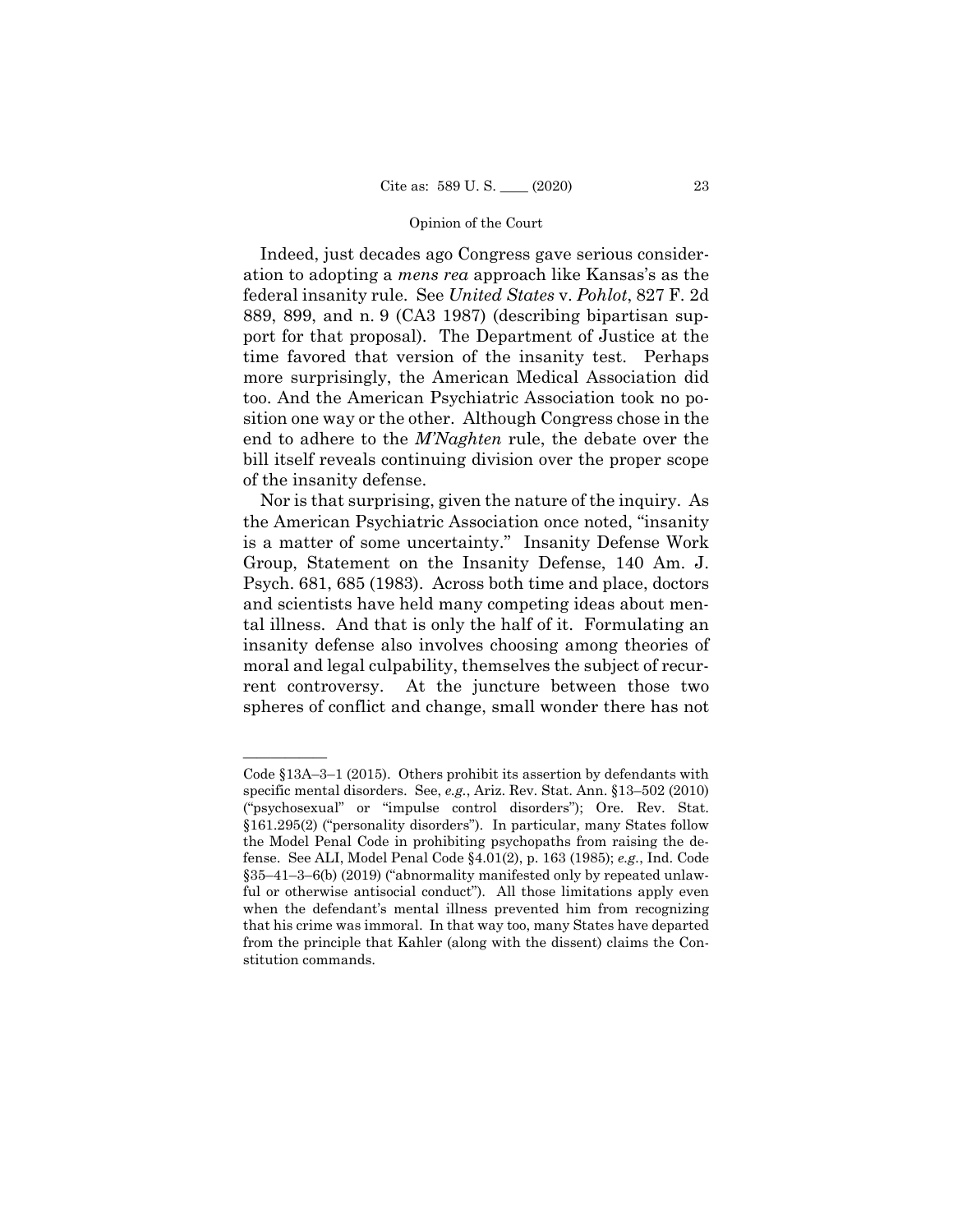# Opinion of the Court

been the stasis Kahler sees—with one version of the insanity defense entrenched for hundreds of years.

And it is not for the courts to insist on any single criterion going forward. We have made the point before, in *Leland*, *Powell*, and *Clark*. See *supra*, at 7–9. Just a brief reminder: "[F]ormulating a constitutional rule would reduce, if not eliminate, [the States'] fruitful experimentation, and freeze the developing productive dialogue between law and psychiatry into a rigid constitutional mold." *Powell*, 392 U. S., at 536–537. Or again: In a sphere of "flux and disagreement," with "fodder for reasonable debate about what the cognate legal and medical tests should be," due process imposes no one view of legal insanity. *Clark*, 548 U. S., at 752–753. Defining the precise relationship between criminal culpability and mental illness involves examining the workings of the brain, the purposes of the criminal law, the ideas of free will and responsibility. It is a project demanding hard choices among values, in a context replete with uncertainty, even at a single moment in time. And it is a project, if any is, that should be open to revision over time, as new medical knowledge emerges and as legal and moral norms evolve. Which is all to say that it is a project for state governance, not constitutional law.

We therefore decline to require that Kansas adopt an insanity test turning on a defendant's ability to recognize that his crime was morally wrong. Contrary to Kahler's view, Kansas takes account of mental health at both trial and sentencing. It has just not adopted the particular insanity defense Kahler would like. That choice is for Kansas to make—and, if it wishes, to remake and remake again as the future unfolds. No insanity rule in this country's heritage or history was ever so settled as to tie a State's hands centuries later. For that reason, we affirm the judgment below.

*It is so ordered.*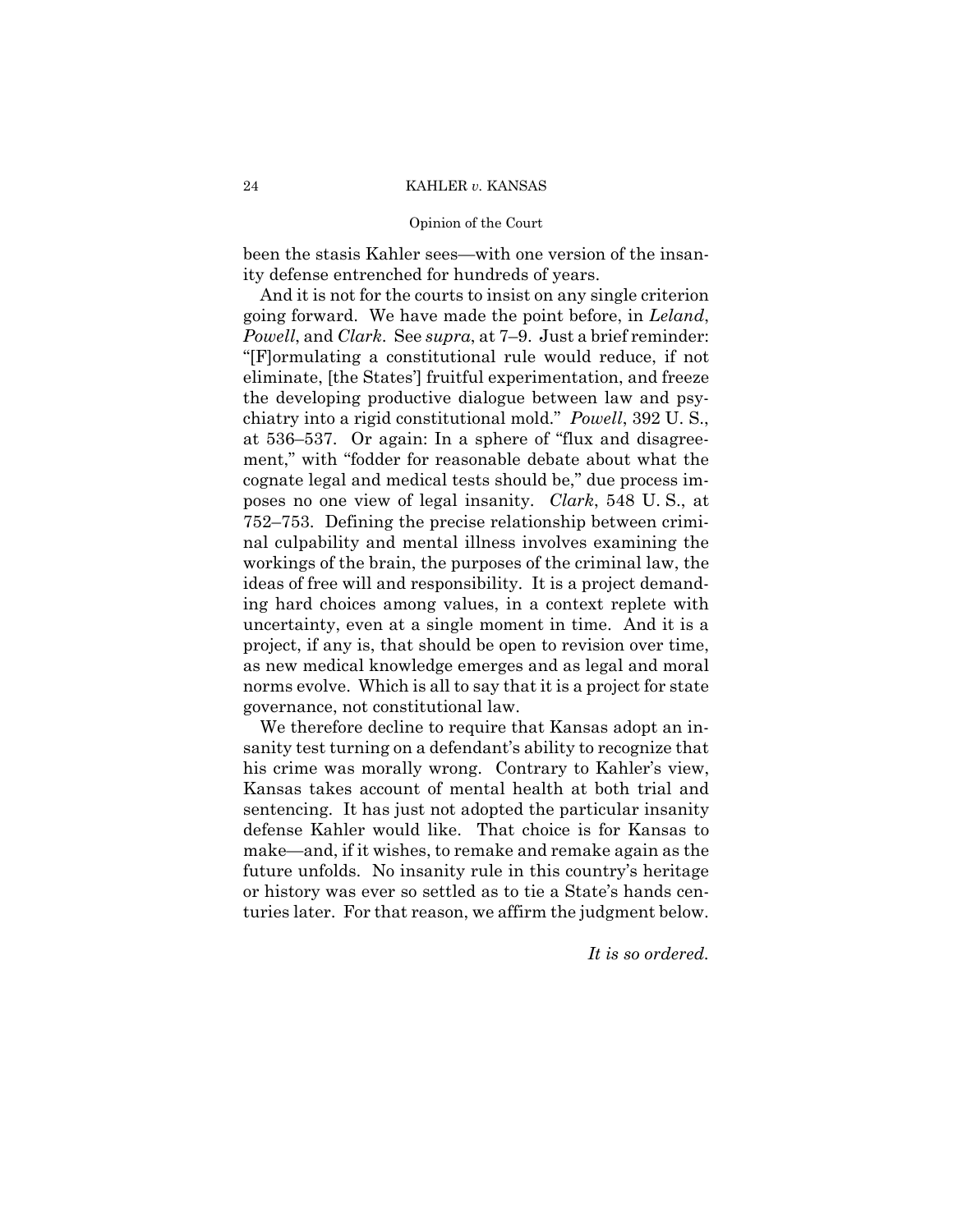# $\frac{1}{2}$  ,  $\frac{1}{2}$  ,  $\frac{1}{2}$  ,  $\frac{1}{2}$  ,  $\frac{1}{2}$  ,  $\frac{1}{2}$  ,  $\frac{1}{2}$ **SUPREME COURT OF THE UNITED STATES**

# $\frac{1}{2}$  ,  $\frac{1}{2}$  ,  $\frac{1}{2}$  ,  $\frac{1}{2}$  ,  $\frac{1}{2}$  ,  $\frac{1}{2}$ No. 18–6135

# JAMES K. KAHLER, PETITIONER *v.* KANSAS

# ON WRIT OF CERTIORARI TO THE SUPREME COURT OF KANSAS

# [March 23, 2020]

 JUSTICE BREYER, with whom JUSTICE GINSBURG and JUSTICE SOTOMAYOR join, dissenting.

 Kansas has not simply redefined the insanity defense. Rather, it has eliminated the core of a defense that has Like the Court, I believe that the Constitution gives the States broad leeway to define state crimes and criminal procedures, including leeway to provide different definitions and standards related to the defense of insanity. But here, existed for centuries: that the defendant, *due to mental illness*, lacked the mental capacity necessary for his conduct to be considered morally blameworthy. Seven hundred years of Anglo-American legal history, together with basic principles long inherent in the nature of the criminal law itself, convince me that Kansas' law "'offends . . . principle[s] of justice so rooted in the traditions and conscience of our people as to be ranked as fundamental.'" *Leland* v. *Oregon*, 343 U. S. 790, 798 (1952) (quoting *Snyder* v. *Massachusetts*, 291 U. S. 97, 105 (1934)).

I

A much-simplified example will help the reader understand the conceptual distinction that is central to this case. Consider two similar prosecutions for murder. In Prosecution One, the accused person has shot and killed another person. The evidence at trial proves that, as a result of severe mental illness, he thought the victim was a dog. Prosecution Two is similar but for one thing: The evidence at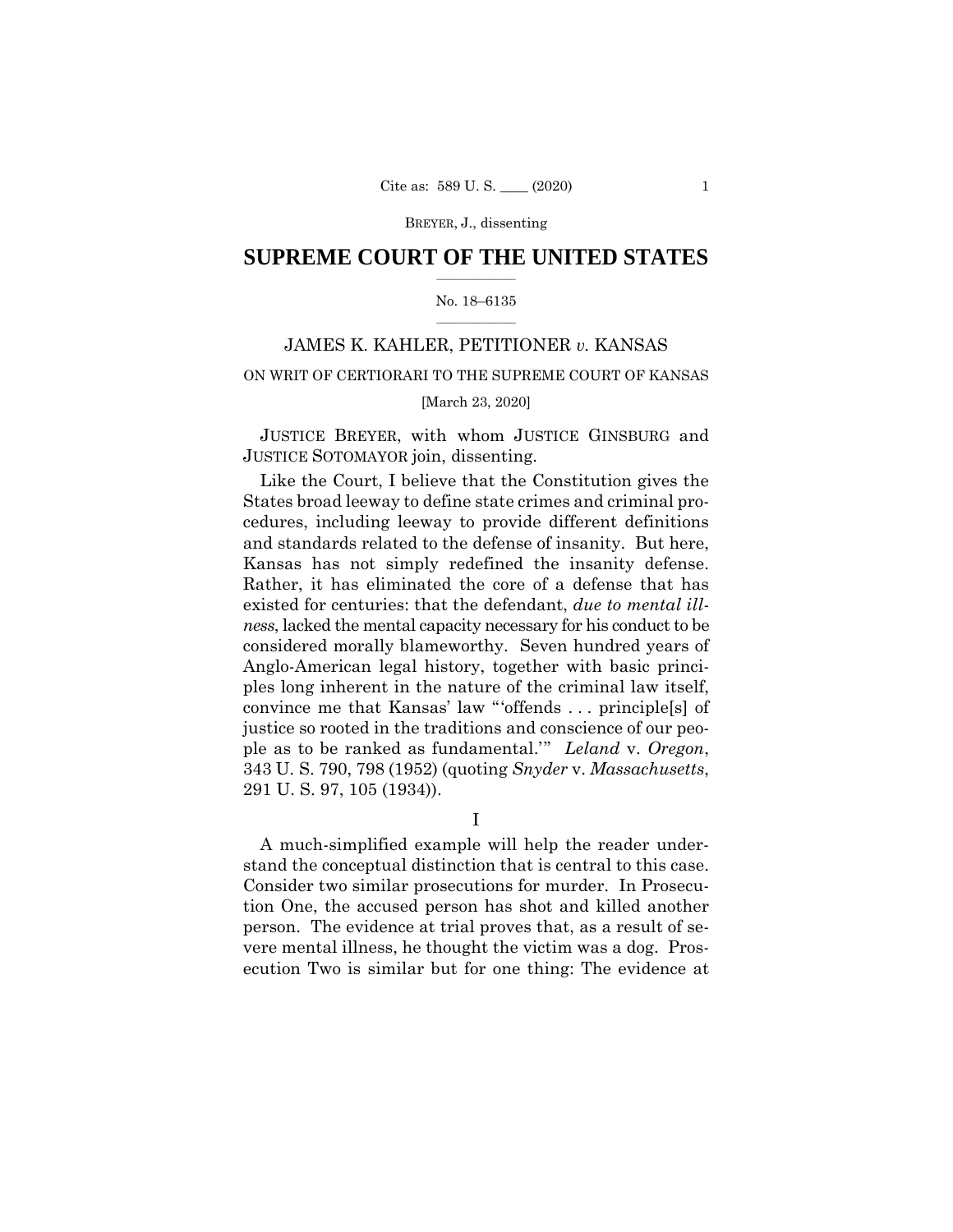trial proves that, as a result of severe mental illness, the defendant thought that a dog ordered him to kill the victim. Under the insanity defense as traditionally understood, the government cannot convict either defendant. Under Kansas' rule, it can convict the second but not the first.

To put the matter in more explicitly legal terms, consider the most famous statement of the traditional insanity defense, that contained in *M'Naghten's Case*, 10 Cl. & Fin. 200, 8 Eng. Rep. 718 (H. L. 1843). Lord Chief Justice Tindal, speaking for a majority of the judges of the commonlaw courts, described the insanity defense as follows:

"[T]o establish a defence on the ground of insanity, it must be clearly proved that, at the time of the committing of the act, the party accused was labouring under such a defect of reason, from disease of the mind, [1] as not to know the nature and quality of the act he was doing; or, [2] if he did know it, that he did not know he was doing what was wrong." *Id.*, at 210, 8 Eng. Rep., at 722.

The first prong (sometimes referred to as "cognitive incapacity") asks whether the defendant knew what he was doing. This prong corresponds roughly to the modern concept of *mens rea* for many offenses. The second (sometimes referred to as "moral incapacity") goes further. It asks, even if the defendant knew what he was doing, did he have the capacity to know that it was wrong? Applying this test to my example, a court would find that both defendants successfully established an insanity defense. Prosecution One (he thought the victim was a dog) falls within *M'Naghten*'s first prong, while Prosecution Two (he thought the dog ordered him to do it) falls within its second prong.

In Kansas' early years of statehood, its courts recognized the *M'Naghten* test as the "cardinal rule of responsibility in the criminal law." *State* v. *Nixon*, 32 Kan. 205, 206, 4 P. 159, 160 (1884). Kansas "steadfastly adhered to that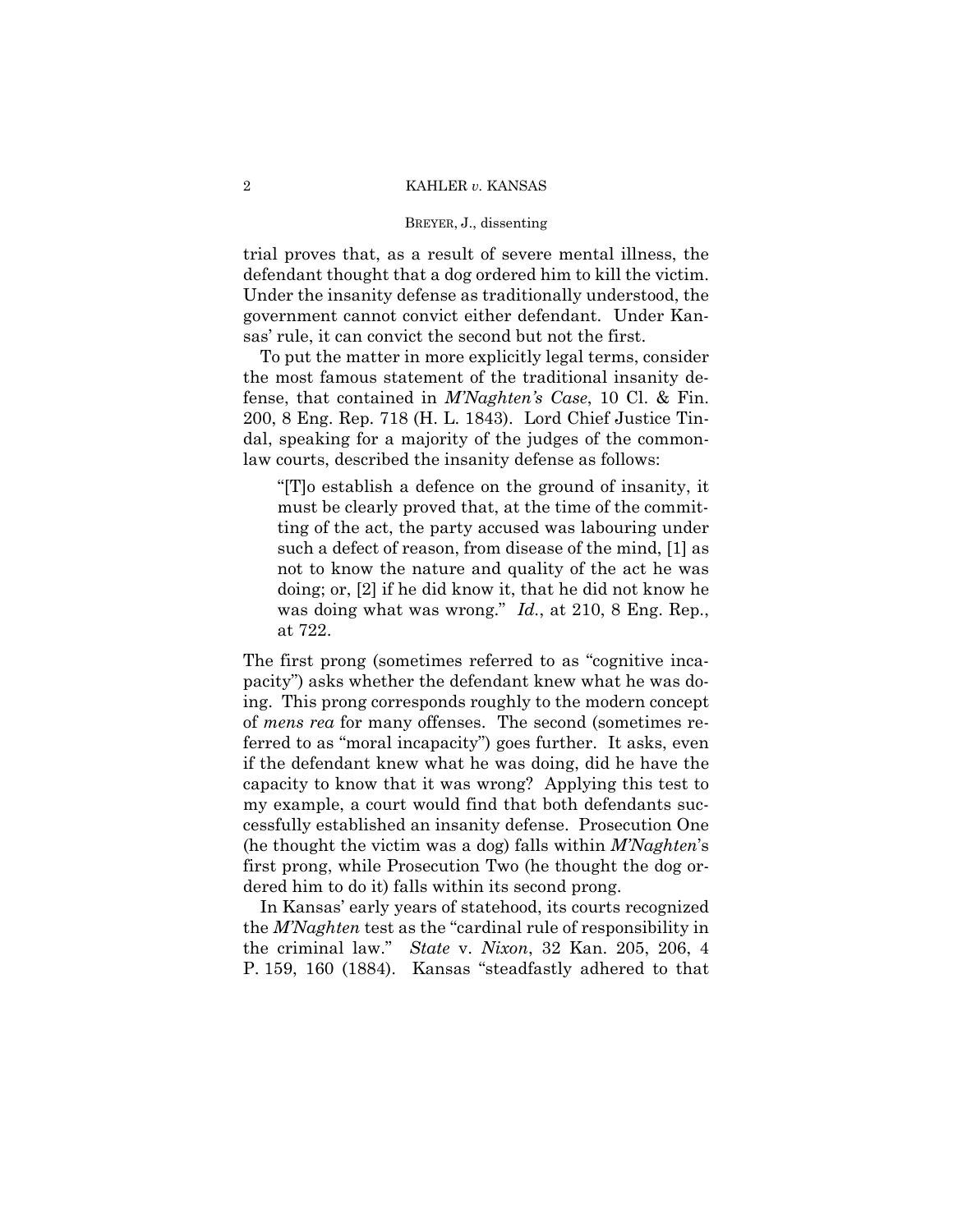test" for more than a century. *State* v. *Baker*, 249 Kan. 431, 449–450, 819 P. 2d 1173, 1187 (1991). But in 1995, Kansas "'legislatively abolish[ed] the insanity defense.'" *State* v. *Jorrick*, 269 Kan. 72, 82, 4 P. 3d 610, 617 (2000) (quoting Rosen, Insanity Denied: Abolition of the Insanity Defense in Kansas, 8 Kan. J. L. & Pub. Pol'y 253, 254–255 (1997)). Under the new provision, a criminal defendant's mental disease or defect is relevant to his guilt or innocence only insofar as it shows that he lacked the intent defined as an element of the offense, or *mens rea*. If the defendant acted with the required level of intent, then he has no defense based on mental illness. Kan. Stat. Ann. §21–5209 (2018 Cum. Supp.).

Under Kansas' changed law, the defendant in Prosecution One could defend against the charge by arguing that his mental illness prevented him from forming the mental state required for murder (intentional killing of a human being)—just as any defendant may attempt to rebut the State's prima facie case for guilt. The defendant in Prosecution Two has no defense. Because he acted with the requisite level of intent, he must be convicted regardless of any role his mental illness played in his conduct. See 307 Kan. 374, 401, 410 P. 3d 105, 125 (2018) (acknowledging that Kansas' *mens rea* approach "allows conviction of an individual who had no capacity to know that what he or she was doing was wrong").

I do not mean to suggest that *M'Naghten*'s particular approach to insanity is constitutionally required. As we have said, "[h]istory shows no deference to *M'Naghten*." *Clark* v. *Arizona*, 548 U. S. 735, 749 (2006). *M'Naghten*'s second prong is merely one way of describing something more fundamental. Its basic insight is that mental illness may so impair a person's mental capacities as to render him no more responsible for his actions than a young child or a wild animal. Such a person is not properly the subject of the criminal law. As I shall explain in the following section,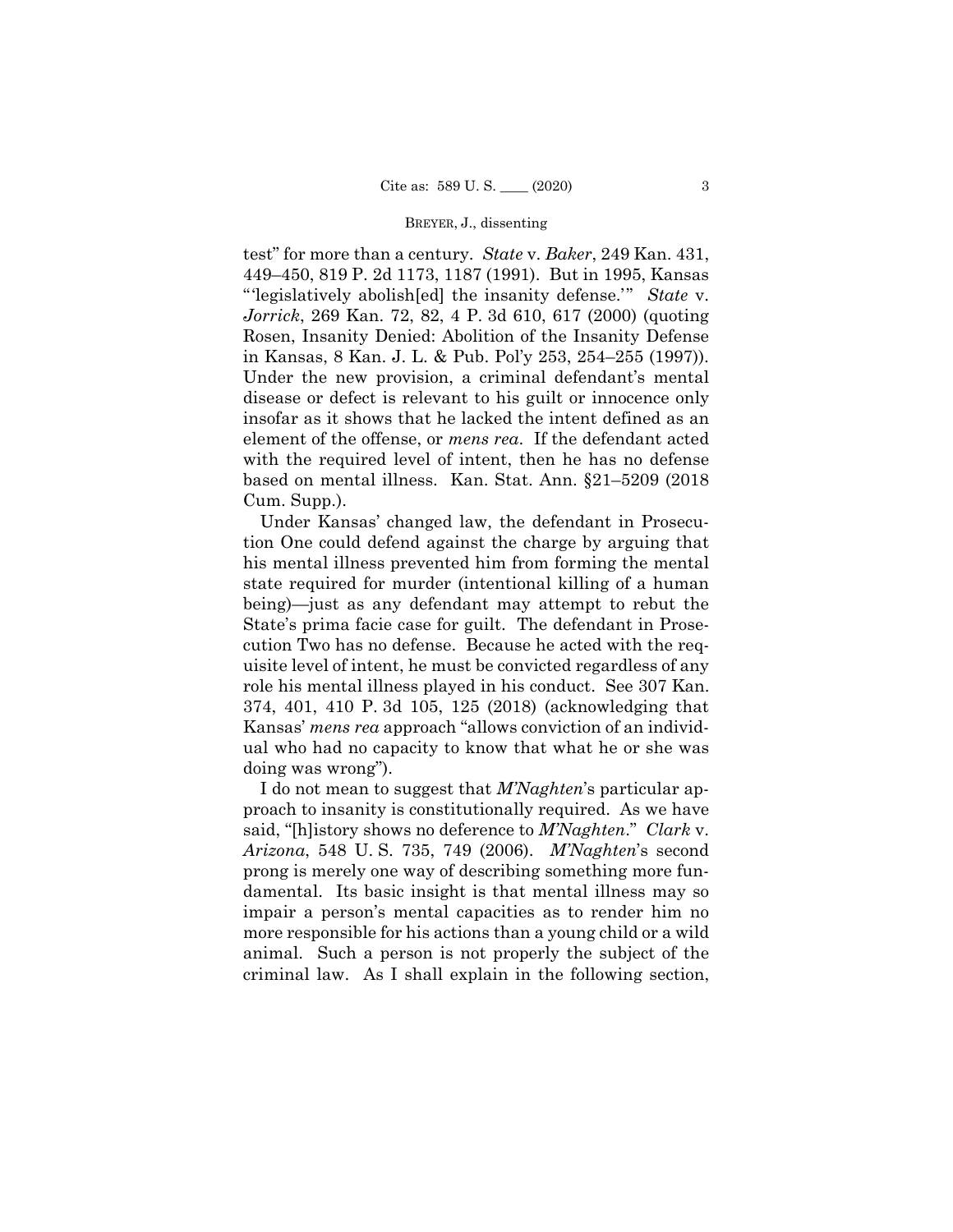throughout history, the law has attempted to embody this principle in a variety of ways. As a historical matter, *M'Naghten* is by far its most prominent expression, but not its exclusive one. Other ways of capturing it may well emerge in the future. The problem with Kansas' law is that it excises this fundamental principle from its law entirely.

# II

The Due Process Clause protects those "'principle[s] of justice so rooted in the traditions and conscience of our people as to be ranked as fundamental.'" *Leland*, 343 U. S., at 798. Our "primary guide" in determining whether a principle of justice ranks as fundamental is "historical practice." *Montana* v. *Egelhoff*, 518 U. S. 37, 43 (1996) (plurality opinion). The Court contends that the historical formulations of the insanity defense were so diverse, so contested, as to make it impossible to discern a unified principle that Kansas' approach offends. I disagree.

Few doctrines are as deeply rooted in our common-law heritage as the insanity defense. Although English and early American sources differ in their linguistic formulations of the legal test for insanity, with striking consistency, they all express the same underlying idea: A defendant who, due to mental illness, lacks sufficient mental capacity to be held morally responsible for his actions cannot be found guilty of a crime. This principle remained embedded in the law even as social mores shifted and medical understandings of mental illness evolved. Early American courts incorporated it into their jurisprudence. The States eventually codified it in their criminal laws. And to this day, the overwhelming majority of U. S. jurisdictions recognize insanity as an affirmative defense that excuses a defendant from criminal liability even where he was capable of forming the *mens rea* required for the offense. See Appendix, *infra*.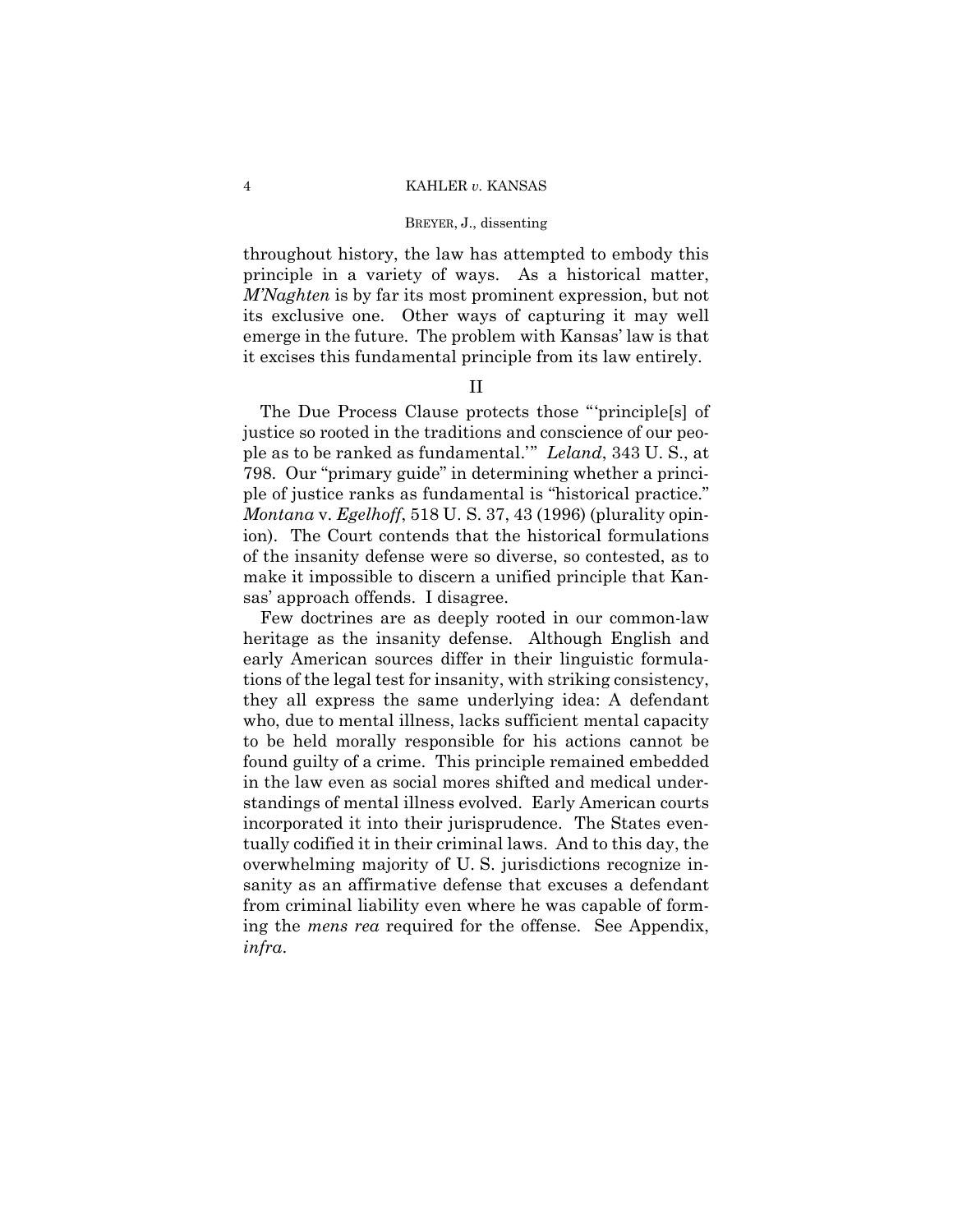# A

Consider the established common-law background of the insanity defense at and around the time the Framers wrote the Constitution. The four preeminent common-law jurists, Bracton, Coke, Hale, and Blackstone, each linked criminality to the presence of reason, free will, and moral understanding. It is "will and purpose," wrote Henry de Bracton in his 13th-century treatise, that "mark *maleficia* [misdeeds]." 2 Bracton On Laws and Customs of England 384 (S. Thorne transl. 1968) (Bracton); Oxford Latin Dictionary 1067 (P. Glare ed. 1982). A "madman," he explained, "can no more commit an *injuria* [unlawful conduct] or a felony than a brute animal, since they are not far removed from brutes." 2 Bracton 424; Oxford Latin Dictionary, at 914. Seizing on Bracton's reference to "brute animals" (sometimes translated "wild beasts"), the Court concludes that Bracton's approach, like Kansas', would excuse only those who lack capacity to form any intention at all. See *ante*, at 15. But what does it mean to be like a "brute animal"? A brute animal may well and readily intend to commit a violent act without being able to judge its moral nature. For example, when a lion stalks and kills its prey, though it acts intentionally, it does not offend against the criminal laws. See 2 Bracton 379 (noting that "murder" is defined as "by the hand of man" to "distinguish it from the case of those slain or devoured by beasts and animals which lack reason").

 light on the meaning he attached to that term. Bracton de-Bracton's other references to "madmen" shed further scribed such persons as "without sense and reason" and "lack[ing] *animus*." *Id.*, at 324, 424. And he likened a "lunatic" to an "infant," who cannot be held liable in damages unless he "is capable of perceiving the wrongful character of his act." *Id.*, at 324; see also 4 *id*., at 356 ("in many ways a minor and a madman are considered equals or not very different, because they lack reason" (footnote omitted)).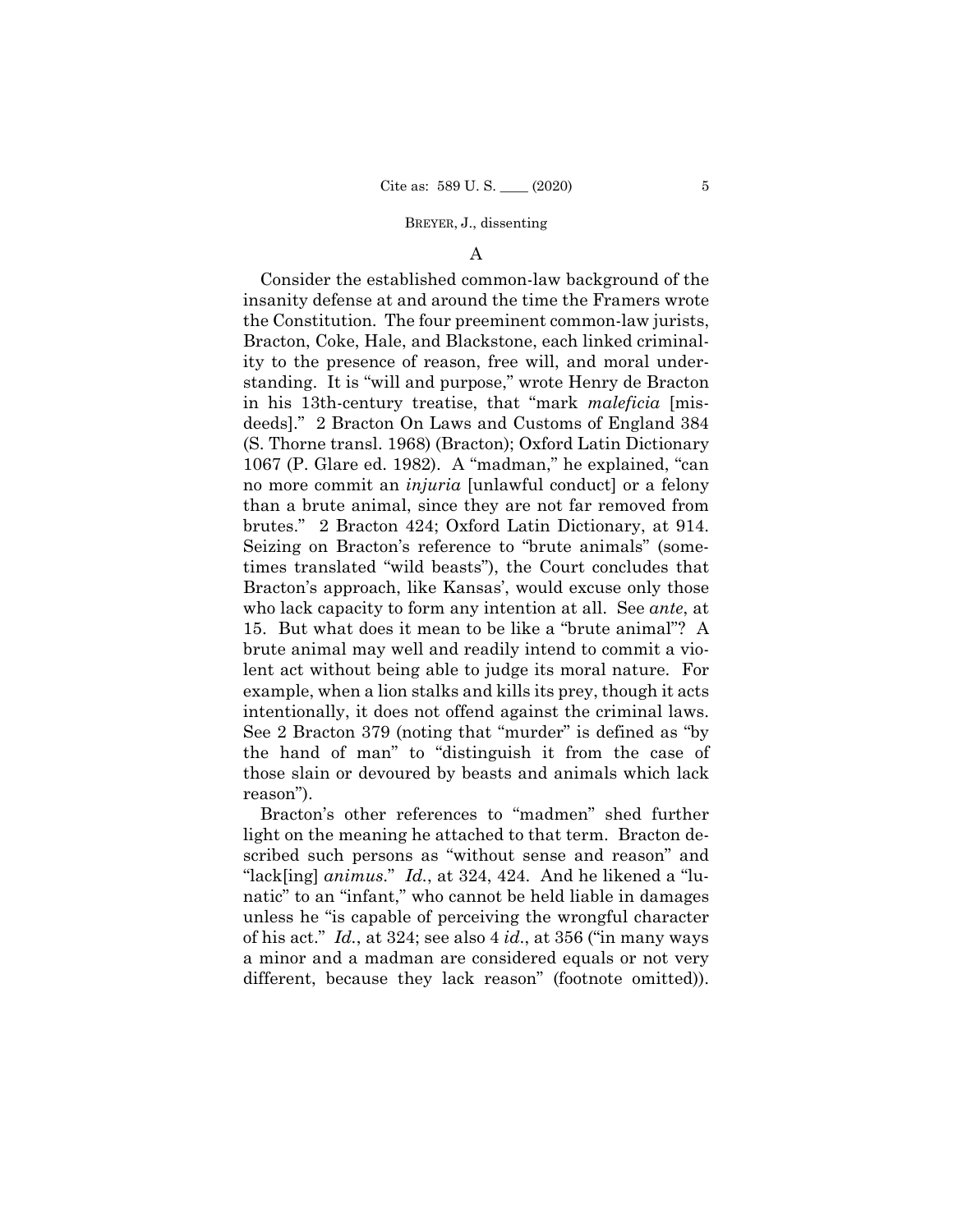Thus, Bracton's "brute animal" included those who lacked the qualities of reason and judgment that make human beings responsible moral agents. See Platt, The Origins and Development of the "Wild Beast" Concept of Mental Illness and Its Relation to Theories of Criminal Responsibility, 1 Issues in Crim. 1, 6 (1965).

Leaving Bracton, let us turn to Sir Edward Coke, writing in the early 17th century. Coke wrote that "the act and wrong of a mad man shall not be imputed to him," not because he could not engage in intentional conduct (the equivalent of the modern concept of *mens rea*), but because he lacked something more—"mind or discretion." 2 Institutes of the Laws of England §405, p. 247b (1628). Coke, like Bracton before him, likened a "mad man" to an "[i]nfant," who could not be punished as a criminal "untill he be of the age of fourteene, which in Law is accounted the age of discretion." *Ibid*. What is it that the "[i]nfant" lacks? Since long before Coke's time, English jurists and scholars believed that it was the moral nature, not the physical nature, of an act that a young child is unlikely to understand. See Platt & Diamond, The Origins of the "Right and Wrong" Test of Criminal Responsibility and Its Subsequent Development in the United States: An Historical Survey, 54 Cal. L. Rev. 1227, 1233–1234 (1966) (Platt & Diamond).

Sir Matthew Hale also premised criminal liability on the presence of "understanding and liberty of will," without which "there can be no transgression, or just reason to incur the penalty or sanction that law instituted for the punishment of the crimes or offenses." 1 Pleas of the Crown, ch. 2, pp. 14–15 (1736). Hale, too, likened insane persons to "infants" under the age of 14, who were subject to the criminal laws only if they "had discretion to judge between good and evil." *Id.*, ch. 3, at 26–27; *id.*, ch. 4, at 30 (a person who is "labouring under melancholy distempers hath yet ordinarily as great understanding, as ordinarily a child of fourteen years hath, is such a person as may be guilty of treason or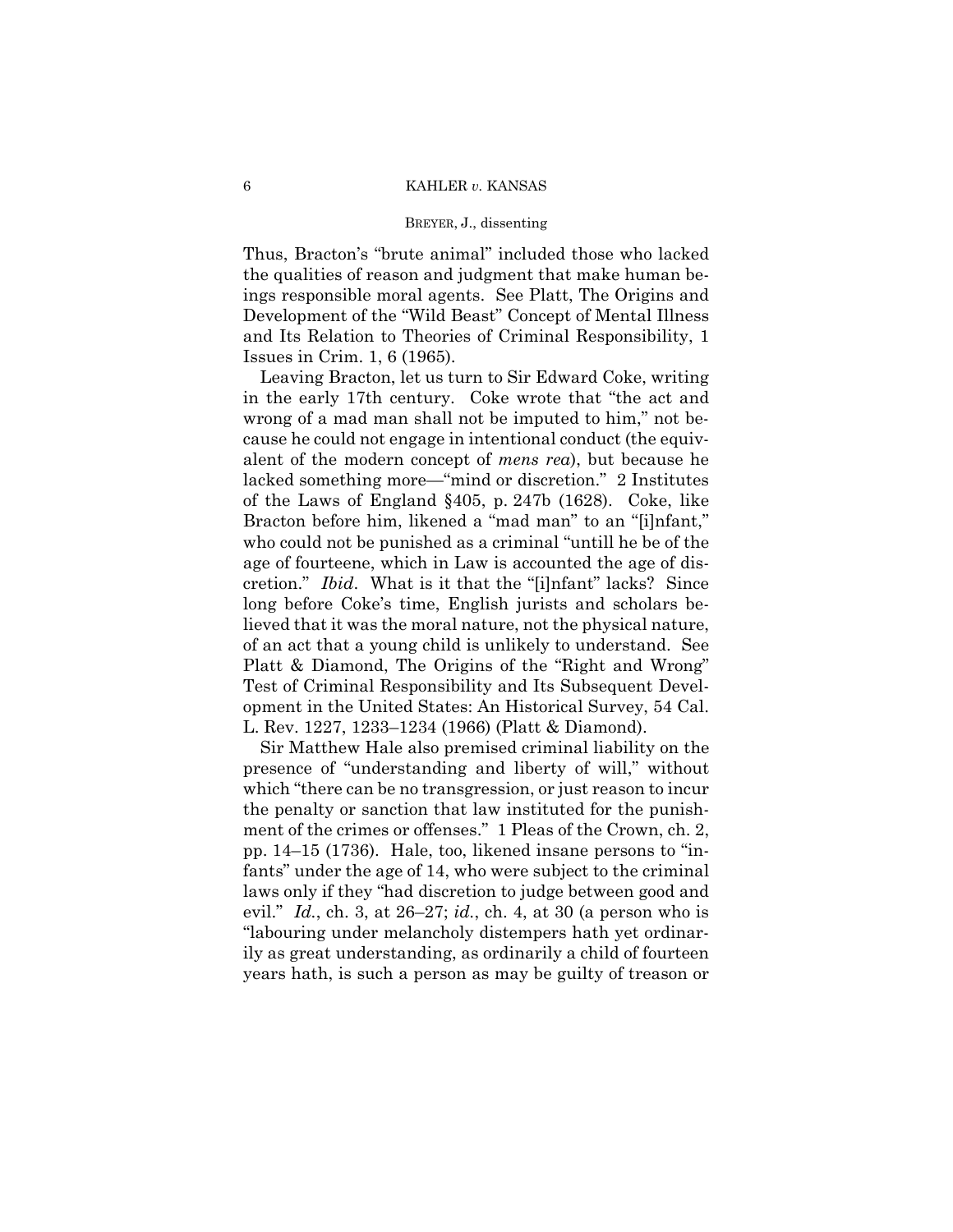felony"). Those suffering from "total insanity" could not be guilty of capital offenses, "for they have not the use of understanding, and act not as reasonable creatures, but their actions are in effect in the condition of brutes." *Id.*, at 30–32.

 "not [criminally] chargeable for their own acts." *Id.*, at 24. Sir William Blackstone, whose influence on the founding generation was the most profound, was yet more explicit. A criminal offense, he explained, requires both a "vitious will" and a "vitious act." 4 Commentaries on the Laws of England 21 (1769). Persons suffering from a "deficiency in will" arising from a "defective or vitiated understanding" were Citing Coke, he explained that murder must be "committed by a person of sound memory and discretion" because a "lunatic or infant" is "incapable of committing any crime, unless in such cases where they shew a consciousness of doing wrong, and of course a discretion, or discernment, between good and evil." *Id.*, at 195–196. And he opined that deprivation of "the capacity of discerning right from wrong" is necessary "to form a legal excuse." *Id.*, at 189.

These four eminent jurists were not alone. Numerous other commentators expressly linked criminal liability with the accused's capacity for moral agency. William Lambard's 1581 treatise ranked a "mad man" as akin to a "childe" who had "no knowledge of good nor evil." Eirenarcha, ch. 21, p. 218. If such a person killed a man, that is "no felonious acte" because "they can[n]ot be said to have any understanding wil[l]." *Ibid.* But if "upon examination" it appeared that "they knew what they did, *[and] it was ill*, the[n] seemeth it to be otherwise." *Ibid.* (emphasis added). Michael Dalton's 1618 manual for justices of the peace instructed that "[i]f one that is *Non compos mentis* . . . kill a man, this is no felonie; for they have no knowledge of good and evill, nor can have a felonious intent, nor a will or mind to do harme." The Countrey Justice 215. William Hawkins,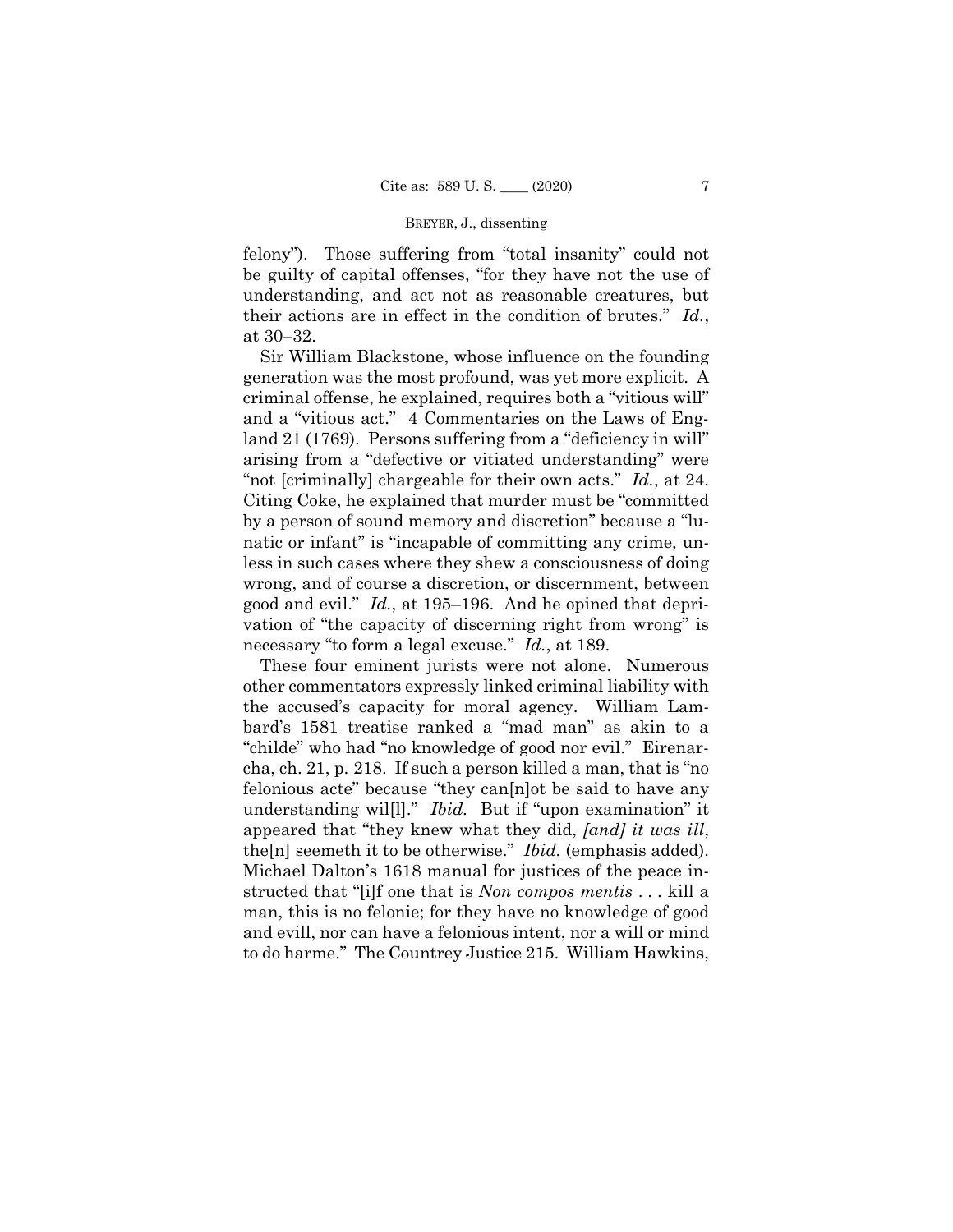# BREYER, J., dissenting

in 1716, wrote that "those who," like "[l]unaticks," are "under a natural Disability of distinguishing between Good and Evil . . . are not punishable by any criminal Prosecution whatsoever." 1 Pleas of the Crown §1, p. 2; see also *id.*, at 1 ("The Guilt of offending against any Law whatsoever . . . can never justly be imputed to those who are either uncapable of understanding it, or of conforming themselves to it").

English treatises on the law of mental disability adopted the same view. George Collinson explained that "[t]o excuse a man in the commission of a crime, he must at the period when he committed the offense, have been wholly incapable of distinguishing between good and evil, or of comprehending the nature of what he is doing." Treatise on the Law Concerning Idiots, Lunatics, and Other Persons Non Compotes Mentis §7, p. 474 (1812) (Collinson); see also *id.*, §2, at 471 ("[A]n evil intention is implied in every offence, and constitutes the charge of every indictment: but a non compos, not having a will of his own, cannot have an intention morally good or bad; so that the overt act by which alone the motives of other men are discerned, with respect to him proves nothing"). Similarly, Leonard Shelford, summarizing English case law, wrote that "[t]he essence of a crime consists in the animus or intention of the person who commits it, considered as a free agent, and in a capacity of distinguishing between moral good and evil." Practical Treatise on the Law Concerning Lunatics, Idiots, and Persons of Unsound Mind 458 (1833) (emphasis deleted).

The majority believes that I am "cherry-pick[ing]" references to moral understanding while ignoring references to intent and *mens rea*. See *ante*, at 15–17, nn. 8, 9. With respect, I disagree. The Court points out, correctly, that many of the common-law sources state that the insane lack *mens rea* or felonious intent. But what did they mean by that? At common law, the term *mens rea* ordinarily incor-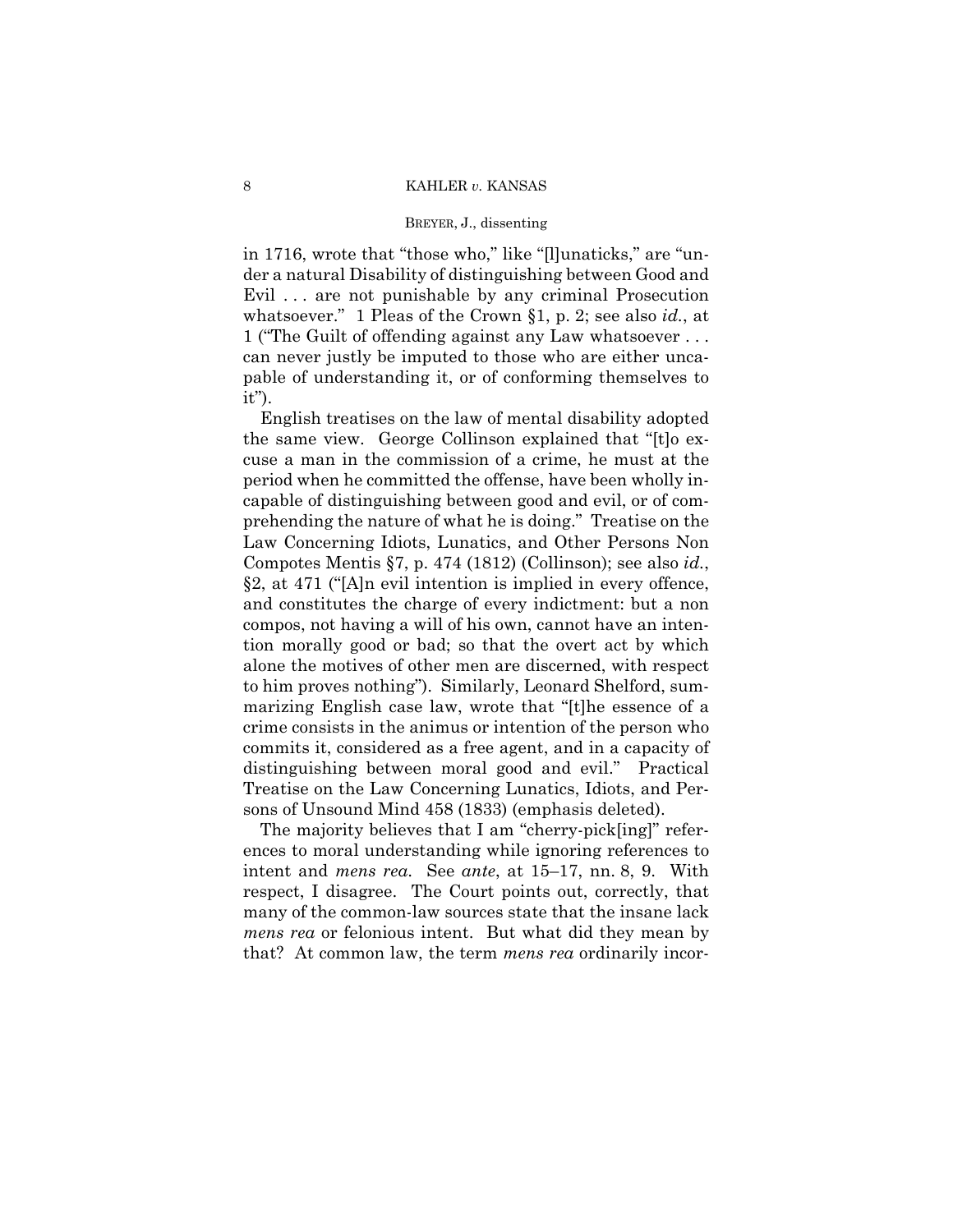as just "some 'good and evil' language." *Ante*, at 17, n. 9. porated the notion of "general moral blameworthiness" required for criminal punishment. Sayre, Mens Rea, 45 Harv. L. Rev. 974, 988 (1932); 3 Encyclopedia of Crime and Justice 995 (2d ed. 2002) (as used at common law, the term *mens rea* "is synonymous with a person's blameworthiness"). The modern meaning of *mens rea* is narrower and more technical. *Ibid.* It refers to the "state of mind or inattention that, together with its accompanying conduct, the criminal law defines as an offense." *Ibid.* When commonlaw writers speak of intent or *mens rea*, we cannot simply assume that they use those terms in the modern sense. That is an anachronism. Instead, we must examine the context to understand what meaning they ascribed to those terms. And when we do so, we see that, over and over again, they link criminal intent to the presence of free will and moral understanding. The Court dismisses those passages But it fails to explain why, if *mens rea* in the modern sense were sufficient, these common-law writers discuss the role of moral agency at all, much less why such language appears in virtually every treatise and virtually every case. In the Court's view, all that is just spilled ink.

The English case law illustrates this point. In the seminal case of *Rex* v. *Arnold*, 16 How. St. Tr. 695 (1724), the defendant stood accused of shooting Lord Onslow while laboring under the insane delusion that Onslow had bewitched him. *Id.*, at 699, 721. The Court emphasizes Justice Tracy's statement to the jury that if a man is "'deprived of his reason, and consequently of his intention, he cannot be guilty,'" concluding that the court adopted a modern *mens rea* test. *Ante*, at 16. But in the passage immediately preceding that statement, Justice Tracy explained that the defendant's intent to shoot was clearly proved, and that the only remaining question was whether his mental illness excused him from blame: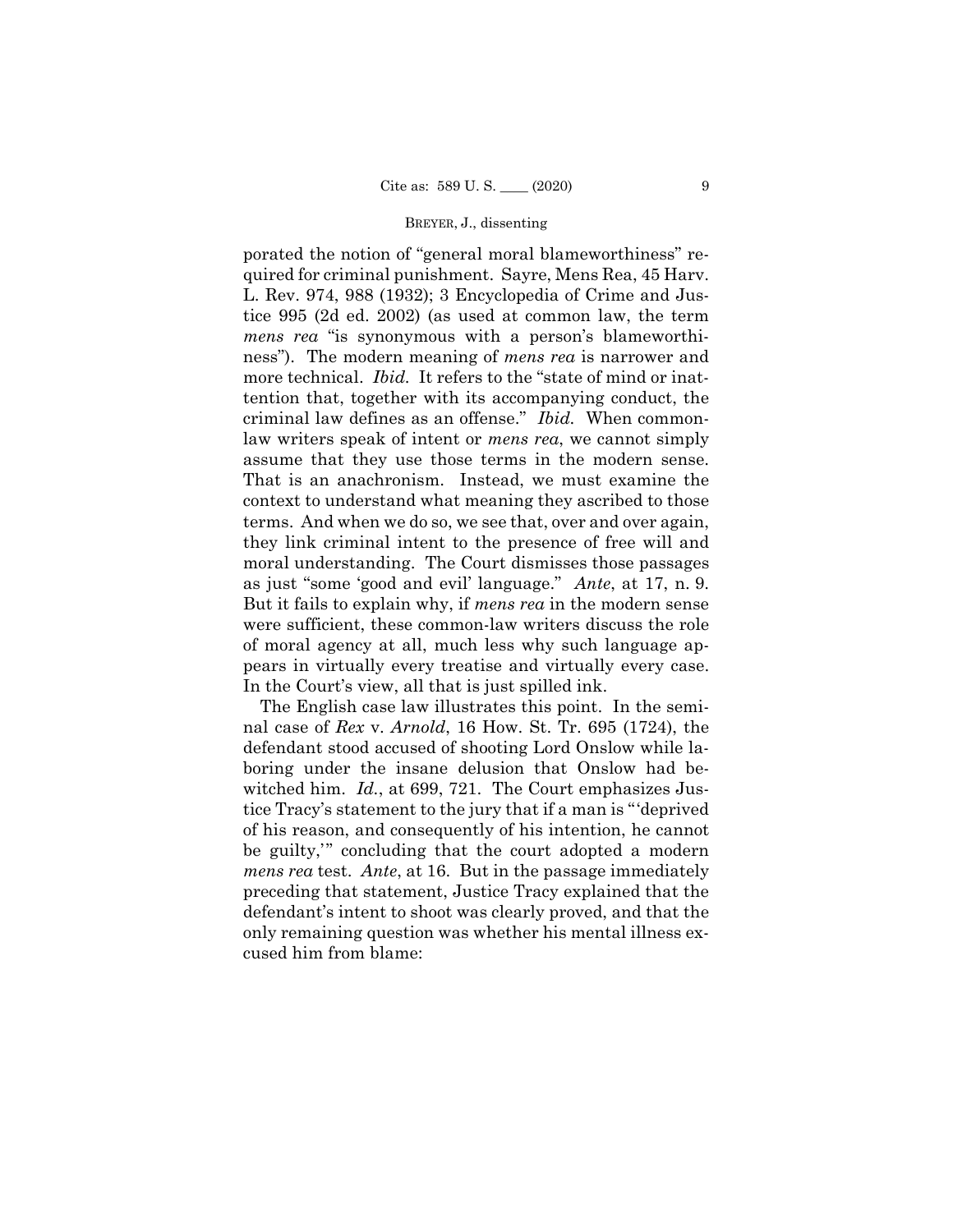# BREYER, J., dissenting

"That he shot, and that wilfully [is proved]: but whether maliciously, that is the thing: that is the question; whether this man hath the use of his reason and sense? If he was under the visitation of God, and could not distinguish between good and evil, and did not know what he did, though he committed the greatest offence, yet he could not be guilty of any offence against any law whatsoever; for guilt arises from the mind, and the wicked will and intention of the man. If a man be *deprived of his reason, and consequently of his intention, he cannot be guilty*; and if that be the case, though he had actually killed my lord Onslow, he is exempted from punishment." 16 How. St. Tr., at 764 (emphasis added; brackets in original).

See also *ibid.* (summarizing the testimony of one Mr. Coe, who testified that he went to the defendant three days after the shooting "and asked him, If he intended to kill my lord Onslow? and he said, Yes, to be sure"). On the next page, Justice Tracy concluded that the jury must determine whether the evidence "doth shew a man, who knew what he was doing, and was able to distinguish whether he was doing good or evil, and understood what he did." *Id.*, at 765. Likewise, in the case of *Rex* v. *Lord Ferrers*, 19 How. St.

Tr. 886 (1760), the solicitor general instructed the members of the House of Lords to consider the "'capacity and intention'" of the accused, to be sure, *ante*, at 17, but what did he mean by those terms? The ultimate question of insanity, he explained, depended on the defendant's capacity at the time of the offense to distinguish right from wrong:

"My lords, the question therefore must be asked; is the noble prisoner at the bar to be acquitted from the guilt of murder, on account of insanity? It is not pretended to be a constant general insanity. Was he under the power of it, at the time of the offence committed? Could he, did he, at that time, distinguish between good and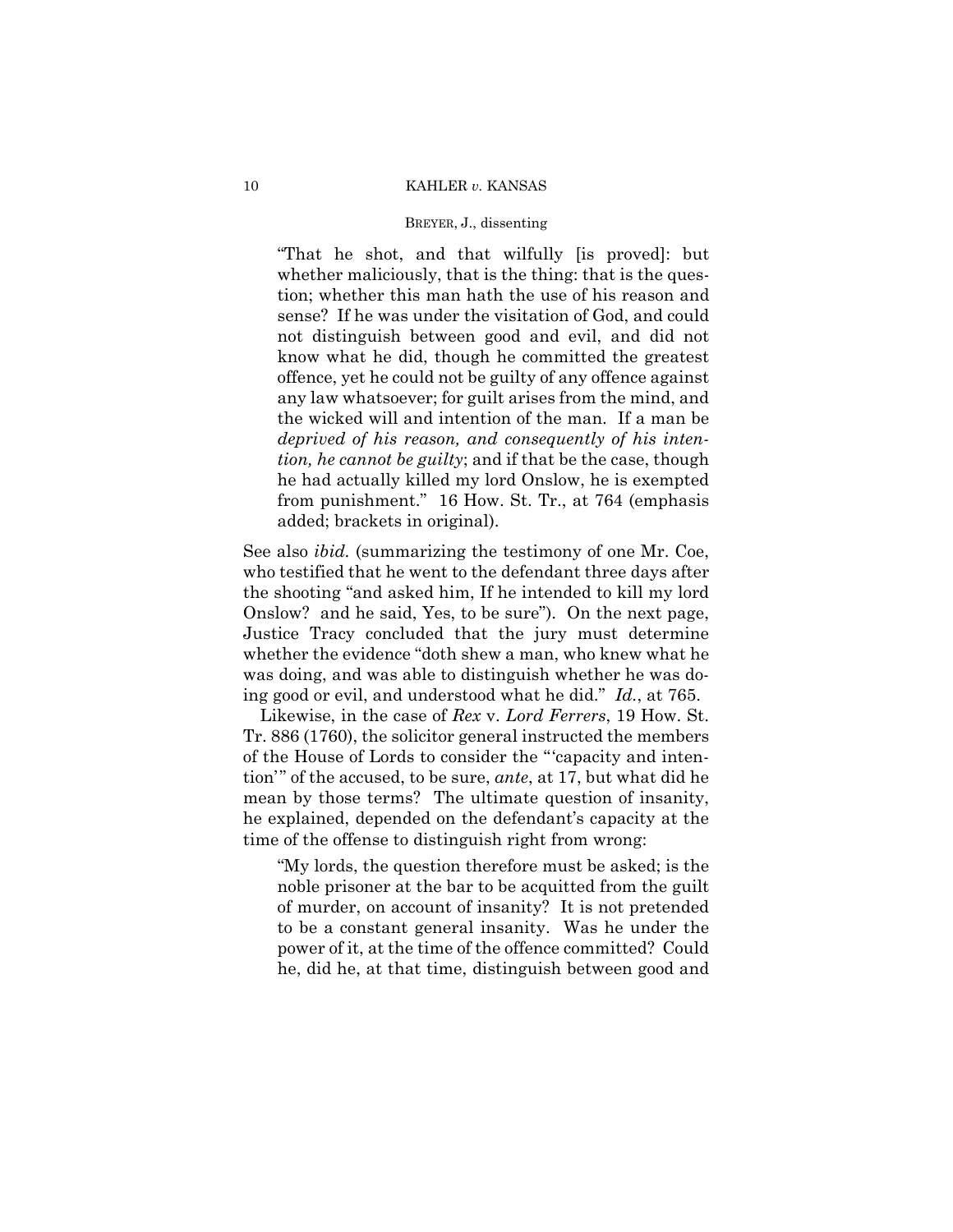# evil?" 19 How. St. Tr., at 948.

In summation, the solicitor general argued that Lord Ferrers' own witnesses failed to provide any testimony "which proves his lunacy or insanity at any time." *Id.*, at 952. Reviewing the pertinent evidence, he noted that one witness testified that he "had observed great oddities in my lord," but acknowledged that he "never saw him in such a situation, as not to be capable of distinguishing between good and evil, and not to know, that murder was a great crime." *Ibid.* Another admitted under questioning by the Lords that "he thought lord Ferrers capable of distinguishing between moral and immoral actions." *Ibid.* The defendant's brother was the only witness to testify that "at particular times, the noble lord might not be able to distinguish between moral good and evil," but even he, the solicitor general argued, had been unable to testify to "any instance within his own recollection." *Id.*, at 953. If Lord Ferrers' bare intention to kill were sufficient to convict, why the extensive discussion of the evidence concerning his capacity for moral understanding?

These examples reflect the prevailing view of the law around the time of the founding. Judges regularly instructed juries that the defendant's criminal liability depended on his capacity for moral responsibility. See, *e.g.*, *Trial of Samuel Burt* (July 19, 1786), in 6 Old Bailey Proceedings 875 (E. Hodgson ed. 1788) (to acquit based on insanity, it must be shown that the mental disorder "takes away from the party all moral agency and accountability," and "destroys in them, for the time at least, all power of judging between right and wrong"); *Trial of Francis Parr*  (Jan. 15, 1787), 2 *id.*, at 228 (jury must "judge whether at the moment of committing [the offense] he was not a moral agent, capable of discerning between good and evil, and of knowing the consequences of what he did"); *Bowler's Case*, 1 Collinson 673–674, n. (judge "concluded by observing to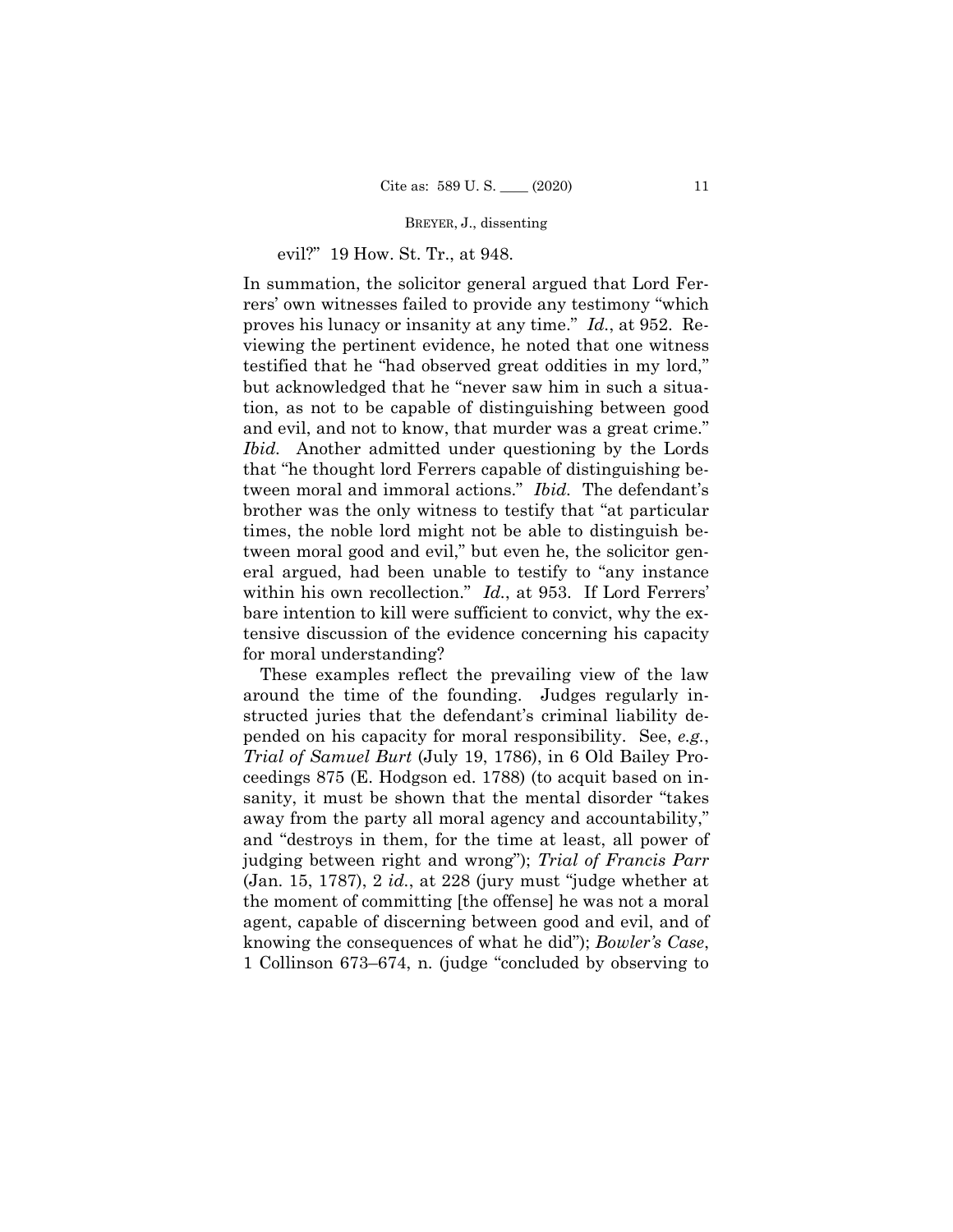the jury, that it was for them to determine whether the Prisoner, when he committed the offence with which he stood charged, was or was not incapable of distinguishing right from wrong"). The government's attorneys agreed that this was the proper inquiry. See, *e.g.*, *Parker's Case*, 1 *id.*, at 479–480 (the Attorney General argued that "the jury must be perfectly satisfied, that at the time when the crime was committed, the prisoner did not really know right from wrong").

In none of the common-law cases was the judge's reference to the defendant's capacity for moral agency simply a proxy for the narrow modern notion of *mens rea*. See *ante*, at 17. Something more was required. Consider *Bellingham's Case*, 1 Collinson 636. The defendant stood accused of the murder of Spencer Perceval, the Chancellor of the Exchequer, in the lobby of the House of Commons. *Ibid.* The Court emphasizes Chief Justice Mansfield's statement that one who could not distinguish right from wrong "'could have no intention at all,'" concluding that Chief Justice Mansfield viewed moral incapacity as a symptom of cognitive breakdown rather than a test of insanity. *Ante*, at 18. But, as in *Rex* v. *Arnold*, see *supra,* at 9–10, the defendant's intention to shoot Perceval was not seriously in dispute. 1 Collinson 670. Instead, his guilt or innocence turned on his capacity for moral blame. The "single question" for the jury, charged the Chief Justice, "was whether, when [the defendant] committed the offence charged upon him, he had sufficient understanding to distinguish good from evil, right from wrong, and that murder was a crime not only against the law of God, but against the law of his Country." *Id*., at 673. Lord Lyndhurst, presiding over the case of *Rex* v. *Offord*, 5 Car. & P. 168, 172 Eng. Rep. 924 (N. P. 1831), certainly understood that inquiry to be the crux of Chief Justice Mansfield's charge. Citing *Bellingham's Case*, he instructed the jury that "[t]he question was, did [the accused] know that he was committing an offence against the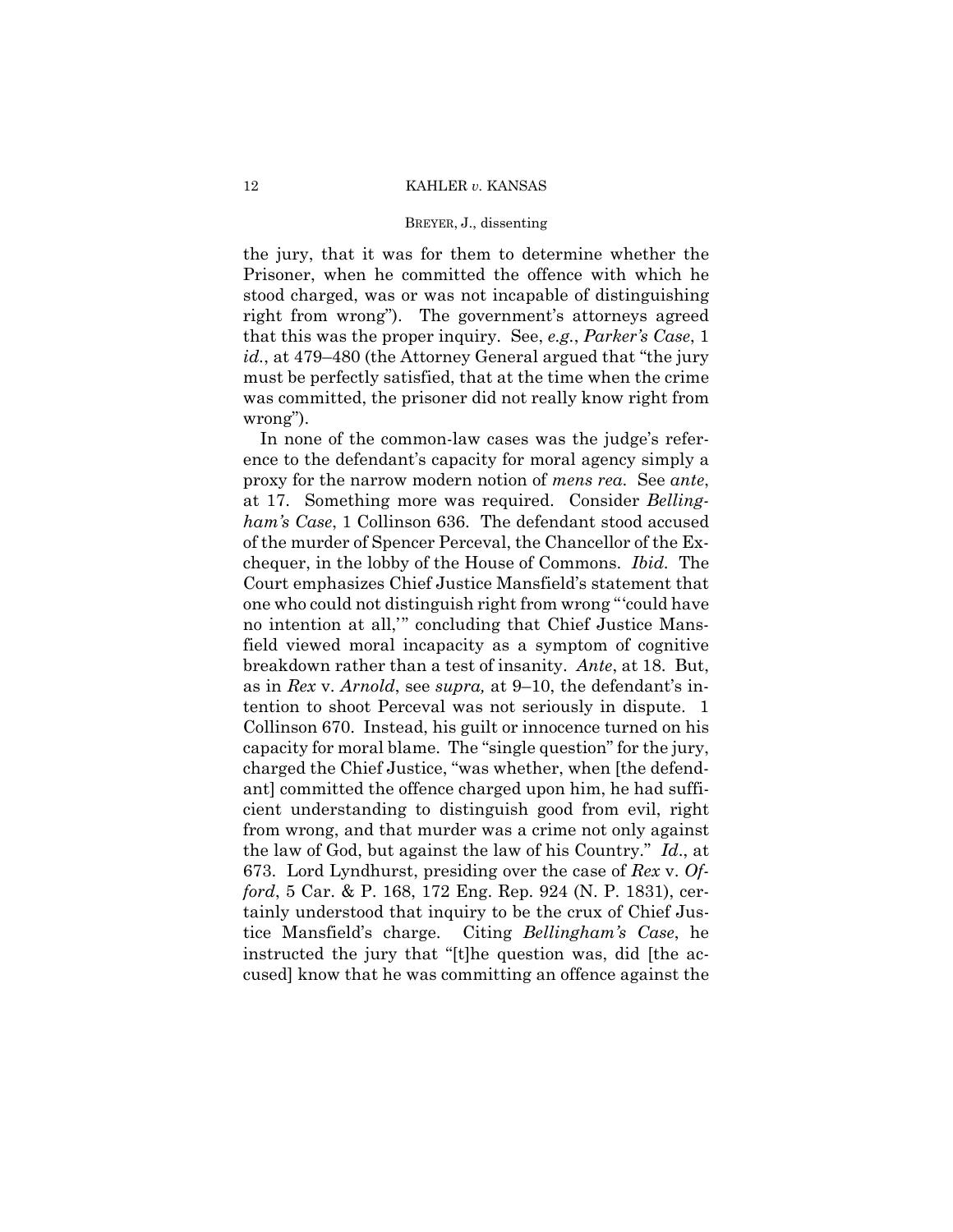laws of God and nature?" 5 Car. & P., at 168, 172 Eng. Rep., at 925.

The Court dismisses other common-law cases as failing to articulate a clear legal standard. See *ante*, at 18–19. But these cases, too, required more than bare intent. In *Hadfield's Case*, 27 How. St. Tr. 1281 (1800), the defendant was acquitted after the prosecution conceded that he was "in a deranged state of mind" when he shot at King George III. *Id*., at 1353. And in *Regina* v. *Oxford*, 9 Car. & P. 525, 173 Eng. Rep. 941 (N. P. 1840), the court observed that a "person may commit a criminal act, and yet not be responsible." *Id.*, at 546, 173 Eng. Rep., at 950. Although it acknowledged the difficulty of "lay[ing] down the rule of the English law on the subject," it summed up the inquiry as "whether the prisoner was labouring under that species of insanity which satisfies you that he was quite unaware of the nature, character, and consequences of the act he was committing, or, in other words, whether he was under the influence of a diseased mind, and was really unconscious at the time he was committing the act, that it was a crime." *Id.*, at 546– 547, 173 Eng. Rep., at 950. Although these and other English cases discuss insanity in terms that are less precise than our modern taxonomy of mental states, their lesson is clear. To be guilty of a crime, the accused must have something more than bare ability to form intentions and carry them out.

B

These fundamental principles of criminal responsibility were incorporated into American law from the early days of the Republic. Early American commentaries on the criminal law generally consisted of abridgments of the works of prominent English jurists. As early as 1792, one such abridgment instructed that "lunaticks, who are under a natural disability of distinguishing between good and evil are not punishable by any criminal prosecution." R. Burn,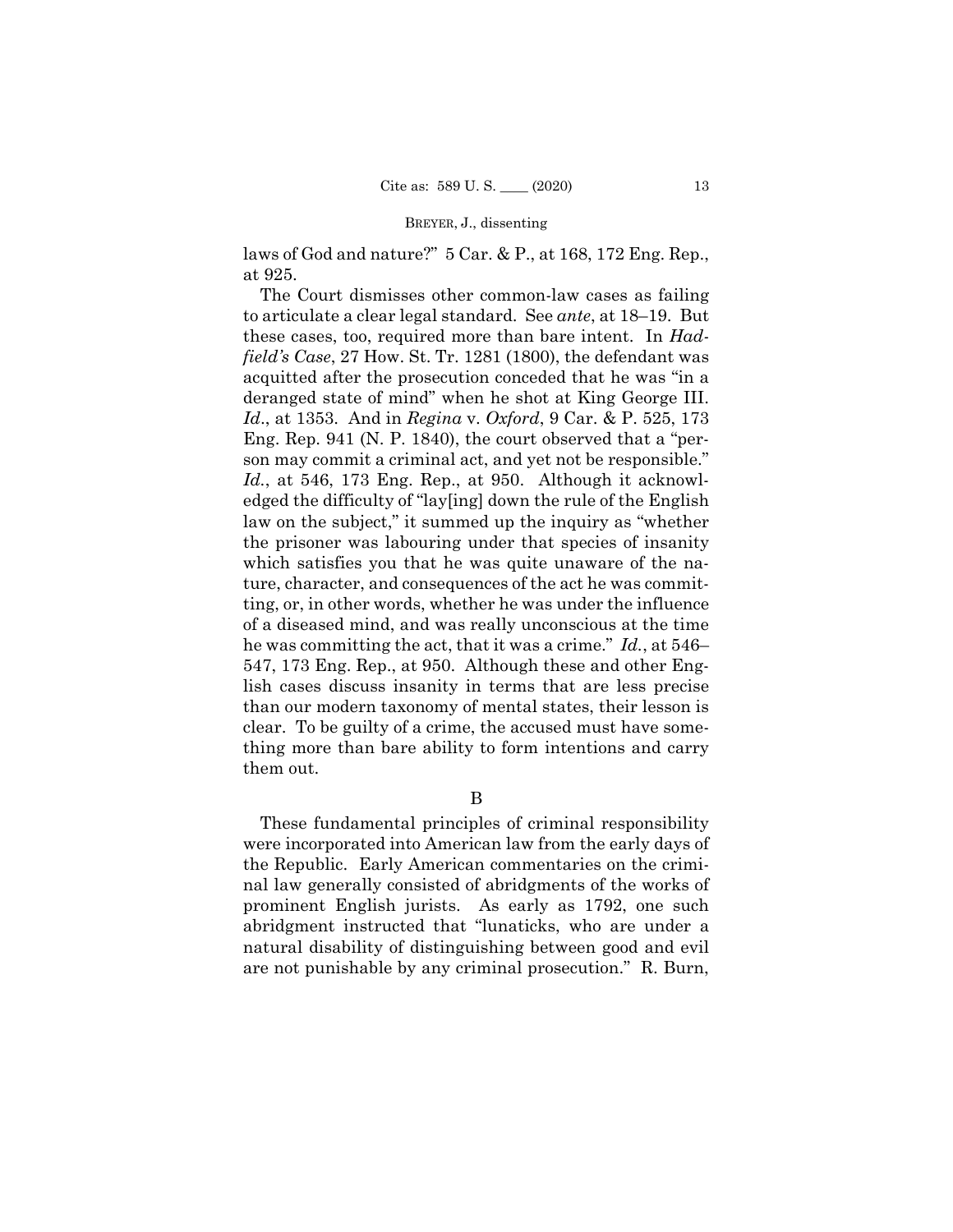# BREYER, J., dissenting

 have a felonious intent, nor a will or mind to do harm"). Abridgment, or the American Justice 300; see also W. Stubbs, Crown Circuit Companion 288 (1 Am. ed. 1816) ("If one that is *non compos mentis* . . . kill a man, this is no felony; for they have not knowledge of good and evil, nor can And an influential founding-era legal dictionary described the "general rule" that lunatics, "being by reason of their natural disabilities incapable of judging between good and evil, are punishable by no criminal prosecution whatsoever." 2 T. Cunningham, New and Complete Law Dictionary (2d corr. ed. 1771). Similarly, the first comprehensive American text on forensic medicine, published in 1823, cited Chief Justice Mansfield's charge to the jury in *Bellingham's Case* for the proposition that "[s]o long as they could distinguish good from evil, so long would they be answerable for their conduct." 1 T. Beck, Elements of Medical Jurisprudence 369. These principles, it concluded, "are doubtless correct, and conducive to the ends of justice." *Id.*, at 370.

Early American jurists closely hewed to these principles. In case after case, judges instructed juries that they must inquire into the defendant's capacity for moral understanding. See, *e.g.*, *Meriam's Case*, 7 Mass. 168 (1810), 6 N. Y. City-Hall Recorder 162 (1822) (whether the defendant was "at the time, capable of distinguishing good from evil"); *Clark's Case*, 1 N. Y. City-Hall Recorder 176, 177 (1816) (same); *Ball's Case*, 2 N. Y. City-Hall Recorder 85, 86 (1817) (same); *United States* v. *Clarke*, 25 F. Cas. 454 (No. 14,811) (CC DC 1818) (whether defendant was "in such a state of mental insanity . . . as not to have been conscious of the moral turpitude of the act"); *Cornwell* v. *State*, 8 Tenn. 147, 155 (1827) (whether the prisoner "had not sufficient understanding to know right from wrong").

 $\Gamma$ 

As the foregoing demonstrates, by the time the House of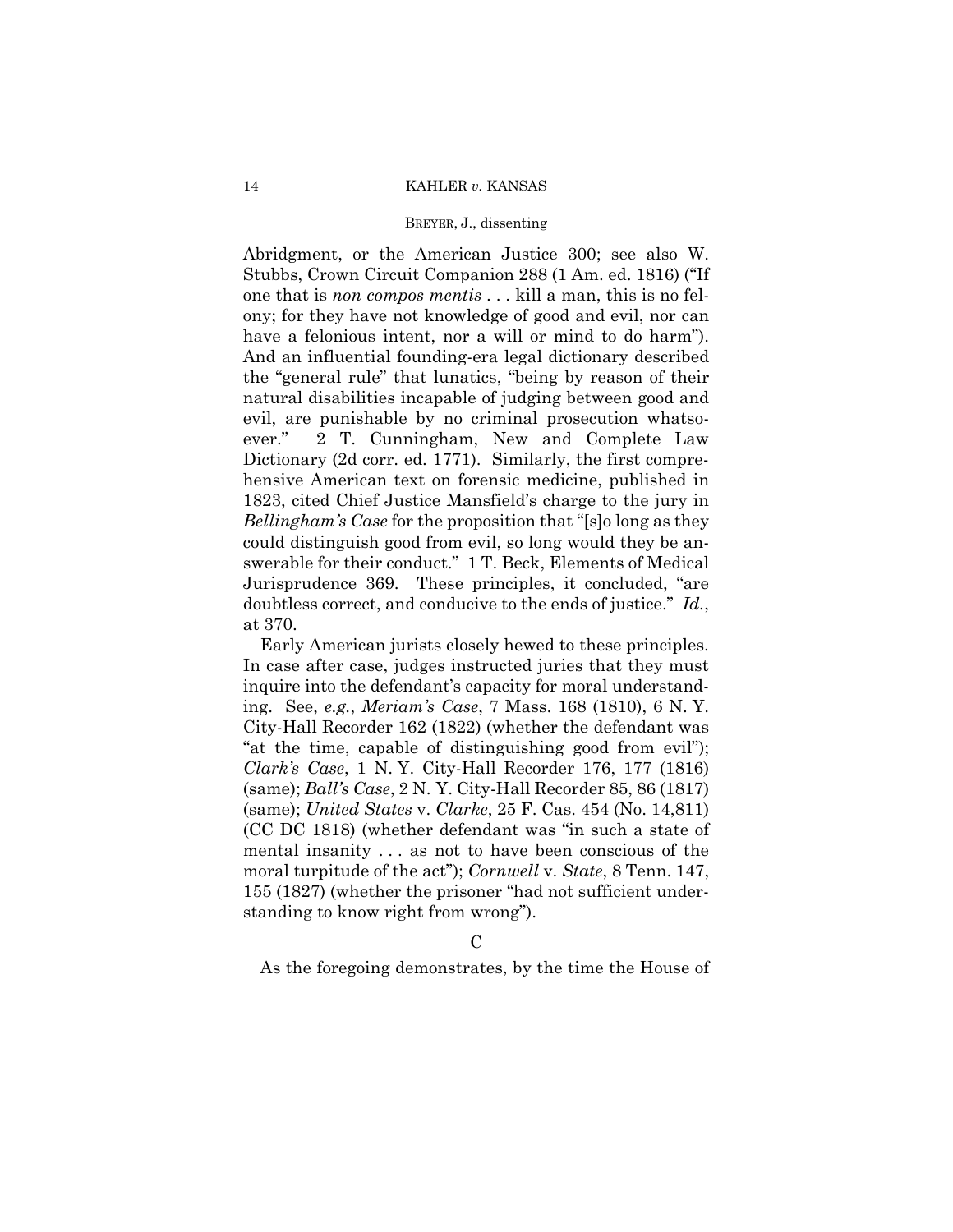Lords articulated the *M'Naghten* test in 1843, its "essential concept and phraseology" were "already ancient and thoroughly embedded in the law." Platt & Diamond 1258; see also 1 W. Russell, Crimes and Misdemeanors 8–14 (3d ed. 1843) (summarizing the pre-*M'Naghten* English case law and concluding that the key questions were whether "there be thought and design, a faculty to distinguish the nature of actions, [and] to discern the difference between moral good and evil"). Variations on the *M'Naghten* rules soon became the predominant standard in the existing states of the United States. Platt & Diamond 1257. That tradition has continued, almost without exception, to the present day.

It is true that, even following *M'Naghten*, States continued to experiment with different formulations of the insanity defense. See *ante*, at 19–20. Some adopted the volitional incapacity, or "irresistible-impulse," test. But those States understood that innovation to expand, not contract, the scope of the insanity defense, excusing not only defendants who met some variant of the traditional *M'Naghten* test but also those who understood that their conduct was wrong but were incapable of restraint. See, *e.g.*, *Parsons* v. *State*, 81 Ala. 577, 584–585, 2 So. 854, 858–859 (1887); *Bradley* v. *State*, 31 Ind. 492, 507–508 (1869); *State* v. *Felter*, 25 Iowa 67, 82–83 (1868); *Hopps* v. *People*, 31 Ill. 385, 391–392 (1863).

So too, the "offspring" or "product" test, which asks whether the defendant's conduct was attributable to mental disease or defect. The States that adopted this test did so out of the conviction that the *M'Naghten* test was too restrictive in its approach to assessing the accused's capacity for criminal responsibility. See *Durham* v. *United States*, 214 F. 2d 862, 874 (CADC 1954) ("We conclude that a broader test should be adopted"); *State* v. *Pike*, 49 N. H. 399, 441–442 (1870); see also Reid, Understanding the New Hampshire Doctrine of Criminal Insanity, 69 Yale L. J. 367,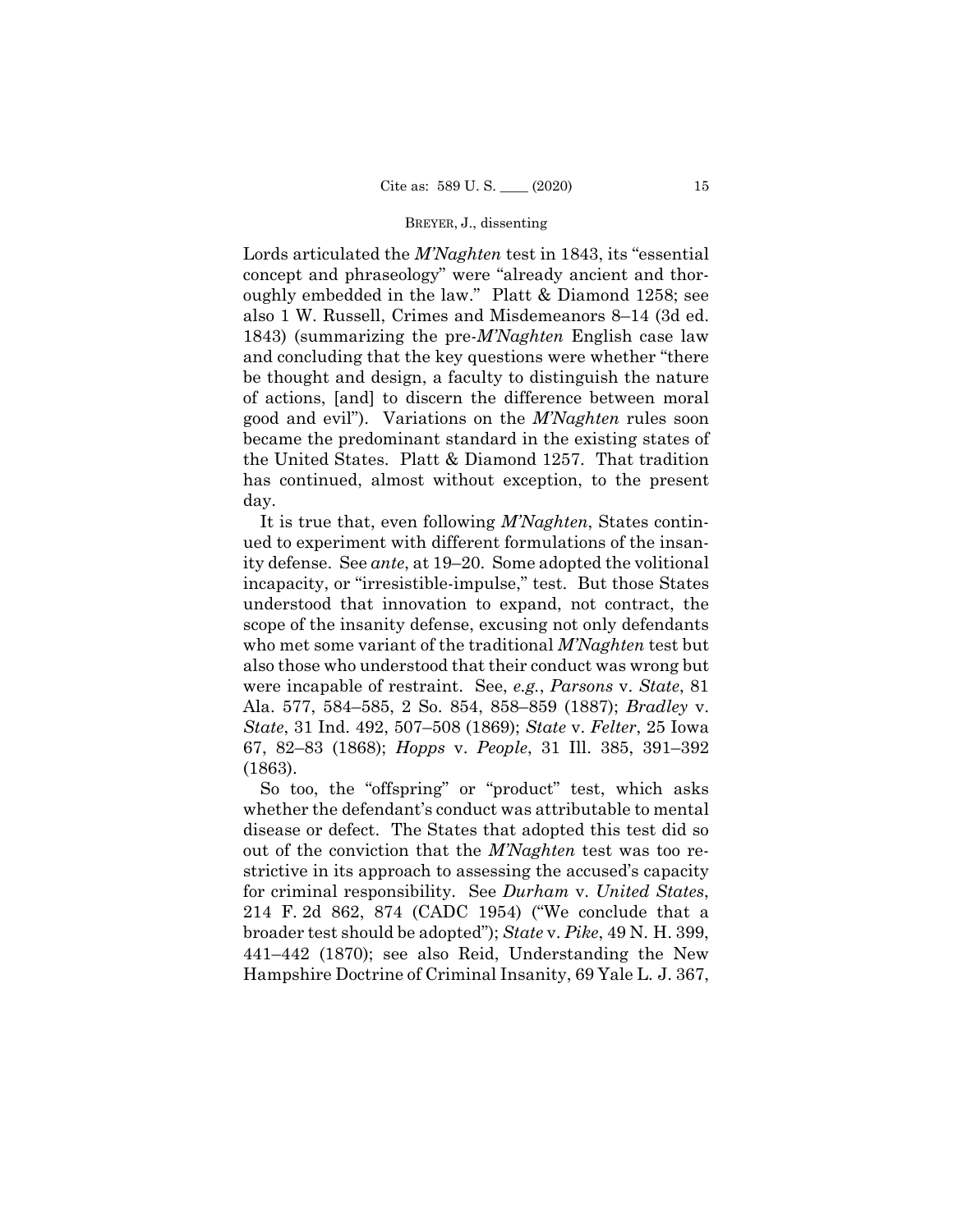386 (1960) ("[T]he New Hampshire doctrine . . . is more liberal and has a wider range than *M'Naghten* rules"). Even as States experimented with broader insanity rules, they retained the core of the traditional common-law defense.

 that the act is wrong." *Sinclair* v. *State*, 161 Miss. 142, 158, In the early 20th century, several States attempted to break with that tradition. The high courts of those States quickly struck down their restrictive laws. As one justice of the Mississippi Supreme Court wrote in 1931: The "common law proceeds upon an idea that before there can be a crime there must be an intelligence capable of comprehending the act prohibited, and the probable consequence of the act, and 132 So. 581, 583 (Ethridge, J., concurring). Accordingly, Justice Ethridge said, insanity "has always been a complete defense to all crimes from the earliest ages of the common law." *Ibid.*; *State* v. *Strasburg*, 60 Wash. 106, 116, 110 P. 1020, 1022–1023 (1910); cf. *State* v. *Lange*, 168 La. 958, 965, 123 So. 639, 642 (1929).

 fect caused the charged conduct." *State* v. *Fichera*, 153 Today, 45 States, the Federal Government, and the District of Columbia continue to recognize an insanity defense that retains some inquiry into the blameworthiness of the accused. Seventeen States and the Federal Government use variants of the *M'Naghten* test, with its alternative cognitive and moral incapacity prongs. Three States have adopted *M'Naghten* plus the volitional test. Ten States recognize a defense based on moral incapacity alone. Thirteen States and the District of Columbia have adopted variants of the Model Penal Code test, which combines volitional incapacity with an expanded version of moral incapacity. See Appendix, *infra*. New Hampshire alone continues to use the "product" test, asking whether "a mental disease or de-N. H. 588, 593, 903 A. 2d 1030, 1035 (2006). This broad test encompasses "'whether the defendant knew the difference between right and wrong and whether the defendant acted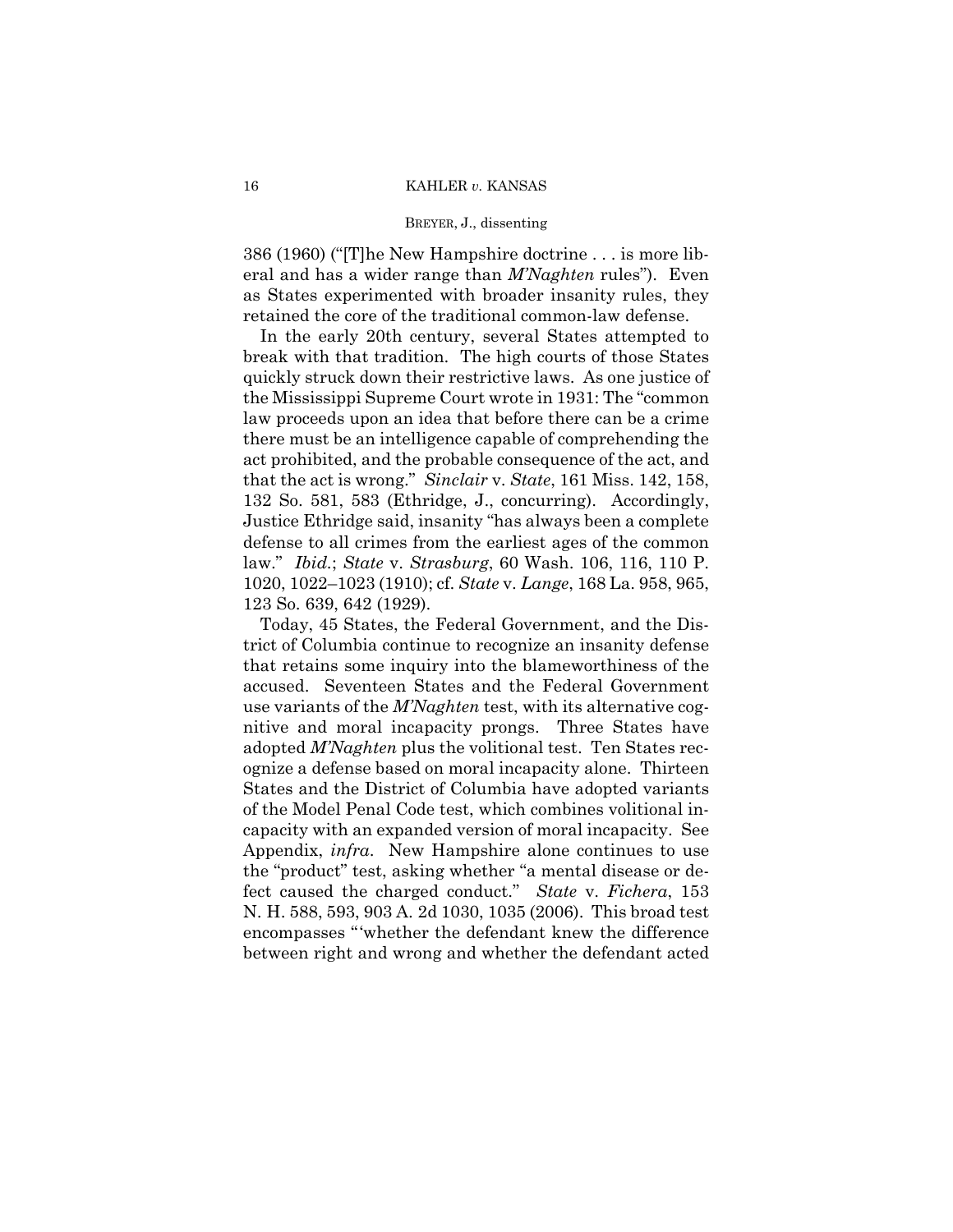impulsively,'" as well as "'whether the defendant was suffering from delusions or hallucinations.'" *State* v. *Cegelis*, 138 N. H. 249, 255, 638 A. 2d 783, 786 (1994). And North Dakota uses a unique formulation that asks whether the defendant "lacks substantial capacity to comprehend the harmful nature or consequences of the conduct, or the conduct is the result of a loss or serious distortion of the individual's capacity to recognize reality." N. D. Cent. Code Ann. §12.1–04.1–01(1) (2012).

Of the States that have adopted the *M'Naghten* or Model Penal Code tests, some interpret knowledge of wrongfulness to refer to moral wrong, whereas others hold that it means legal wrong. See *ante*, at 2–3, 20–22*.* While there is, of course, a logical distinction between those interpretations, there is no indication that it makes a meaningful difference in practice. The two inquiries are closely related and excuse roughly the same universe of defendants. See *State* v. *Worlock*, 117 N. J. 596, 609–611, 569 A. 2d 1314, 1321–1322 (1990) ("In most instances, legal wrong is coextensive with moral wrong"); *State* v. *Crenshaw*, 98 Wash. 2d 789, 799, 659 P. 2d 488, 494 (1983) (" '[S]ince by far the vast majority of cases in which insanity is pleaded as a defense to criminal prosecutions involves acts which are universally recognized as morally wicked as well as illegal, the hairsplitting distinction between legal and moral wrong need not be given much attention' "); *People* v. *Schmidt*, 216 N. Y. 324, 340, 110 N. E. 945, 949 (1915) (Cardozo, J.) ("Knowledge that an act is forbidden by law will in most cases permit the inference of knowledge that, according to the accepted standards of mankind, it is also condemned as an offense against good morals"); see also ALI, Model Penal Code §4.01, Explanatory Note, p. 164 (1985) (explaining that "few cases are likely to arise in which the variation will be determinative").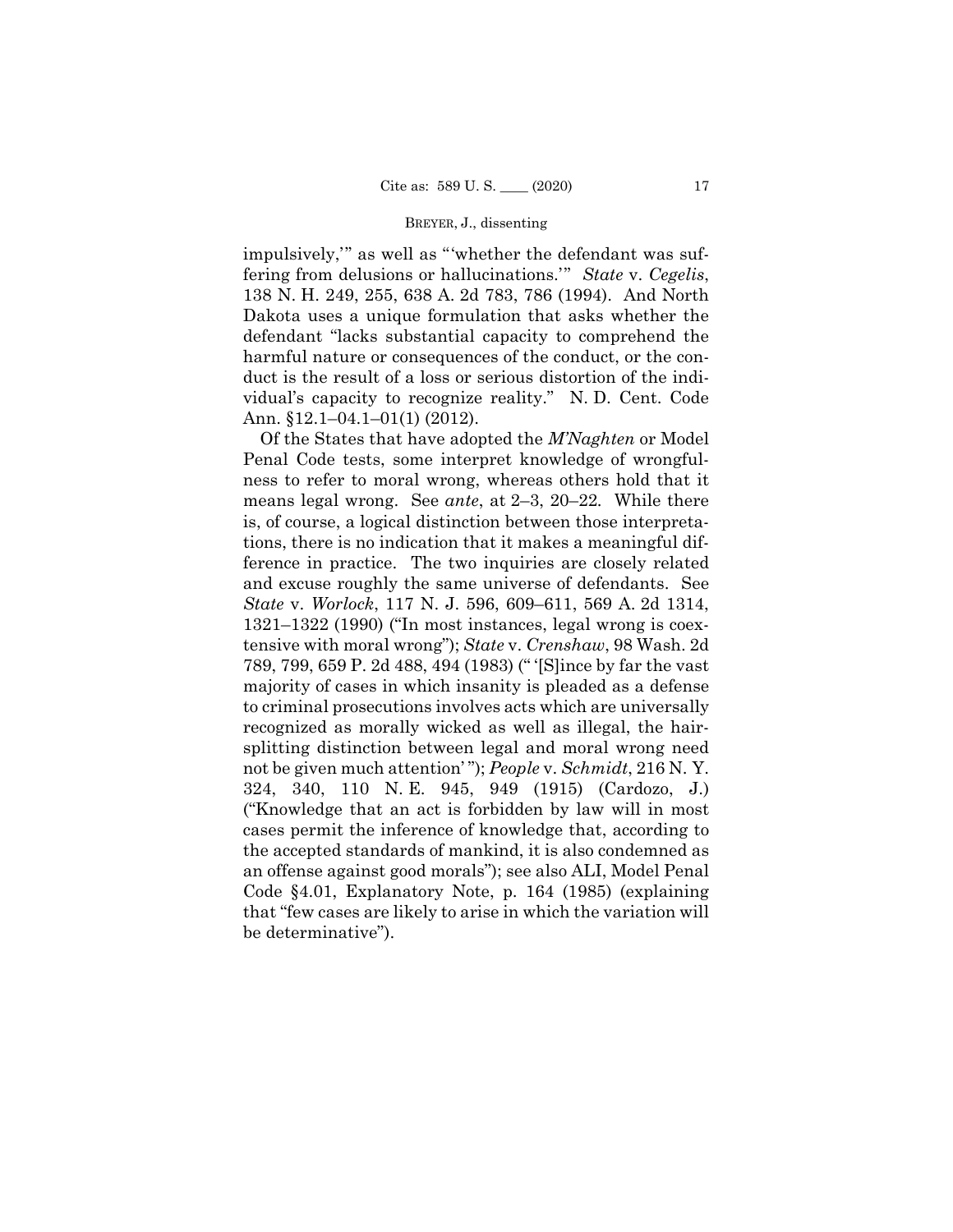# III A

# Consider the basic reason that underlies and explains this long legal tradition. That reason reveals that more is at stake than its duration alone. The tradition reflects the fact that a community's moral code informs its criminal law. As Henry Hart stated it, the very definition of crime is conduct that merits "a formal and solemn pronouncement of the moral condemnation of the community." The Aims of the Criminal Law, 23 Law & Contemp. Prob. 401, 405 (1958).

The criminal law does not adopt, nor does it perfectly track, moral law. It is no defense simply to claim that one's criminal conduct was morally right. But the criminal law nonetheless tries in various ways to prevent the distance between criminal law and morality from becoming too great. In the words of Justice Holmes, a law that "punished conduct [that] would not be blameworthy in the average member of the community would be too severe for that community to bear." O. Holmes, The Common Law 50 (1881); see also *ibid.* ("[T]o deny that criminal liability ... is founded on blameworthiness ... would shock the moral sense of any civilized community").

Sometimes the criminal law seeks to keep its strictures roughly in line with the demands of morality through grants of discretion that will help it to reach appropriate results in individual cases, including special instances where the law points one way and morality the other. Thus, prosecutors need not prosecute. Jurors (however instructed) may decide to acquit. Judges may exercise the discretion the law allows them to impose a lenient sentence. Executives may grant clemency.

And sometimes the law attempts to maintain this balance by developing and retaining a "collection of interlocking and overlapping concepts," including defenses, that will help "assess the moral accountability of an individual for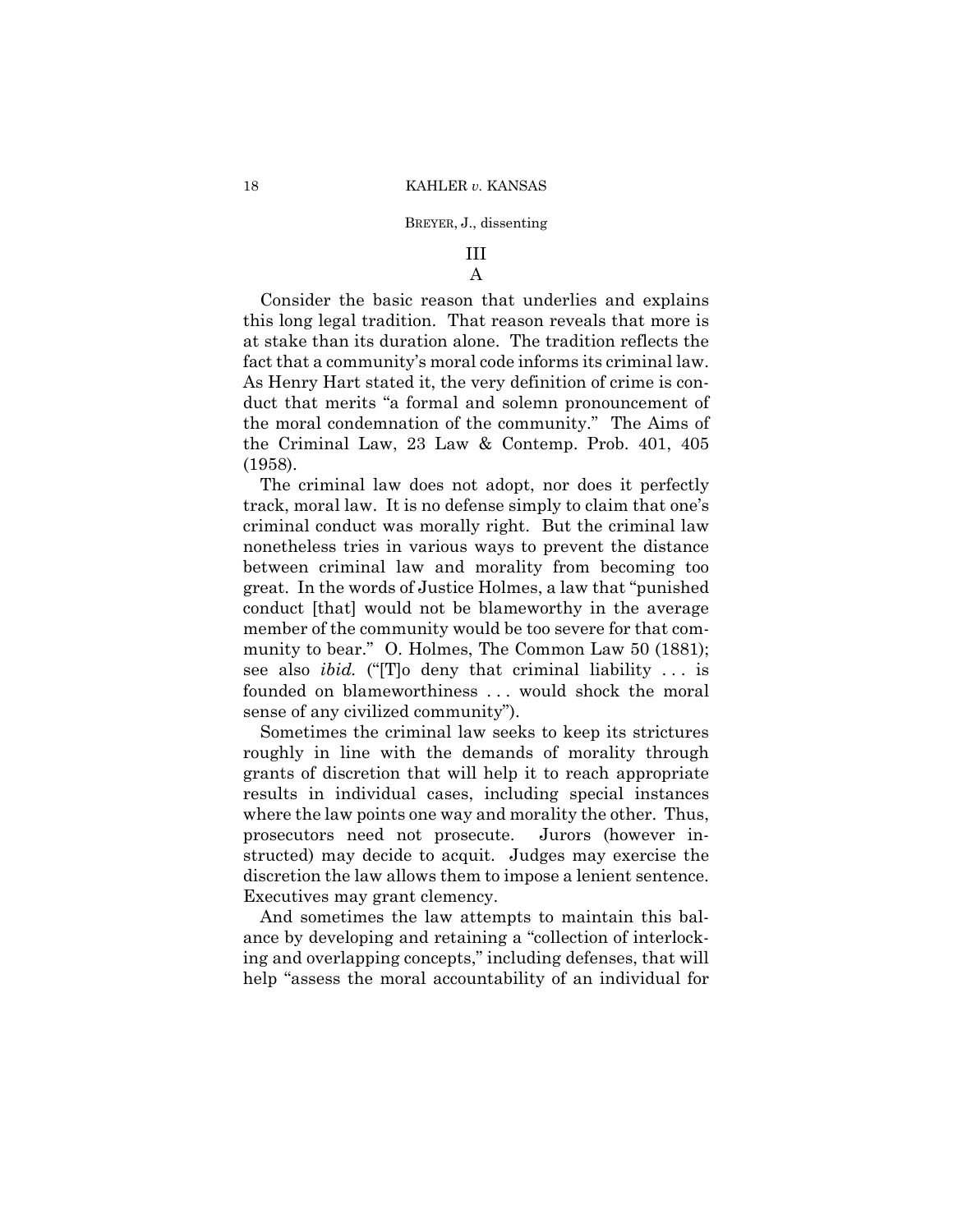his antisocial deeds." *Powell* v. *Texas*, 392 U. S. 514, 535– 536 (1968) (plurality opinion). These concepts and defenses include "*actus reus*, *mens rea*, insanity, mistake, justification, and duress." *Id.*, at 536.

As we have recognized, the "process of adjustment" within and among these overlapping legal concepts "has always been thought to be the province of the States." *Ibid.* Matters of degree, specific content, and aptness of application all may be, and have always been, the subject of legal dispute. But the general purpose—to ensure a rough congruence between the criminal law and widely accepted moral sentiments—persists. To gravely undermine the insanity defense is to pose a significant obstacle to this basic objective.

The majority responds that Kansas has not removed the element of blameworthiness from its treatment of insanity; it has simply made a different judgment about what conduct is blameworthy. See *ante*, at 13, n. 7*.* That is not how the Kansas Supreme Court has characterized its law. See *State* v. *Bethel*, 275 Kan. 456, 472, 66 P. 3d 840, 850 (2003) (holding that Kansas law provides for "no consideration," at the guilt phase, "of whether wrongfulness was inherent in the defendant's intent"). In any event, as the Court acknowledges, the States' discretion in this area must be constrained within "broad limits," *ante*, at 7, which are derived from history and tradition. The question is whether Kansas' approach transgresses those limits. I doubt that the Court would declare, for example, that a State may do away with the defenses of duress or self-defense on the ground that, in its idiosyncratic judgment, they are not required. With respect to the defense of insanity, I believe that our history shows clearly that the criminal law has always required a higher degree of individual culpability than the modern concept of *mens rea*. See Part II, *supra*. And in my view, Kansas' departure from this long uniform tradition poses a serious problem.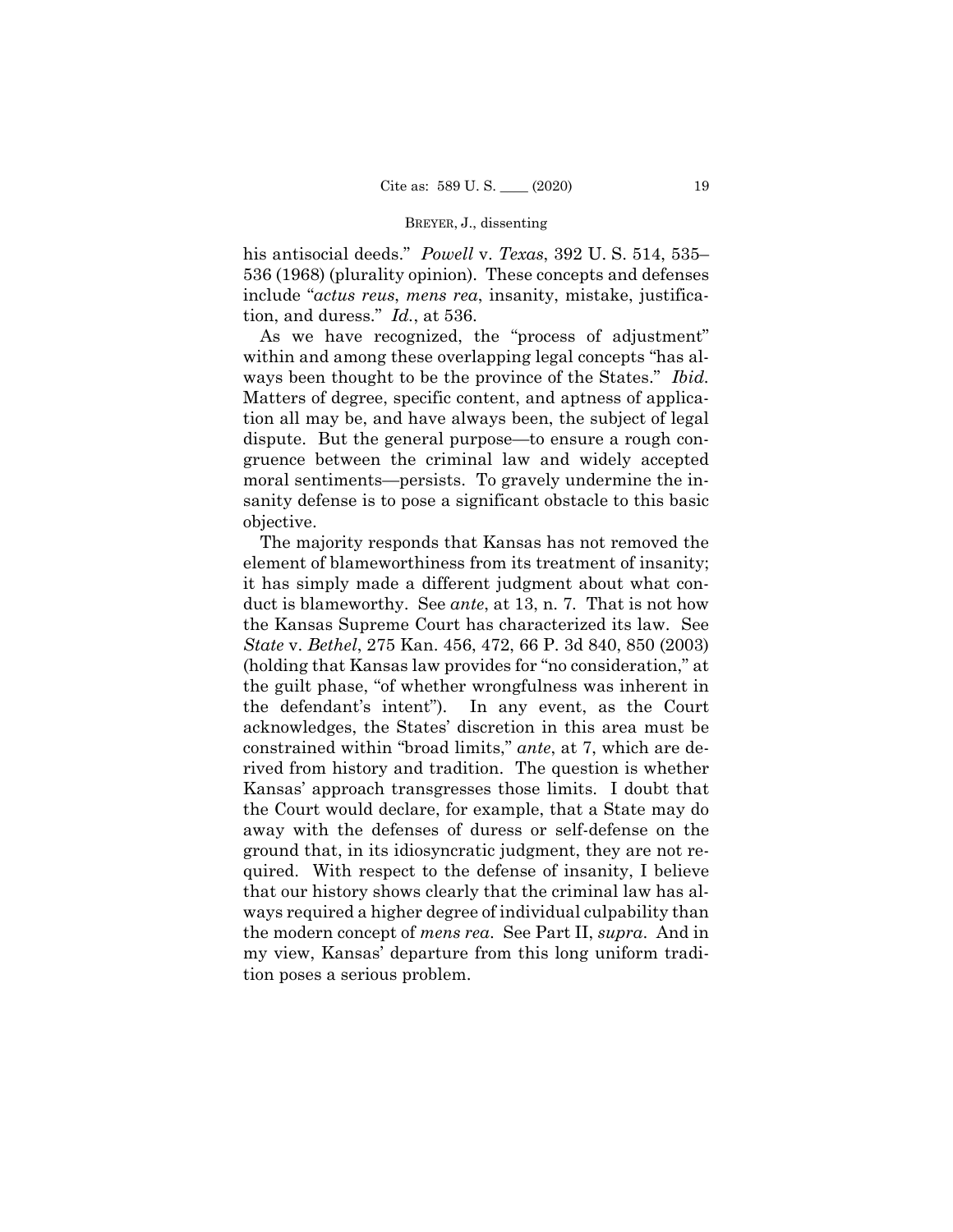# B

To see why Kansas' departure is so serious, go back to our two simplified prosecutions: the first of the defendant who, because of serious mental illness, believes the victim is a dog; the second of a defendant who, because of serious mental illness, believes the dog commanded him to kill the victim. Now ask, what moral difference exists between the defendants in the two examples? Assuming equivalently convincing evidence of mental illness, I can find none at all. In both cases, the defendants differ from ordinary persons in ways that would lead most of us to say that they should not be held morally responsible for their acts. I cannot find one defendant more responsible than the other. And for centuries, neither has the law.

 *Amici Curiae* 12. Others repeat this claim. See Slobogin, More than that, scholars who have studied this subject tell us that examples of the first kind are rare. See Brief for 290 Criminal Law and Mental Health Law Professors as An End to Insanity: Recasting the Role of Mental Disability in Criminal Cases, 86 Va. L. Rev. 1199, 1205 (2000); Morse, Mental Disorder and Criminal Law, 101 J. Crim. L. & C. 885, 933 (2011). That is because mental illness typically does not deprive individuals of the ability to form intent. Rather, it affects their *motivations* for forming such intent. Brief for 290 Criminal Law and Mental Health Law Professors as *Amici Curiae* 12. For example, the American Psychiatric Association tells us that individuals suffering from mental illness may experience delusions—erroneous perceptions of the outside world held with strong conviction. They may believe, incorrectly, that others are threatening them harm (persecutory delusions), that God has commanded them to engage in certain conduct (religious delusions), or that they or others are condemned to a life of suffering (depressive delusions). Brief for American Psychiatric Association et al. as *Amici Curiae* 25–26. Such delusions may, in some cases, lead the patient to behave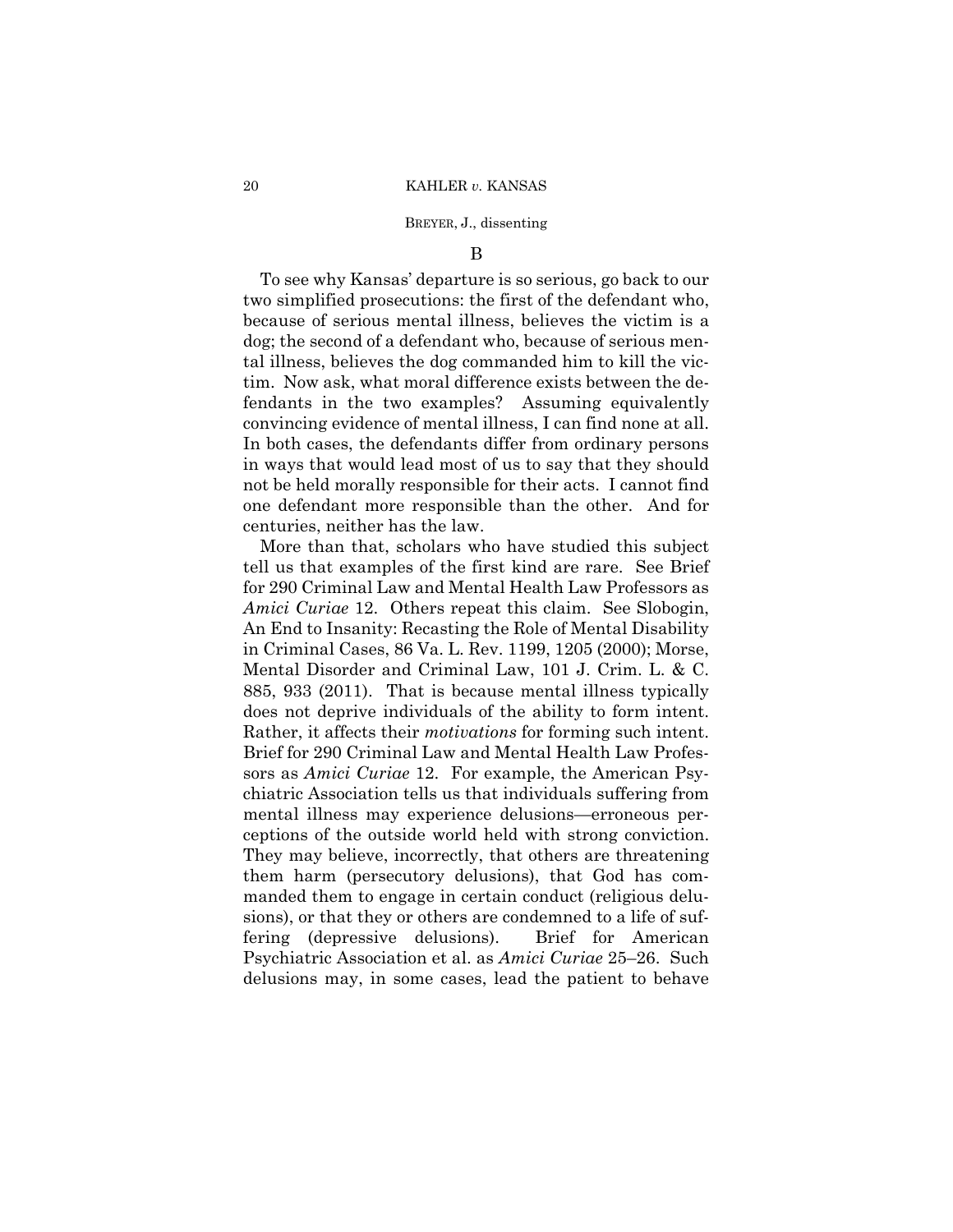violently. *Id.*, at 28. But they likely would not interfere with his or her perception in such a way as to negate *mens rea*. See H. R. Rep. No. 98–577, p. 15 n. 23 (1984) ("Mental illness rarely, if ever, renders a person incapable of understanding what he or she is doing. Mental illness does not, for example, alter the perception of shooting a person to that of shooting a tree.").

 jarring reversal of hundreds of years of moral and legal Kansas' abolition of the second part of the *M'Naghten* test requires conviction of a broad swath of defendants who are obviously insane and would be adjudged not guilty under any traditional form of the defense. This result offends deeply entrenched and widely recognized moral principles underpinning our criminal laws. See, *e.g.*, National Comm'n on Reform of Fed. Crim. Laws, Final Report, Proposed New Fed. Crim. Code §503, pp. 40–41 (1971) (to attribute guilt to a "manifestly psychotic person" would "be immoral and inconsistent with the aim of a criminal code"); H. R. Rep. No. 98–577, at 7–8 ("[T]he abolition of the affirmative insanity defense would alter that fundamental basis of Anglo-American criminal law: the existence of moral culpability as a prerequisite for punishment"); ABA Criminal Justice Mental Health Standards §7–6.1, pp. 336–338 (1989) (rejecting the *mens rea* approach "out of hand" as "a history" that "inhibits if not prevents the exercise of humane judgment that has distinguished our criminal law heritage").

By contrast, the rule adopted by some States that a defendant must be acquitted if he was unable to appreciate the *legal* wrongfulness of his acts, see *ante*, at 20–22, would likely lead to acquittal in the mine run of such cases. See *supra,* at 17. If that is so, then that rule would not pose the same due process problem as Kansas' approach. That issue is not before us, as Kansas' law does not provide even that protection to mentally ill defendants.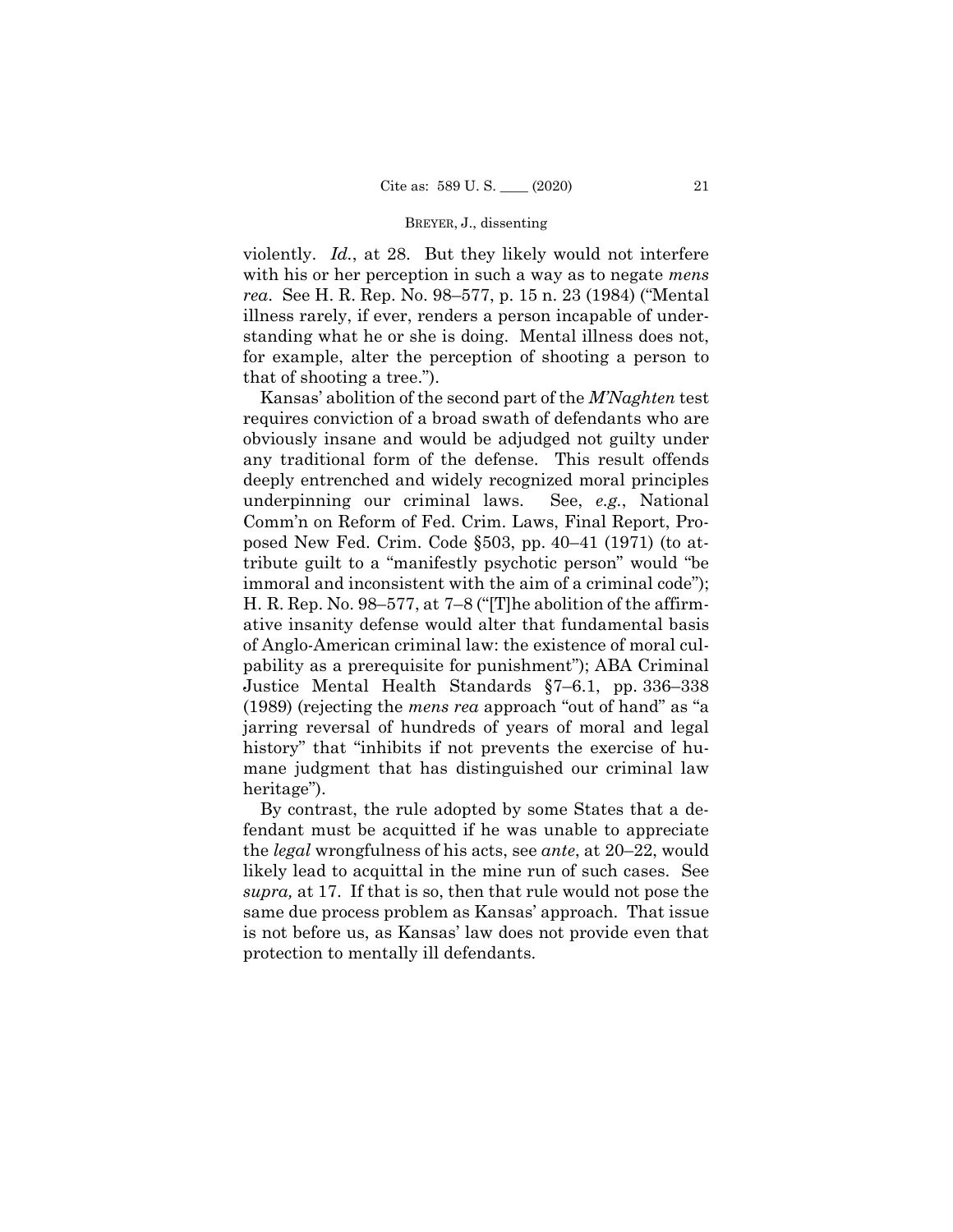# $\mathcal{C}$

Kansas and the Solicitor General, in their efforts to justify Kansas' change, make four important arguments. First, they point to cases in this Court in which we have said that the States have broad leeway in shaping the insanity defense. See *Leland*, 343 U. S. 790; *Clark*, 548 U. S. 735. In *Leland*, we rejected the defendant's argument that the Constitution required the adoption of the "'irresistible impulse'" test. 343 U. S., at 800–801. Similarly, in *Clark*, we upheld Arizona's effort to eliminate the first part of the *M'Naghten* rule, applicable to defendants whose mental illness deprived them of the ability to know the "'nature and quality of the act,'" 548 U. S., at 747–748. If Arizona can eliminate the first prong of *M'Naghten*, Kansas asks, why can Kansas not eliminate the second part?

The answer to this question lies in the fact that Arizona, while amending the insanity provisions of its criminal code, did not in practice eliminate the traditional insanity defense in any significant part. See 548 U. S., at 752, n. 20 (reserving the question whether "the Constitution mandates an insanity defense"). As we pointed out, "cognitive incapacity is itself enough to demonstrate moral incapacity." *Id.*, at 753. Evidence that the defendant did not know what he was doing would also tend to establish that he did not know that it was wrong. *Id.*, at 753–754. And Prosecution One (he thought the victim was a dog) would still fail. The ability of the States to refuse to adopt other insanity tests, such as the "irresistible impulse" test or the "product of mental illness" test are also beside the point. See *Leland*, 343 U. S., at 800–801. Those tests both *expand* upon *M'Naghten*'s principles. Their elimination would cut the defense back to what it traditionally has been, not, as here, eliminate its very essence.

Second, the United States as *amicus curiae* suggests that the insanity defense is simply too difficult for juries to administer. Brief for United States as *Amicus Curiae* 12–13.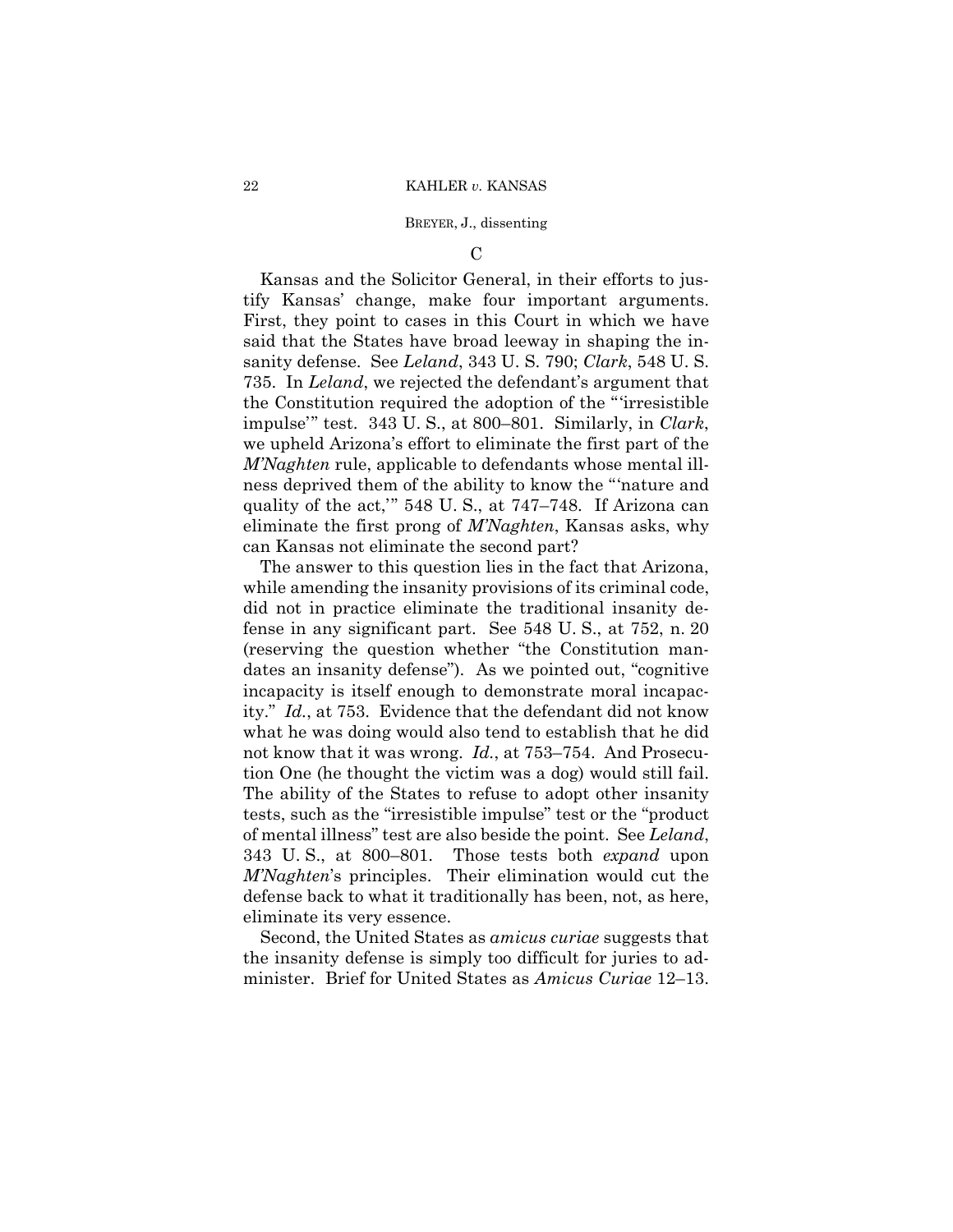Without doubt, assessing the defendant's claim of insanity is difficult. That is one reason I believe that States must remain free to refine and redefine their insanity rules within broad bounds. But juries have been making that determination for centuries and continue to do so in 45 States. And I do not see how an administrative difficulty can justify abolishing the heart of the defense.

Third, Kansas argues that it has not abolished the insanity defense or any significant part of it. It has simply moved the stage at which a defendant can present the full range of mental-capacity evidence to sentencing. See Brief for Respondent 8; *ante*, at 4–5. But our tradition demands that an insane defendant should not be found guilty in the first place. Moreover, the relief that Kansas offers, in the form of sentencing discretion and the possibility of commitment in lieu of incarceration, is a matter of judicial discretion, not of right. See *State* v. *Maestas*, 298 Kan. 765, 316 P. 3d 724 (2014). The insane defendant is, under Kansas law, exposed to harsh criminal sanctions up to and including death. And Kansas' sentencing provisions do nothing to alleviate the stigma and the collateral consequences of a criminal conviction.

Finally, Kansas argues that the insane, provided they are capable of intentional action, are culpable and should be held liable for their antisocial conduct. Brief for Respondent 40. To say this, however, is simply to restate the conclusion for which Kansas argues in this case. It is a conclusion that in my view runs contrary to a legal tradition that embodies a fundamental precept of our criminal law and that stretches back, at least, to the origins of our Nation.

For these reasons, with respect, I dissent.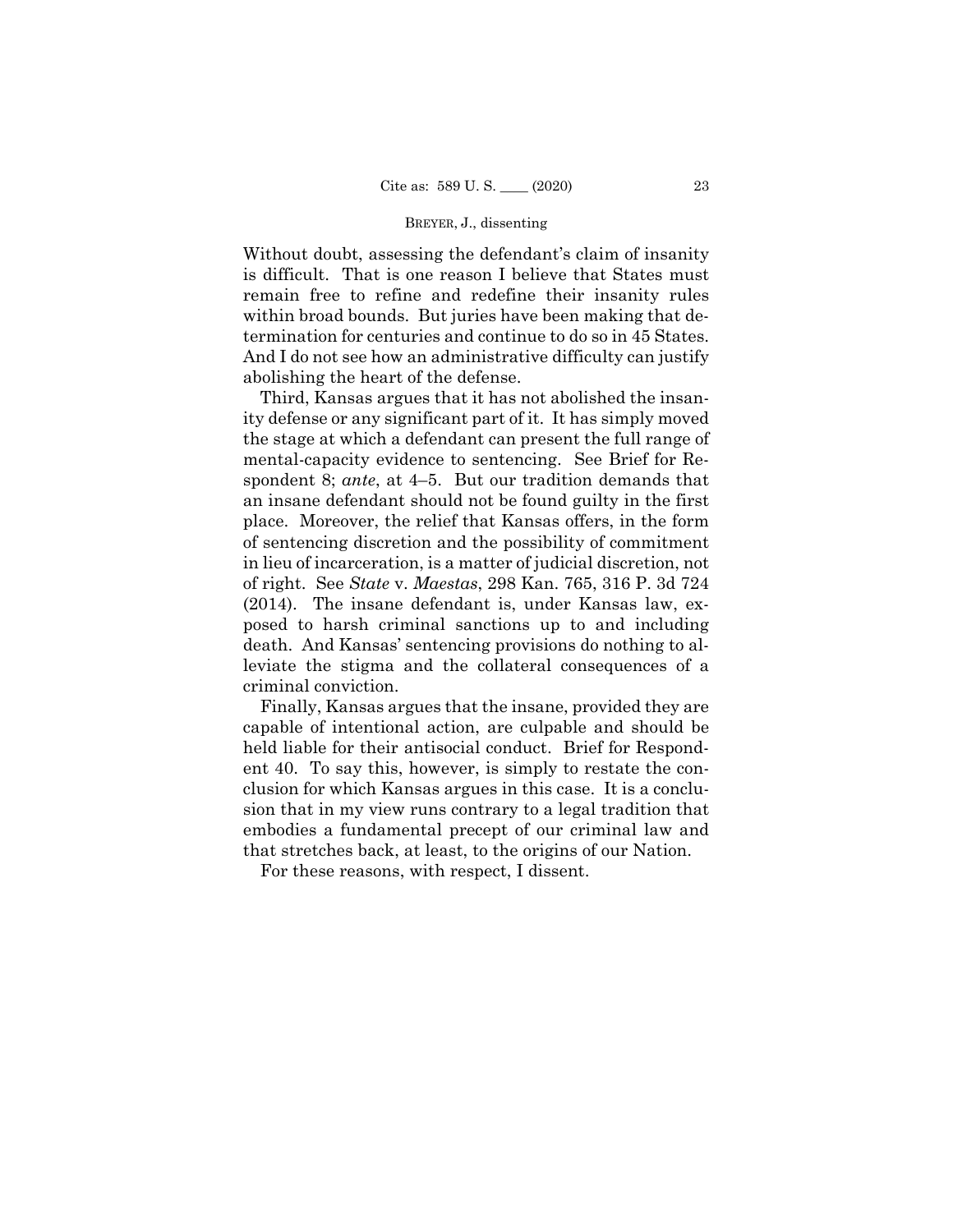Appendix to the opinion of BREYER, J.

# APPENDIX M'Naghten

| State      | Text                                                        |
|------------|-------------------------------------------------------------|
| Alabama    | "It is an affirmative defense to a prosecution for any      |
|            | crime that, at the time of the commission of the acts con-  |
|            | stituting the offense, the defendant, as a result of severe |
|            | mental disease or defect, was unable to appreciate the na-  |
|            | ture and quality or wrongfulness of his acts." Ala. Code    |
|            | $$13A-3-1(a)$ (2015).                                       |
| California | "In any criminal proceeding, including any juvenile         |
|            | court proceeding, in which a plea of not guilty by reason   |
|            | of insanity is entered, this defense shall be found by the  |
|            | trier of fact only when the accused person proves by a pre- |
|            | ponderance of the evidence that he or she was incapable     |
|            | of knowing or understanding the nature and quality of his   |
|            | or her act and of distinguishing right from wrong at the    |
|            | time of the commission of the offense." Cal. Penal Code     |
|            | Ann. §25(b) (West 2014).                                    |
| Colorado   | "(1) The applicable test of insanity shall be:              |
|            | "(a) A person who is so diseased or defective in mind at    |
|            | the time of the commission of the act as to be incapable of |
|            | distinguishing right from wrong with respect to that act    |
|            | is not accountable; except that care should be taken not    |
|            | to confuse such mental disease or defect with moral obliq-  |
|            | uity, mental depravity, or passion growing out of anger,    |
|            | revenge, hatred, or other motives and kindred evil condi-   |
|            | tions, for, when the act is induced by any of these causes, |
|            | the person is accountable to the law; or                    |
|            | "(b) A person who suffered from a condition of mind         |
|            | caused by mental disease or defect that prevented the       |
|            | person from forming a culpable mental state that is an      |
|            | essential element of a crime charged, but care should be    |
|            | taken not to confuse such mental disease or defect with     |
|            | moral obliquity, mental depravity, or passion growing out   |
|            | of anger, revenge, hatred, or other motives and kindred     |
|            | evil conditions because, when the act is induced by any of  |
|            | these causes, the person is accountable to the law." Colo.  |
|            | Rev. Stat. §16-8-101.5(1) (2019).                           |
| Florida    | "(1) AFFIRMATIVE DEFENSE.—All persons are pre-              |
|            | sumed to be sane. It is an affirmative defense to a crimi-  |
|            | nal prosecution that, at the time of the commission of the  |
|            | acts constituting the offense, the defendant was insane.    |
|            | Insanity is established when:                               |
|            | "(a) The defendant had a mental infirmity, disease, or      |
|            | defect; and                                                 |
|            | "(b) Because of this condition, the defendant:              |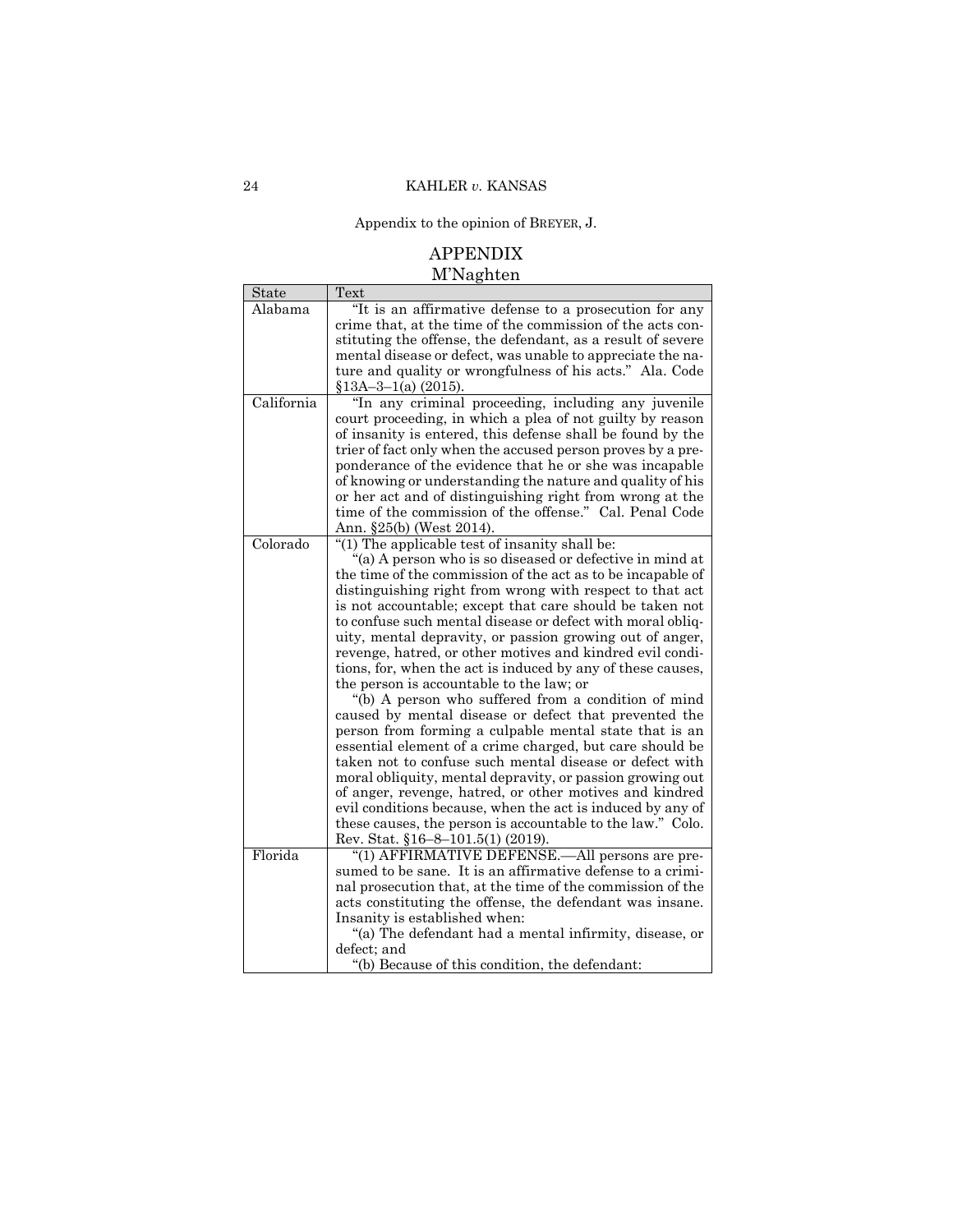Appendix to the opinion of BREYER, J.

| State    | Text                                                                                                                    |
|----------|-------------------------------------------------------------------------------------------------------------------------|
|          | "1. Did not know what he or she was doing or its conse-                                                                 |
|          | quences; or                                                                                                             |
|          | "2. Although the defendant knew what he or she was                                                                      |
|          | doing and its consequences, the defendant did not know                                                                  |
|          | that what he or she was doing was wrong.                                                                                |
|          | "Mental infirmity, disease, or defect does not constitute a                                                             |
|          | defense of insanity except as provided in this subsection."                                                             |
|          | Fla. Stat. §775.027 (2018).                                                                                             |
| Iowa     | "A person shall not be convicted of a crime if at the time                                                              |
|          | the crime is committed the person suffers from such a dis-                                                              |
|          | eased or deranged condition of the mind as to render the                                                                |
|          | person incapable of knowing the nature and quality of the                                                               |
|          | act the person is committing or incapable of distinguish-                                                               |
|          | ing between right and wrong in relation to that act." Iowa                                                              |
|          | Code $§701.4(2016).$                                                                                                    |
| Minne-   | "No person having a mental illness or cognitive impair-                                                                 |
| sota     | ment so as to be incapable of understanding the proceed-                                                                |
|          | ings or making a defense shall be tried, sentenced, or pun-                                                             |
|          | ished for any crime; but the person shall not be excused                                                                |
|          | from criminal liability except upon proof that at the time<br>of committing the alleged criminal act the person was la- |
|          | boring under such a defect of reason, from one of these                                                                 |
|          | causes, as not to know the nature of the act, or that it was                                                            |
|          | wrong." Minn. Stat. §611.026 (2019).                                                                                    |
| Missis-  | "In determining sanity in criminal cases Mississippi uti-                                                               |
| sippi    | lizes the common law <i>M'Naghten</i> test.<br>Under the                                                                |
|          | M'Naghten test, the accused must be laboring under such                                                                 |
|          | defect of reason from disease of the mind as (1) not to                                                                 |
|          | know the nature and quality of the act he was doing or (2)                                                              |
|          | if he did not know it, that he did not know that what he                                                                |
|          | was doing was wrong." Parker v. State, 273 So. 3d 695,                                                                  |
|          | 705-706 (Miss. 2019) (internal quotation marks and foot-                                                                |
|          | note omitted).                                                                                                          |
| Missouri | "A person is not responsible for criminal conduct if at the                                                             |
|          | time of such conduct as a result of mental disease or de-                                                               |
|          | fect he was incapable of knowing and appreciating the na-<br>ture, quality or wrongfulness of his or her conduct." Mo.  |
|          | Rev. Stat. §562.086(1) (2016).                                                                                          |
| Nebraska | "Under our current common-law definition, the two re-                                                                   |
|          | quirements for the insanity defense are that (1) the de-                                                                |
|          | fendant had a mental disease or defect at the time of the                                                               |
|          | crime and (2) the defendant did not know or understand                                                                  |
|          | the nature and consequences of his or her actions or that                                                               |
|          | he or she did not know the difference between right and                                                                 |
|          | wrong." State v. Hotz, 281 Neb. 260, 270, 795 N.W. 2d                                                                   |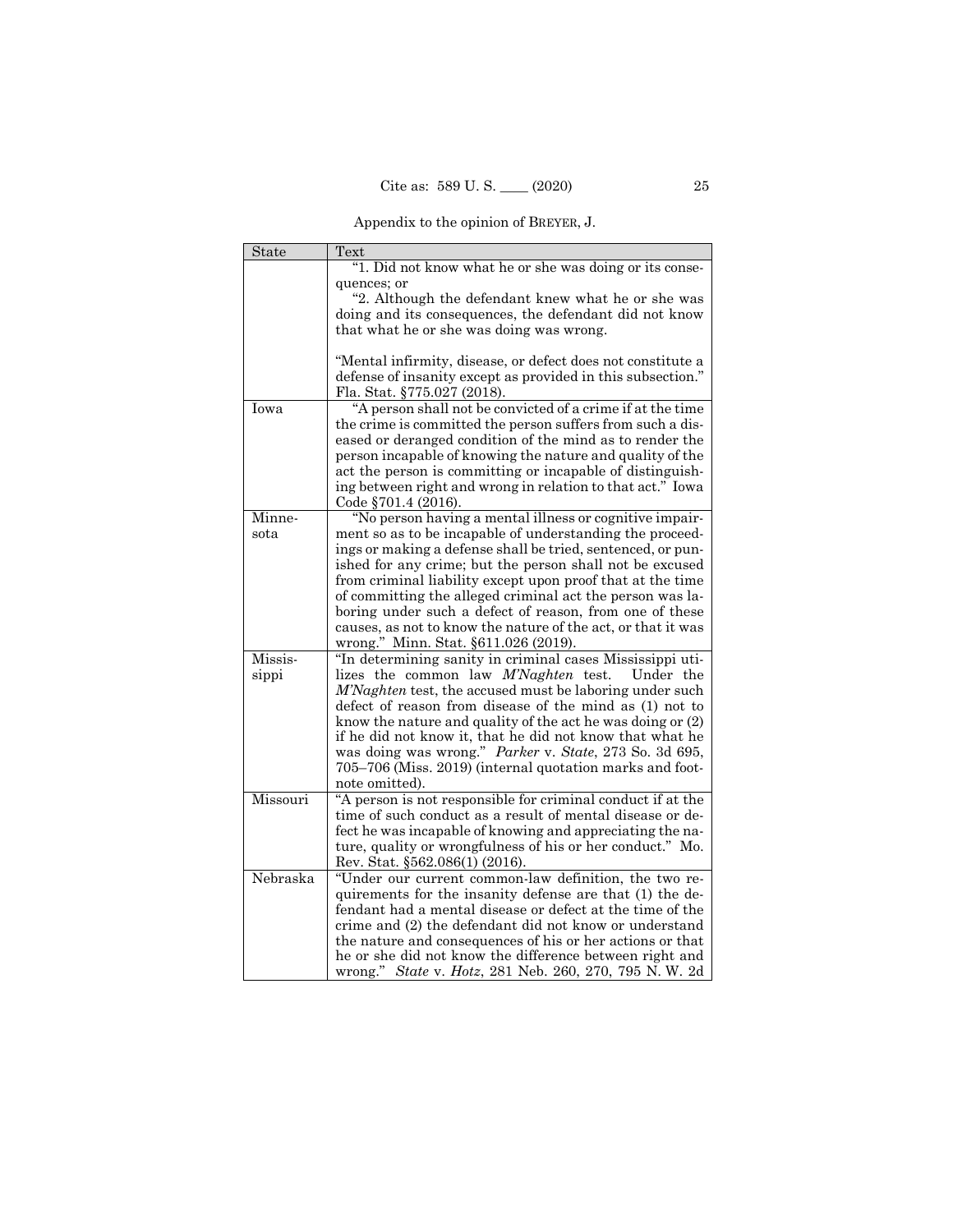Appendix to the opinion of BREYER, J.

| State      | Text                                                                                                                       |
|------------|----------------------------------------------------------------------------------------------------------------------------|
|            | 645, 653 (2011).                                                                                                           |
| Nevada     | "To qualify as being legally insane, a defendant must be<br>in a delusional state such that he cannot know or under-       |
|            | stand the nature and capacity of his act, or his delusion                                                                  |
|            | must be such that he cannot appreciate the wrongfulness                                                                    |
|            | of his act, that is, that the act is not authorized by law."                                                               |
|            | Finger v. State, 117 Nev. 548, 576, 27 P. 3d 66, 84-85                                                                     |
|            | (2001).                                                                                                                    |
| <b>New</b> | "A person is not criminally responsible for conduct if at<br>the time of such conduct he was laboring under such a         |
| Jersey     | defect of reason, from disease of the mind as not to know                                                                  |
|            | the nature and quality of the act he was doing, or if he did                                                               |
|            | know it, that he did not know what he was doing was                                                                        |
|            | wrong." N. J. Stat. Ann. §2C:4-1 (West 2015).                                                                              |
| New York   | "In any prosecution for an offense, it is an affirmative                                                                   |
|            | defense that when the defendant engaged in the pro-                                                                        |
|            | scribed conduct, he lacked criminal responsibility by rea-                                                                 |
|            | son of mental disease or defect. Such lack of criminal re-                                                                 |
|            | sponsibility means that at the time of such conduct, as a                                                                  |
|            | result of mental disease or defect, he lacked substantial<br>capacity to know or appreciate either:                        |
|            | "1. The nature and consequences of such conduct; or                                                                        |
|            | "2. That such conduct was wrong." N.Y. Penal Law                                                                           |
|            | Ann. §40.15 (West 2009).                                                                                                   |
| North      | "[A]n accused is legally insane and exempt from criminal                                                                   |
| Carolina   | responsibility by reason thereof if he commits an act                                                                      |
|            | which would otherwise be punishable as a crime, and at                                                                     |
|            | the time of so doing is laboring under such a defect of rea-                                                               |
|            | son, from disease of the mind, as to be incapable of know-<br>ing the nature and quality of the act he is doing, or, if he |
|            | does know this, incapable of distinguishing between right                                                                  |
|            | and wrong in relation to such act." State v. Thompson,                                                                     |
|            | 328 N. C. 477, 485-486, 402 S. E. 2d 386, 390 (1991).                                                                      |
| Okla-      | "Oklahoma uses the M'Naghten test to determine the is-                                                                     |
| homa       | sue of sanity at the time of the crime. This Court has held                                                                |
|            | that the M'Naghten insanity test, as applied in Okla-                                                                      |
|            | homa, has two prongs. Under the first prong, the defend-                                                                   |
|            | ant is considered insane if he is suffering from a mental                                                                  |
|            | disability such that he does not know his acts are wrong                                                                   |
|            | and he is unable to distinguish right from wrong with re-<br>spect to his acts. Under the second prong, the defendant      |
|            | is considered insane if suffering from a disability of rea-                                                                |
|            | son or disease of the mind such that he does not under-                                                                    |
|            | stand the nature or consequences of his acts or omissions.                                                                 |
|            | The defendant need only satisfy one of these prongs in                                                                     |
|            | order to be found not guilty by reason of insanity."                                                                       |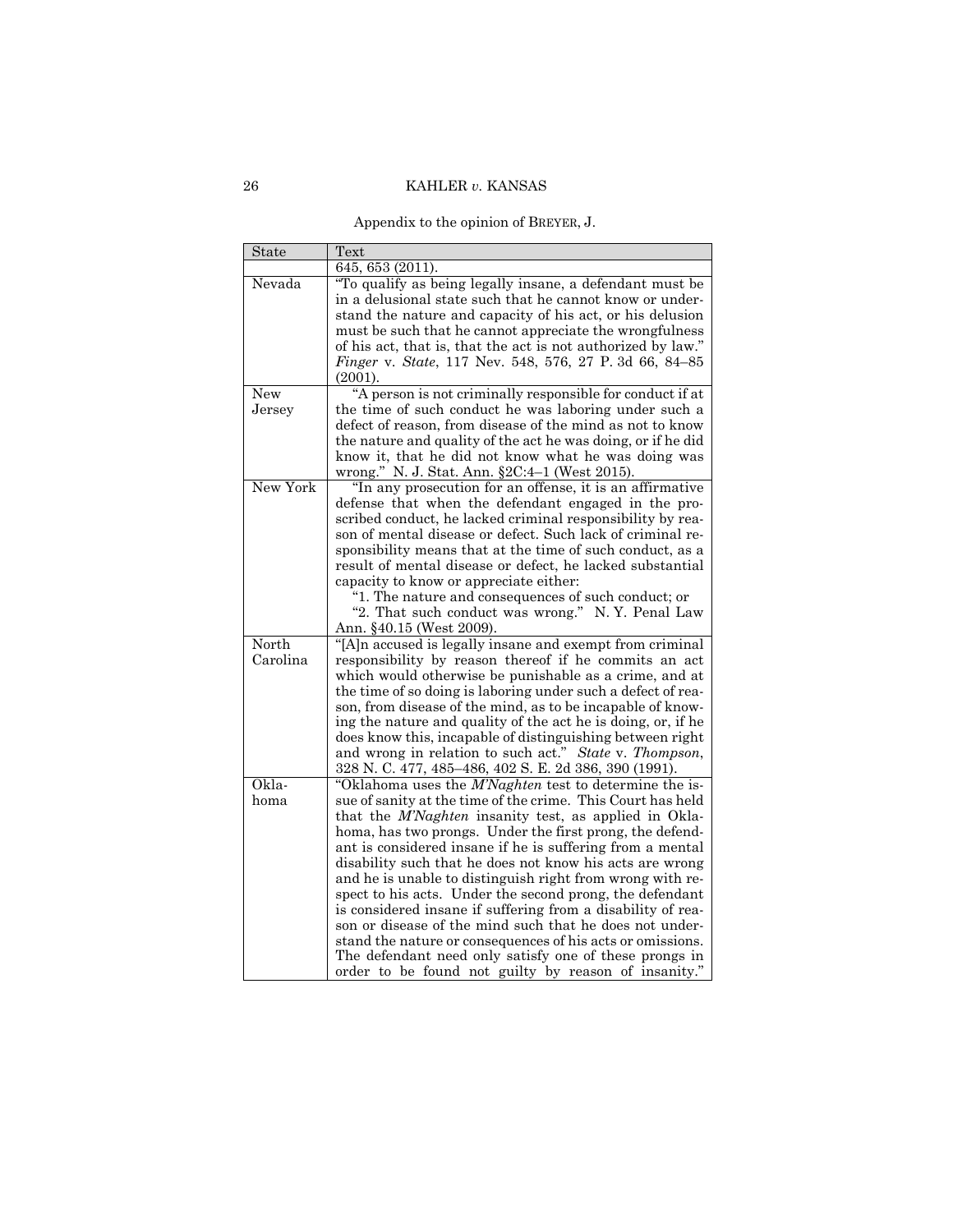Appendix to the opinion of BREYER, J.

| State    | <b>Text</b>                                                                                                    |
|----------|----------------------------------------------------------------------------------------------------------------|
|          | Cheney v. State, 909 P. 2d 74, 90 (Okla. 1995) (footnotes                                                      |
|          | omitted).                                                                                                      |
| Pennsyl- | "Common law M'Naghten's Rule preserved.-Nothing in                                                             |
| vania    | this section shall be deemed to repeal or otherwise abro-                                                      |
|          | gate the common law defense of insanity (M'Naghten's                                                           |
|          | Rule) in effect in this Commonwealth on the effective date                                                     |
|          | of this section." 18 Pa. Cons. Stat. §314(d) (2015).                                                           |
| Tennes-  | "It is an affirmative defense to prosecution that, at the                                                      |
| see      | time of the commission of the acts constituting the of-                                                        |
|          | fense, the defendant, as a result of a severe mental dis-                                                      |
|          | ease or defect, was unable to appreciate the nature or                                                         |
|          | wrongfulness of the defendant's acts." Tenn. Code Ann.                                                         |
|          | $\S 39 - 11 - 501$ (a) (2018).                                                                                 |
| Washing- | "To establish the defense of insanity, it must be shown                                                        |
| ton      | that:                                                                                                          |
|          | "(1) At the time of the commission of the offense, as a                                                        |
|          | result of mental disease or defect, the mind of the actor                                                      |
|          | was affected to such an extent that:                                                                           |
|          | "(a) He or she was unable to perceive the nature and<br>quality of the act with which he or she is charged; or |
|          | "(b) He or she was unable to tell right from wrong with                                                        |
|          | reference to the particular act charged." Wash. Rev. Code                                                      |
|          | §9A.12.010 (2015).                                                                                             |
| Federal  | "Affirmative Defense.—It is an affirmative defense to                                                          |
|          | a prosecution under any Federal statute that, at the time                                                      |
|          | of the commission of the acts constituting the offense, the                                                    |
|          | defendant, as a result of a severe mental disease or defect,                                                   |
|          | was unable to appreciate the nature and quality or the                                                         |
|          | wrong fulness of his acts." $18$ U.S.C. $\S17$ .                                                               |

*M'Naghten* plus volitional incapacity

| State   | Text                                                       |
|---------|------------------------------------------------------------|
| Georgia | "A person shall not be found guilty of a crime if, at the  |
|         | time of the act, omission, or negligence constituting the  |
|         | crime, the person did not have mental capacity to distin-  |
|         | guish between right and wrong in relation to such act,     |
|         | omission, or negligence." Ga. Code Ann. §16-3-2 (2019).    |
|         | "A person shall not be found guilty of a crime when, at    |
|         | the time of the act, omission, or negligence constituting  |
|         | the crime, the person, because of mental disease, injury,  |
|         | or congenital deficiency, acted as he did because of a de- |
|         | lusional compulsion as to such act which overmastered      |
|         | his will to resist committing the crime." $$16-3-3$ .      |
| New     | "In order to support a verdict of insanity under the       |
| Mexico  |                                                            |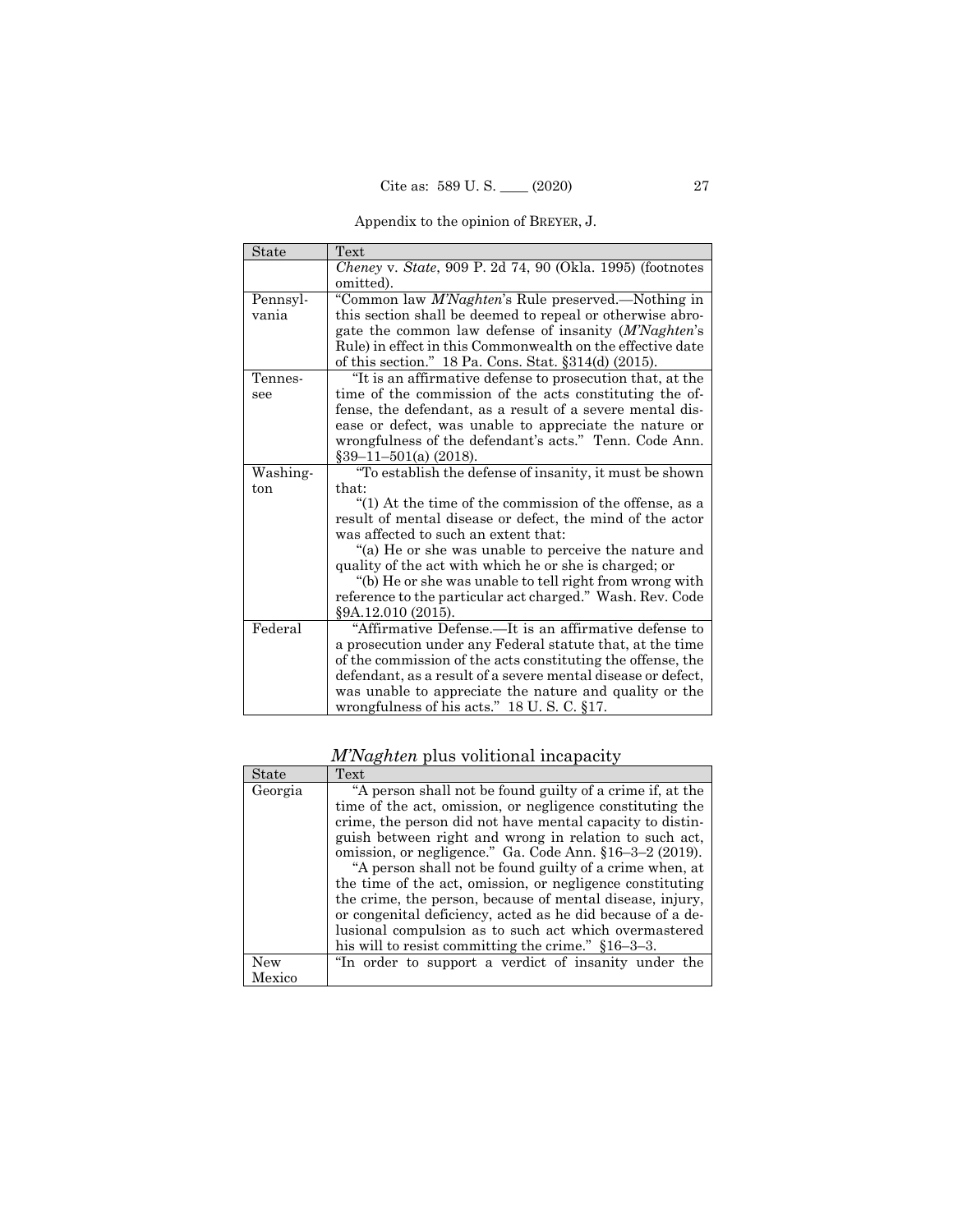Appendix to the opinion of BREYER, J.

| State    | Text                                                                                                                       |
|----------|----------------------------------------------------------------------------------------------------------------------------|
|          | M'Naghten test, the jury must be satisfied that the de-                                                                    |
|          | fendant (1) did not know the nature and quality of the act                                                                 |
|          | or (2) did not know that it was wrong. This rule prevailed                                                                 |
|          | in New Mexico until 1954 when this court in State v.                                                                       |
|          | White, 56 N. M. 324, 270 P. 2d 727 (1954) made a careful                                                                   |
|          | analysis of the authorities and made a limited extension                                                                   |
|          | of the <i>M'Naghten</i> rule, adding a third ingredient. The                                                               |
|          | court held that if the accused, (3) as a result of disease of                                                              |
|          | the mind 'was incapable of preventing himself from com-                                                                    |
|          | mitting' the crime, he could be adjudged insane and                                                                        |
|          | thereby relieved of legal responsibility for what would                                                                    |
|          | otherwise be a criminal act." State v. Hartley, 90 N.M.                                                                    |
|          | 488, 490, 565 P. 2d 658, 660 (1977).                                                                                       |
| Virginia | "As applied in Virginia, the defense of insanity provides                                                                  |
|          | that a defendant may prove that at the time of the com-                                                                    |
|          | mission of the act, he was suffering from a mental disease                                                                 |
|          | or defect such that he did not know the nature and quality                                                                 |
|          | of the act he was doing, or, if he did know it, he did not                                                                 |
|          | know what he was doing was wrong In addition, we                                                                           |
|          | have approved in appropriate cases the granting of an in-<br>struction defining an 'irresistible impulse' as a form of le- |
|          | gal insanity. The irresistible impulse doctrine is applica-                                                                |
|          | ble only to that class of cases where the accused is able to                                                               |
|          | understand the nature and consequences of his act and                                                                      |
|          | knows it is wrong, but his mind has become so impaired                                                                     |
|          | by disease that he is totally deprived of the mental power                                                                 |
|          | to control or restrain his act." Orndorff v. Common-                                                                       |
|          | wealth, 279 Va. 597, 601, n. 5, 691 S. E. 2d 177, 179, n. 5                                                                |
|          | (2010) (internal quotation marks and citations omitted).                                                                   |

# Moral incapacity

| State    | Text                                                       |
|----------|------------------------------------------------------------|
| Arizona  | "A person may be found guilty except insane if at the      |
|          | time of the commission of the criminal act the person      |
|          | was afflicted with a mental disease or defect of such se-  |
|          | verity that the person did not know the criminal act was   |
|          | wrong." Ariz. Rev. Stat. Ann. §13–502(A) (2010).           |
| Delaware | "In any prosecution for an offense, it is an affirmative   |
|          | defense that, at the time of the conduct charged, as a     |
|          | result of mental illness or serious mental disorder, the   |
|          | accused lacked substantial capacity to appreciate the      |
|          | wrongfulness of the accused's conduct." Del. Code Ann.,    |
|          | Tit. 11, $§401(a)$ (2015).                                 |
| Illinois | "A person is not criminally responsible for conduct if     |
|          | at the time of such conduct, as a result of mental disease |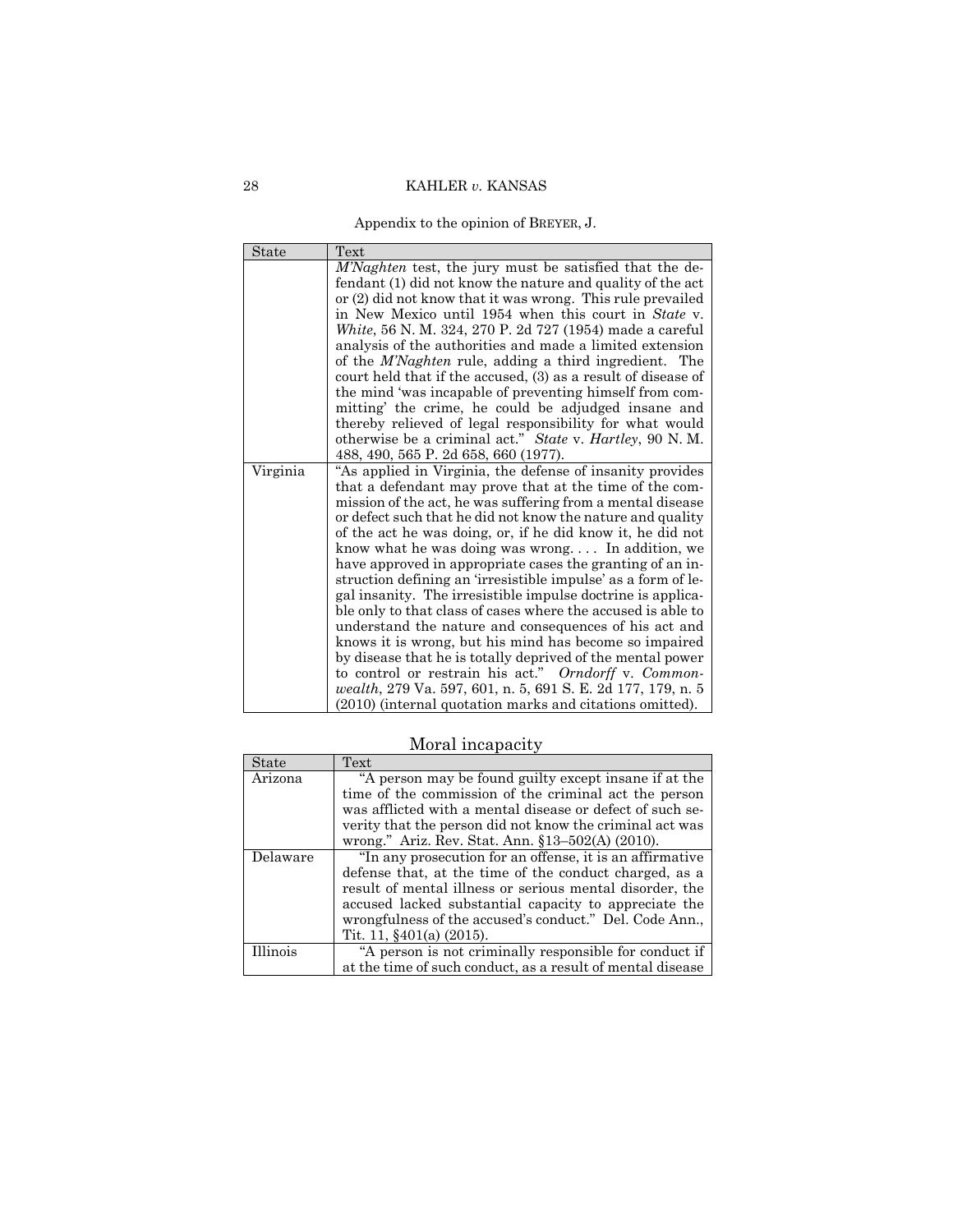Appendix to the opinion of BREYER, J.

| State     | Text                                                                                                               |
|-----------|--------------------------------------------------------------------------------------------------------------------|
|           | or mental defect, he lacks substantial capacity to appre-                                                          |
|           | ciate the criminality of his conduct." Ill. Comp. Stat., ch.                                                       |
|           | 720, §5/6-2(a) (West 2017).                                                                                        |
| Indiana   | "A person is not responsible for having engaged in                                                                 |
|           | prohibited conduct if, as a result of mental disease or de-                                                        |
|           | fect, he was unable to appreciate the wrongfulness of the                                                          |
|           | conduct at the time of the offense." Ind. Code §35-41-                                                             |
|           | $3-6(a)$ (2019).                                                                                                   |
| Louisiana | "If the circumstances indicate that because of a men-                                                              |
|           | tal disease or mental defect the offender was incapable                                                            |
|           | of distinguishing between right and wrong with refer-                                                              |
|           | ence to the conduct in question, the offender shall be ex-                                                         |
|           | empt from criminal responsibility." La. Rev. Stat. Ann.                                                            |
|           | $§14:14$ (West 2016).                                                                                              |
| Maine     | "A defendant is not criminally responsible by reason                                                               |
|           | of insanity if, at the time of the criminal conduct, as a                                                          |
|           | result of mental disease or defect, the defendant lacked                                                           |
|           | substantial capacity to appreciate the wrongfulness of                                                             |
|           | the criminal conduct." Me. Rev. Stat. Ann., Tit. 17,                                                               |
|           | \$39(1) (2006).                                                                                                    |
| Ohio      | "A person is 'not guilty by reason of insanity' relative                                                           |
|           | to a charge of an offense only if the person proves, in the                                                        |
|           | manner specified in section 2901.05 of the Revised Code,                                                           |
|           | that at the time of the commission of the offense, the per-                                                        |
|           | son did not know, as a result of a severe mental disease                                                           |
|           | or defect, the wrongfulness of the person's acts." Ohio                                                            |
|           | Rev. Code Ann. §2901.01(14) (Lexis 2014).                                                                          |
| South     | "It is an affirmative defense to a prosecution for a                                                               |
|           | crime that, at the time of the commission of the act con-                                                          |
| Carolina  | stituting the offense, the defendant, as a result of mental                                                        |
|           | disease or defect, lacked the capacity to distinguish<br>moral or legal right from moral or legal wrong or to rec- |
|           | ognize the particular act charged as morally or legally                                                            |
|           | wrong." S. C. Code Ann. §17-24-10(A) (2014).                                                                       |
| South     | "The condition of a person temporarily or                                                                          |
| Dakota    | partially deprived of reason, upon proof that at the time                                                          |
|           | of committing the act, the person was incapable of know-                                                           |
|           | ing its wrongfulness, but not including an abnormality                                                             |
|           | manifested only by repeated unlawful or antisocial be-                                                             |
|           | havior." S. D. Codified Laws §22-1-2(20) (2017).                                                                   |
|           | "Insanity is an affirmative defense to a prosecution                                                               |
|           | for any criminal offense." $§22-5-10$ .                                                                            |
| Texas     | "It is an affirmative defense to prosecution that, at the                                                          |
|           | time of the conduct charged, the actor, as a result of severe                                                      |
|           | mental disease or defect, did not know that his conduct                                                            |
|           | was wrong." Tex. Penal Code Ann. §8.01(a) (West 2011).                                                             |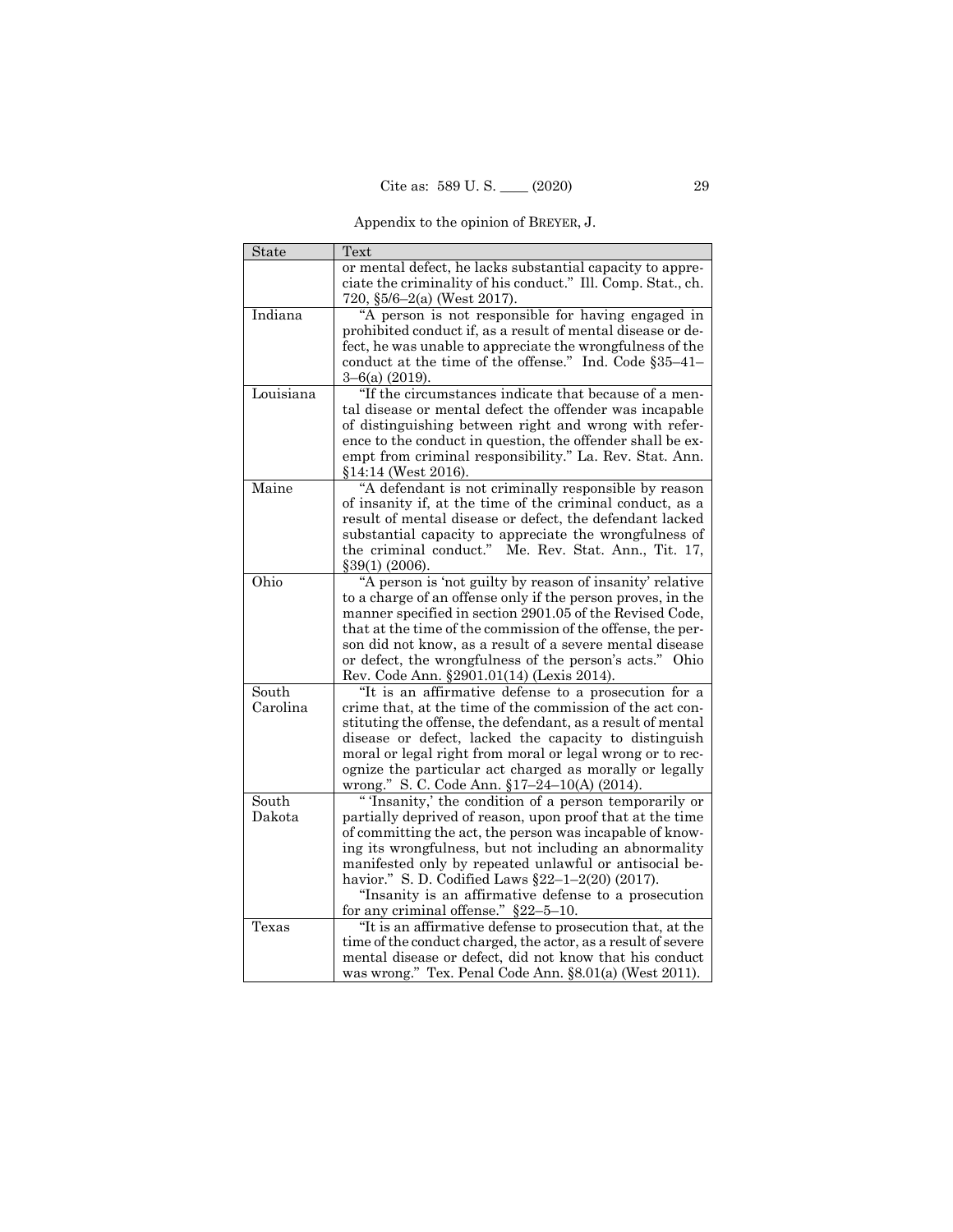Appendix to the opinion of BREYER, J.

| Text<br><b>State</b>                                                                                                         |  |
|------------------------------------------------------------------------------------------------------------------------------|--|
| "Tack of criminal responsibility' means that due to a<br>Arkansas                                                            |  |
| mental disease or defect a defendant lacked the capacity                                                                     |  |
| at the time of the alleged offense to either:                                                                                |  |
| "(A) Appreciate the criminality of his or her conduct;                                                                       |  |
| or                                                                                                                           |  |
| "(B) Conform his or her conduct to the requirements of                                                                       |  |
| the law." Ark. Code Ann. §5-2-301(6) (Supp. 2019).                                                                           |  |
| "In any prosecution for an offense, it shall be an affirm-<br>Connecti-                                                      |  |
| ative defense that the defendant, at the time he commit-<br>cut<br>ted the proscribed act or acts, lacked substantial capac- |  |
| ity, as a result of mental disease or defect, either to                                                                      |  |
| appreciate the wrongfulness of his conduct or to control                                                                     |  |
| his conduct within the requirements of the law." Conn.                                                                       |  |
| Gen. Stat. §53a-13(a) (2017).                                                                                                |  |
| Hawaii<br>"A person is not responsible, under this Code, for con-                                                            |  |
| duct if at the time of the conduct as a result of physical                                                                   |  |
| or mental disease, disorder, or defect the person lacks                                                                      |  |
| substantial capacity either to appreciate the wrongful-                                                                      |  |
| ness of the person's conduct or to conform the person's                                                                      |  |
| conduct to the requirements of law." Haw. Rev. Stat.                                                                         |  |
| $\S704 - 400(1)$ (2014).                                                                                                     |  |
| Kentucky<br>"A person is not responsible for criminal conduct if at                                                          |  |
| the time of such conduct, as a result of mental illness or                                                                   |  |
| intellectual disability, he lacks substantial capacity either                                                                |  |
| to appreciate the criminality of his conduct or to conform                                                                   |  |
| his conduct to the requirements of law." Ky. Rev. Stat.                                                                      |  |
| Ann. §504.020(1) (West 2016).                                                                                                |  |
| Maryland<br>"A defendant is not criminally responsible for criminal                                                          |  |
| conduct if, at the time of that conduct, the defendant,                                                                      |  |
| because of a mental disorder or mental retardation,                                                                          |  |
| lacks substantial capacity to:                                                                                               |  |
| "(1) appreciate the criminality of that conduct; or                                                                          |  |
| "(2) conform that conduct to the requirements of law."                                                                       |  |
| Md. Crim. Proc. Code Ann. §3-109(a) (2018).<br>Massachu-<br>"1. Criminal responsibility. Where a defendant as-               |  |
| serts a defense of lack of criminal responsibility and<br>setts                                                              |  |
| there is evidence at trial that, viewed in the light most                                                                    |  |
| favorable to the defendant, would permit a reasonable                                                                        |  |
| finder of fact to have a reasonable doubt whether the de-                                                                    |  |
| fendant was criminally responsible at the time of the of-                                                                    |  |
|                                                                                                                              |  |
| fense, the Commonwealth bears the burden of proving                                                                          |  |

Model Penal Code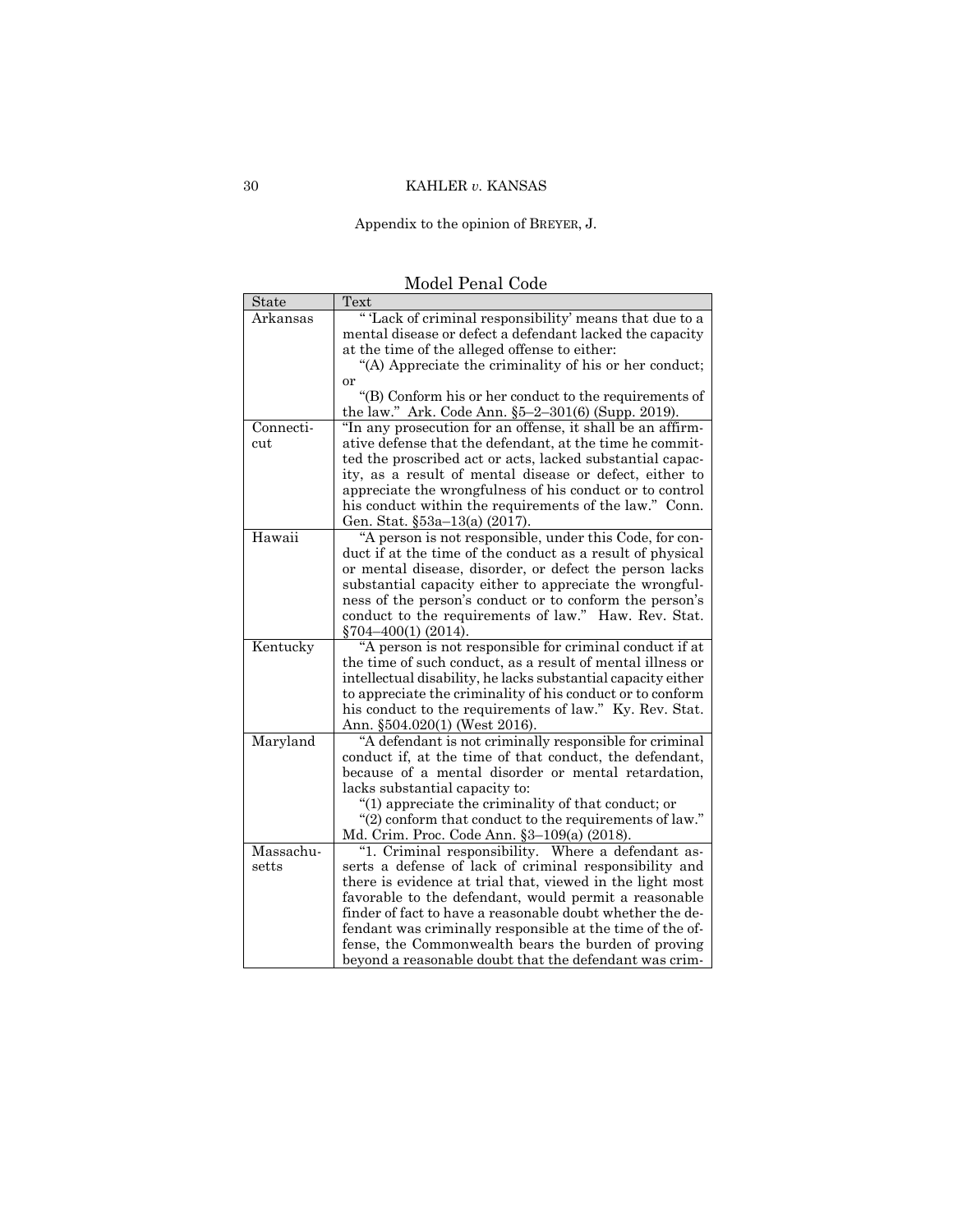Appendix to the opinion of BREYER, J.

| State    | Text                                                         |
|----------|--------------------------------------------------------------|
|          | inally responsible. In this process, we require the Com-     |
|          | monwealth to prove negatives beyond a reasonable             |
|          | doubt: that the defendant did not have a mental disease      |
|          | or defect at the time of the crime and, if that is not dis-  |
|          | proved beyond a reasonable doubt, that no mental dis-        |
|          | ease or defect caused the defendant to lack substantial      |
|          | capacity either to appreciate the criminality of his con-    |
|          | duct or to conform his conduct to the requirements of        |
|          | law." Commonwealth v. Lawson, 475 Mass. 806, 811, 62         |
|          | N. E. 3d 22, 28 (2016) (internal quotation marks and ci-     |
|          |                                                              |
|          | tation omitted).                                             |
| Michigan | "It is an affirmative defense to a prosecution for a         |
|          | criminal offense that the defendant was legally insane       |
|          | when he or she committed the acts constituting the of-       |
|          | fense. An individual is legally insane if, as a result of    |
|          | mental illness as defined in section 400 of the mental       |
|          | health code that person lacks substantial capacity           |
|          | either to appreciate the nature and quality or the wrong-    |
|          | fulness of his or her conduct or to conform his or her con-  |
|          | duct to the requirements of the law." Mich. Comp. Laws       |
|          | Ann. §768.21a(1) (West 2000).                                |
| Oregon   | "A person is guilty except for insanity if, as a result of a |
|          | qualifying mental disorder at the time of engaging in        |
|          | criminal conduct, the person lacks substantial capacity      |
|          | either to appreciate the criminality of the conduct or to    |
|          | conform the conduct to the requirements of law." Ore.        |
|          | Rev. Stat. §161.295(1) (2019).                               |
| Rhode    | "A person is not responsible for criminal conduct if at the  |
| Island   |                                                              |
|          | time of such conduct, as a result of mental disease or de-   |
|          | fect, his capacity either to appreciate the wrongfulness     |
|          | or his conduct or to conform his conduct to the require-     |
|          | ments of the law were so substantially impaired that he      |
|          | cannot justly be held responsible." State v. Carpio, 43 A.   |
|          | 3d 1, 12, n. 10 (R. I. 2012) (internal quotation marks       |
|          | omitted).                                                    |
| Vermont  | "The test when used as a defense in criminal cases           |
|          | shall be as follows:                                         |
|          | "(1) A person is not responsible for criminal conduct if     |
|          | at the time of such conduct as a result of mental disease    |
|          | or defect he or she lacks adequate capacity either to ap-    |
|          | preciate the criminality of his or her conduct or to con-    |
|          | form his or her conduct to the requirements of law." Vt.     |
|          | Stat. Ann., Tit. 13, §4801(a) (2019).                        |
| West     | "When a defendant in a criminal case raises the issue of     |
| Virginia | insanity, the test of his responsibility for his act is      |
|          | whether, at the time of the commission of the act, it was    |
|          |                                                              |